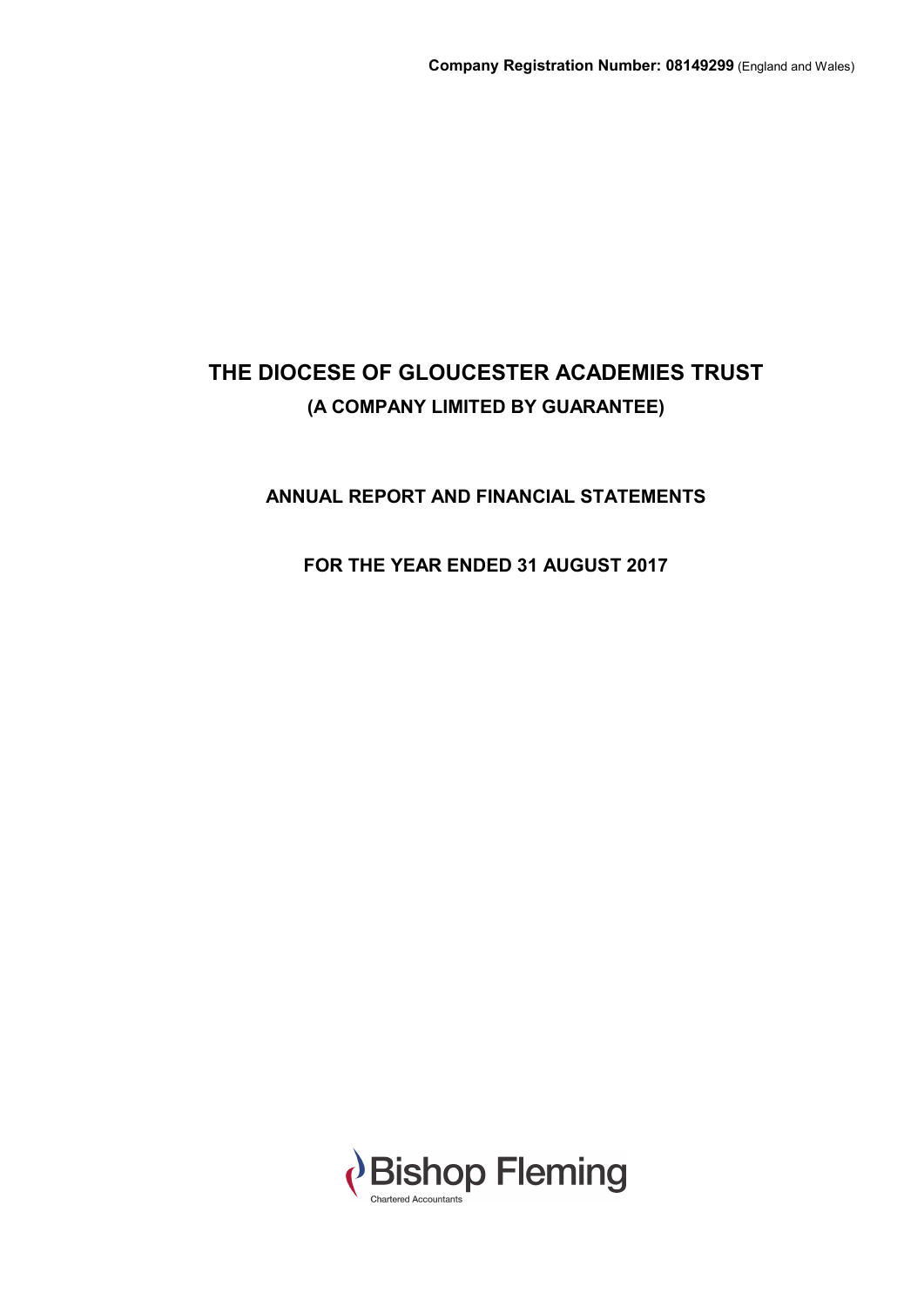### **CONTENTS**

|                                                                                                 | Page      |
|-------------------------------------------------------------------------------------------------|-----------|
| Reference and Administrative Details of the Trust, its Members, Trustees and<br><b>Advisers</b> | $1 - 2$   |
| <b>Trustees' Report</b>                                                                         | $3 - 10$  |
| <b>Governance Statement</b>                                                                     | $11 - 14$ |
| <b>Statement on Regularity, Propriety and Compliance</b>                                        | 15        |
| <b>Statement of Trustees' Responsibilities</b>                                                  | 16        |
| <b>Independent Auditors' Report on the Financial Statements</b>                                 | $17 - 19$ |
| <b>Independent Reporting Accountant's Assurance Report on Regularity</b>                        | $20 - 21$ |
| Statement of Financial Activities Incorporating Income and Expenditure Account                  | 22        |
| <b>Balance Sheet</b>                                                                            | 23        |
| <b>Statement of Cash Flows</b>                                                                  | 24        |
| <b>Notes to the Financial Statements</b>                                                        | $25 - 52$ |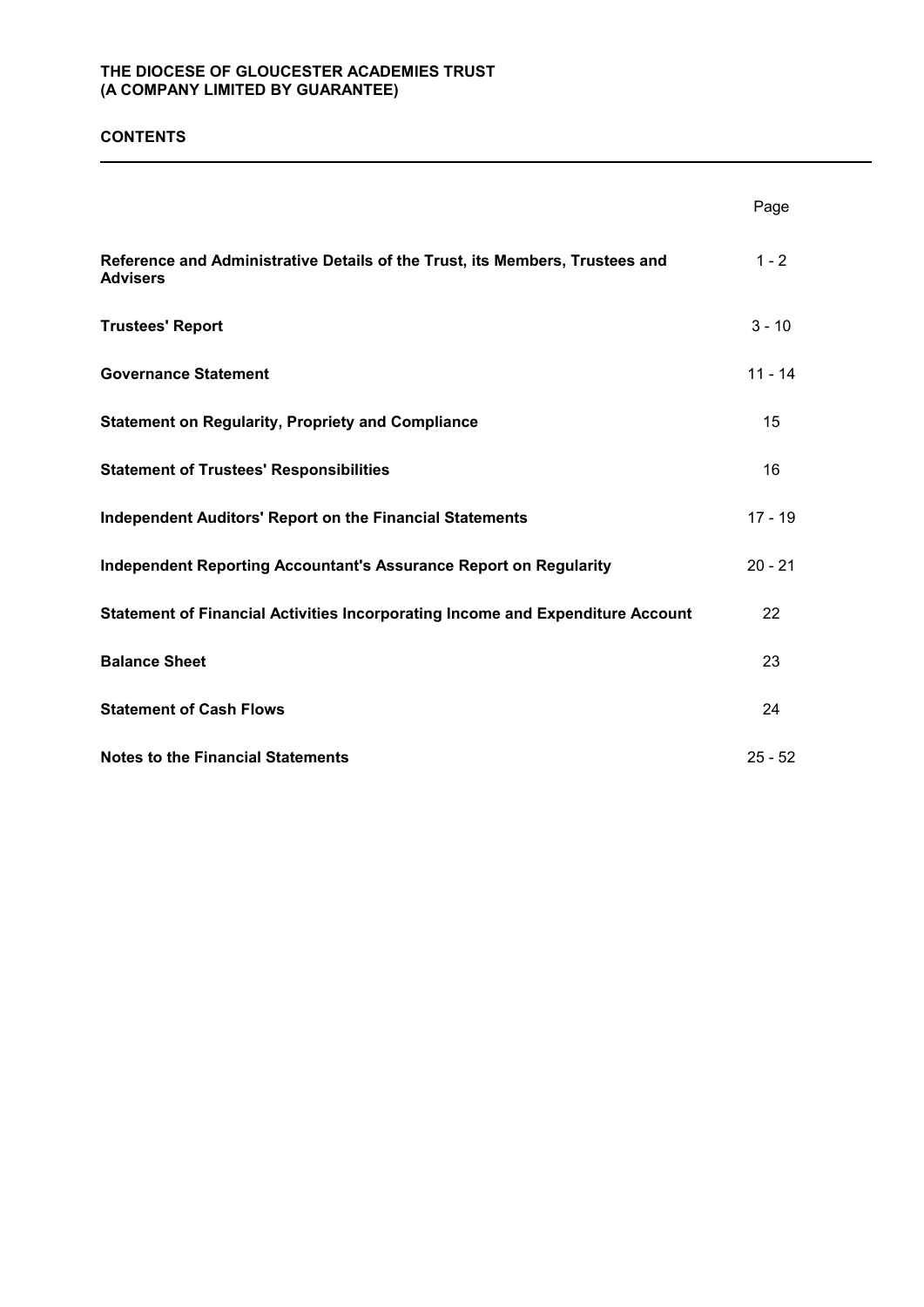### **REFERENCE AND ADMINISTRATIVE DETAILS OF THE TRUST, ITS MEMBERS, TRUSTEES AND ADVISERS FOR THE YEAR ENDED 31 AUGUST 2017**

| <b>Members</b>                                                        | Diocese of Gloucester Education Trust (Company Number 07662129)<br>The Very Revd S Lake (resigned 31 August 2017)<br>The Revd DJS Munro (resigned 22 May 2017)<br>Mrs S Padfield (appointed 15 March 2017)<br>Prof J Tann                                                                                                                                                                                                                                                               |
|-----------------------------------------------------------------------|-----------------------------------------------------------------------------------------------------------------------------------------------------------------------------------------------------------------------------------------------------------------------------------------------------------------------------------------------------------------------------------------------------------------------------------------------------------------------------------------|
| <b>Trustees</b>                                                       | The Revd DJS Munro, Chairman (resigned 22 May 2017)<br><b>Cdr M Cowdrey RN</b><br>Prof D Cowper (Acting Chair from 22 May 2017. Appointed Chair 9 October 2017)<br>Mrs R Dick<br>Mr C Doran (resigned 10 July 2017)<br>Mrs R Howie<br>The Very Revd S Lake (resigned 31 August 2017)<br>Dr K Lynch<br>Mr P Perks<br>Mr R Stokes<br>Ven P Andrew (appointed 10 July 2017)<br>Revd R Fitter (appointed 22 May 2017)<br>Mrs K lles (appointed 1 September 2016, resigned 14 December 2016) |
| <b>Company registered</b><br>number                                   | 08149299                                                                                                                                                                                                                                                                                                                                                                                                                                                                                |
| <b>Company name</b>                                                   | The Diocese of Gloucester Academies Trust                                                                                                                                                                                                                                                                                                                                                                                                                                               |
| <b>Principal and registered</b><br>office                             | 3 College Green<br>Gloucester<br>Gloucestershire<br>GL1 2LR                                                                                                                                                                                                                                                                                                                                                                                                                             |
| <b>Chief Executive</b><br><b>Officer/Accounting</b><br><b>Officer</b> | Mrs R Howie                                                                                                                                                                                                                                                                                                                                                                                                                                                                             |
| <b>Senior management</b><br>team                                      | Mrs R Howie, Chief Executive Officer and Accounting Officer<br>Mrs K Brimfield, Chief Operating Officer<br>Mrs H Springett, Head of School Improvement from 1 September 2017<br>Principals of all academies within the Trust                                                                                                                                                                                                                                                            |
| <b>Independent auditors</b>                                           | <b>Bishop Fleming LLP</b><br><b>Chartered Accountants</b><br><b>Statutory Auditors</b><br>1-3 College Yard<br>Worcester<br>WR12LB                                                                                                                                                                                                                                                                                                                                                       |
| <b>Bankers</b>                                                        | Lloyds Bank PLC<br>19 Eastgate Street<br>Gloucester<br>GL1 1NU                                                                                                                                                                                                                                                                                                                                                                                                                          |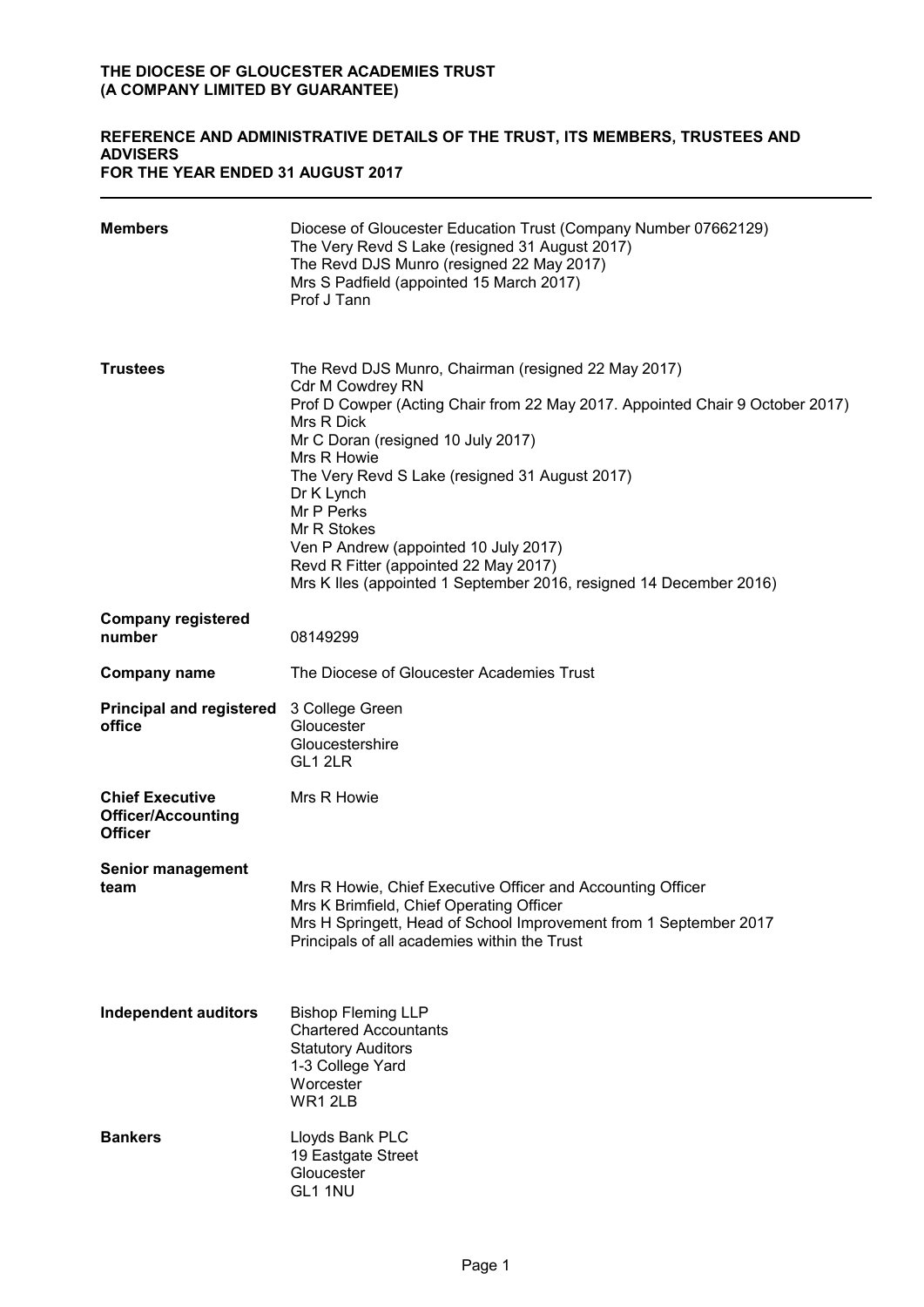### **REFERENCE AND ADMINISTRATIVE DETAILS OF THE TRUST, ITS MEMBERS, TRUSTEES AND ADVISERS FOR THE YEAR ENDED 31 AUGUST 2017**

### **Advisers (continued)**

**Solicitors** Veale Wasbrough Vizards LLP Narrow Quay House Narrow Quay Bristol BS1 4QA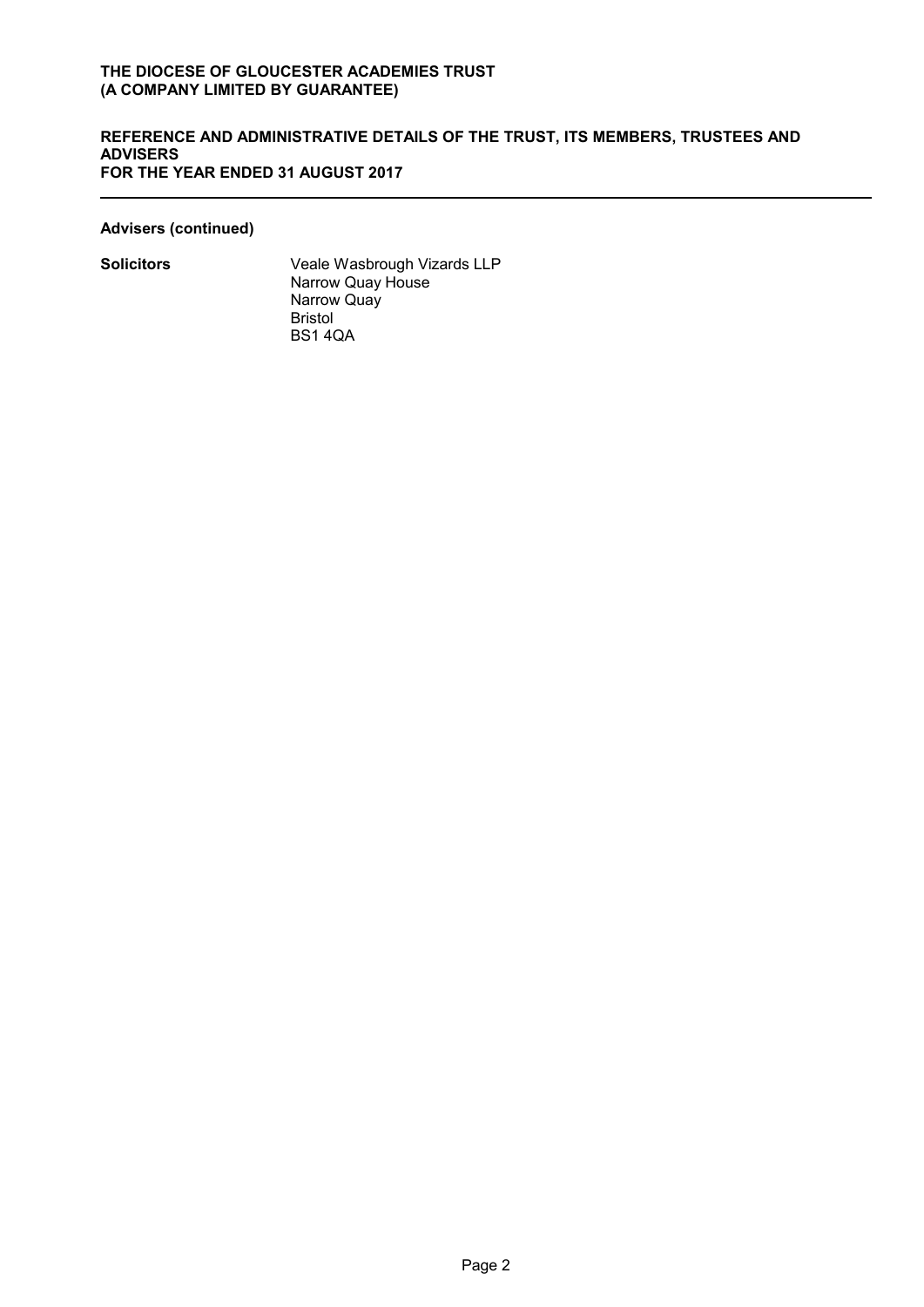### **TRUSTEES' REPORT FOR THE YEAR ENDED 31 AUGUST 2017**

The trustees (who are also directors of the charity for the purposes of the Companies Act) present their annual report together with the audited financial statements of The Diocese of Gloucester Academies Trust ("The Trust") for the period from 1 September 2016 to 31 August 2017. The trustees confirm that the annual report and financial statements of the Trust comply with the current statutory requirements. The annual report serves the purposes of both a trustees' report, and a directors' report under company law.

The Trust operates eleven academies (13 academies from 1 September 2017) for pupils aged 2 to 11 across the Diocese of Gloucester. The General Annual Grant funds the education of 2,657 pupils across the eleven academies.

### **STRUCTURE, GOVERNANCE AND MANAGEMENT**

#### **Constitution**

The Trust is a charitable company limited by guarantee and an exempt charity. The company's memorandum and articles of association are the primary governing documents. Its articles were adopted on 19 July 2012 and were subsequently amended by Special Resolution on 18 December 2012, again on 9 September 2013 and most recently on 23 January 2017. The liability of members is limited by guarantee.

Details of the trustees who served throughout the year, except as noted, are included in the Reference and Administrative Details on pages 1 to 2.

#### **Members' Liability**

Each member of the charitable company undertakes to contribute to the assets of the Company in the event of it being wound up while he/she is a member, or within one year after he/she ceases to be a member, such amount as may be required, not exceeding £10, for the debts and liabilities contracted before they ceased to be a member.

#### **Trustees' Indemnities**

From 1 June 2016, the Trust opted into the Department for Education's Risk Protection Arrangement (RPA), an alternative to insurance where UK government funds cover losses that arise. This scheme protects trustees and officers from claims arising from negligent acts, errors or omissions occurring whilst on academy business, and provides cover up to £10,000,000. It is not possible to quantify the trustees and officers indemnity element from the overall cost of the RPA scheme.

### **TRUSTEES**

#### **Method of recruitment and appointment or election of Members and Trustees**

The members of the company comprise (i) The Diocese of Gloucester Education Trust, a private company limited by guarantee in England and Wales and registered with company number 07662129 (acting corporately by the hand of its director) (ii) two persons appointed by the Diocese of Gloucester Education Trust. The members with the written consent of the Gloucester Diocesan Board of Education may agree unanimously in writing to appoint and remove such additional members as they think fit.

The articles provide that not less than 5 trustees shall be appointed by the members and for the following appointments: (i) The Chief Executive Officer for as long as they remain in office (ii) Up to 2 trustees co-opted with the consent of the Gloucester Diocesan Board of Education.

Trustees comprise both representatives of Local Governing Bodies and trustees independently appointed for their skills and expertise.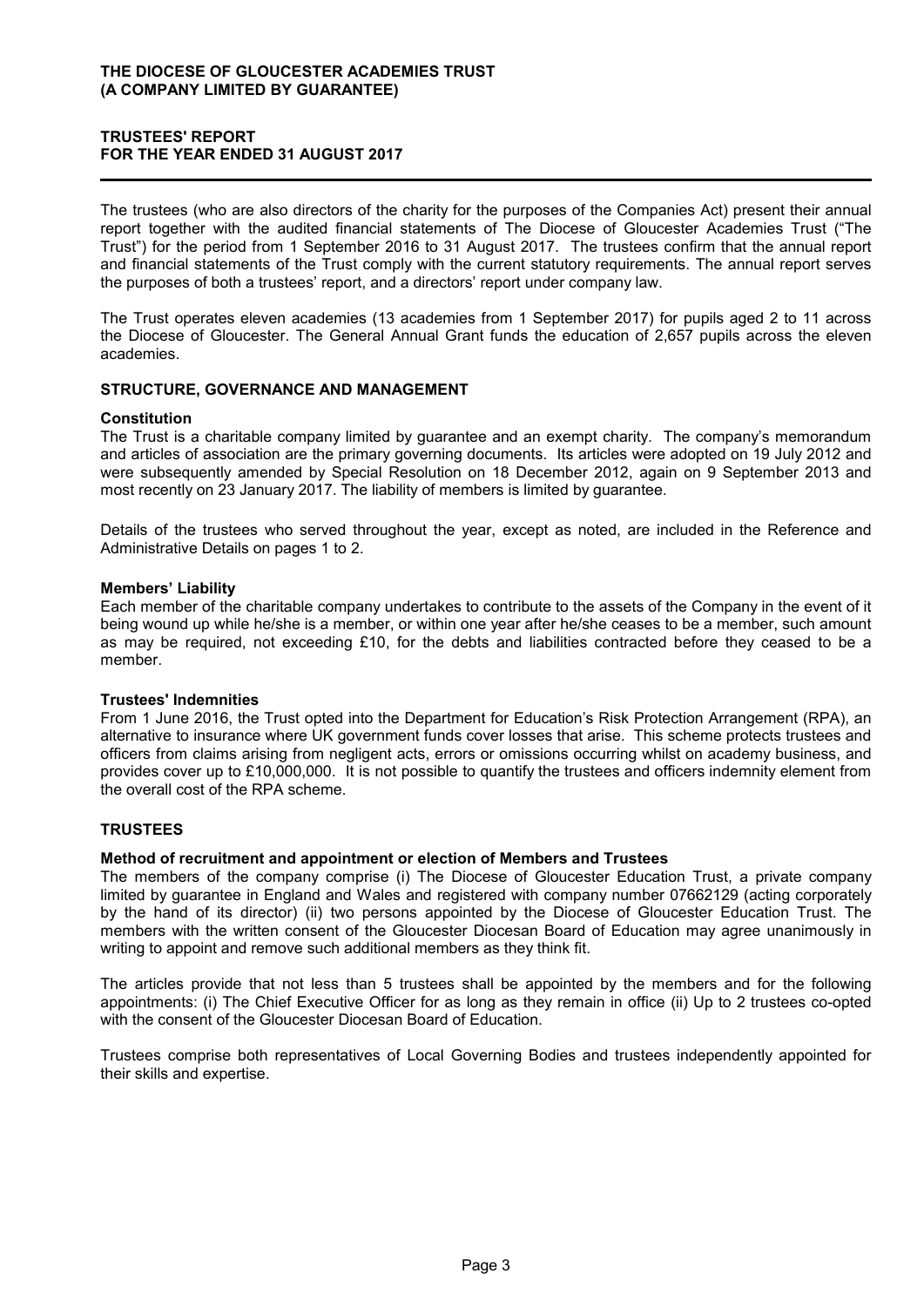#### **Policies and Procedures Adopted for the Induction and Training of Trustees**

The trustees recognise the need not only to recruit trustees with appropriate skills and experience but also to ensure that new trustees are fully inducted into their roles and responsibilities. All new trustees receive an induction pack providing information regarding the responsibilities of charitable trustees and the operation of the Trust, including constitutional documents, annual accounts and minutes of meetings. New trustees are encouraged to visit Trust academies and participate in the training offered centrally for governors. New trustees are appointed on the basis of the skills and experience they bring to the Trust.

#### **Organisational Structure**

Whilst the trustees of the charitable company are responsible via the Funding Agreement and associated supplementary agreements for the performance of the Trust, each academy has its own Local Governing Body ("LGB"). Responsibilities are delegated by the Trust to the LGB through a Scheme of Delegation. The LGB includes the Principal of the Academy, parent and staff representatives and appointees of the Trust selected to provide specific skills and experience. During 2016/17 the Trust Board had two subcommittees: an Audit and Finance Committee and an Estates and Free School Committee.

The Chief Executive Officer is the Accounting Officer and the Chief Operating Officer is the Chief Financial Officer.

#### **Arrangements for Setting Pay and Remuneration of Key Management Personnel**

Salaries for senior central staff are reviewed by trustees following an annual Performance Management Review and benchmarked against Diocesan pay scales and senior leadership scales (for schools).

Salaries of all senior leaders in Trust academies are reviewed annually in accordance with the School Teachers Pay and Conditions Guidance (2015) following an annual Performance Management Review which is undertaken by the Trust and representatives of the Local Governing Body.

#### **Connected Organisations, including Related Party Relationships**

The Trust is connected both to the Diocese of Gloucester Education Trust ("DGET") and to the Diocese of Gloucester Board of Education ("DBE"), which has the same membership. Neither DGET nor DBE receives any financial gain from the Trust.

In 2016, the Voluntary Schools Fund ("VSF") agreed an Expansion Grant of £437,910 over a three year period to support the work of the Trust. The trustees of the Voluntary Schools Fund are also trustees of DBE. The VSF has no financial interest in and does not receive any financial gain from the Trust.

The Trust has employed a part-time Chief Executive (0.5FTE). The Chief Executive is also employed by the Gloucester Diocesan Board of Finance ("DBF") on a part-time basis as Diocesan Director of Education (0.5FTE).

The following trustees are members of the DBE or DBF:

| Ven P Andrew         | DBF employee (Archdeacon of Cheltenham)       |
|----------------------|-----------------------------------------------|
| Mrs R Howie          | DBF employee (Diocesan Director of Education) |
| Mr P Perks           | DBE                                           |
| The Very Revd S Lake | DBE.                                          |

### **OBJECTIVES AND ACTIVITIES**

#### **Objects and Aims**

The Trust's principal object is to advance education for the public benefit in the United Kingdom, in particular by establishing, maintaining, carrying on, managing and developing Church of England schools as academies, having regard to advice issued by the DBE. In addition, it can set up, maintain, manage and develop other academies with or without a designated religious character. In relation to each of its academies, the Trust will recognise and support its individual character and links to the local community which it serves.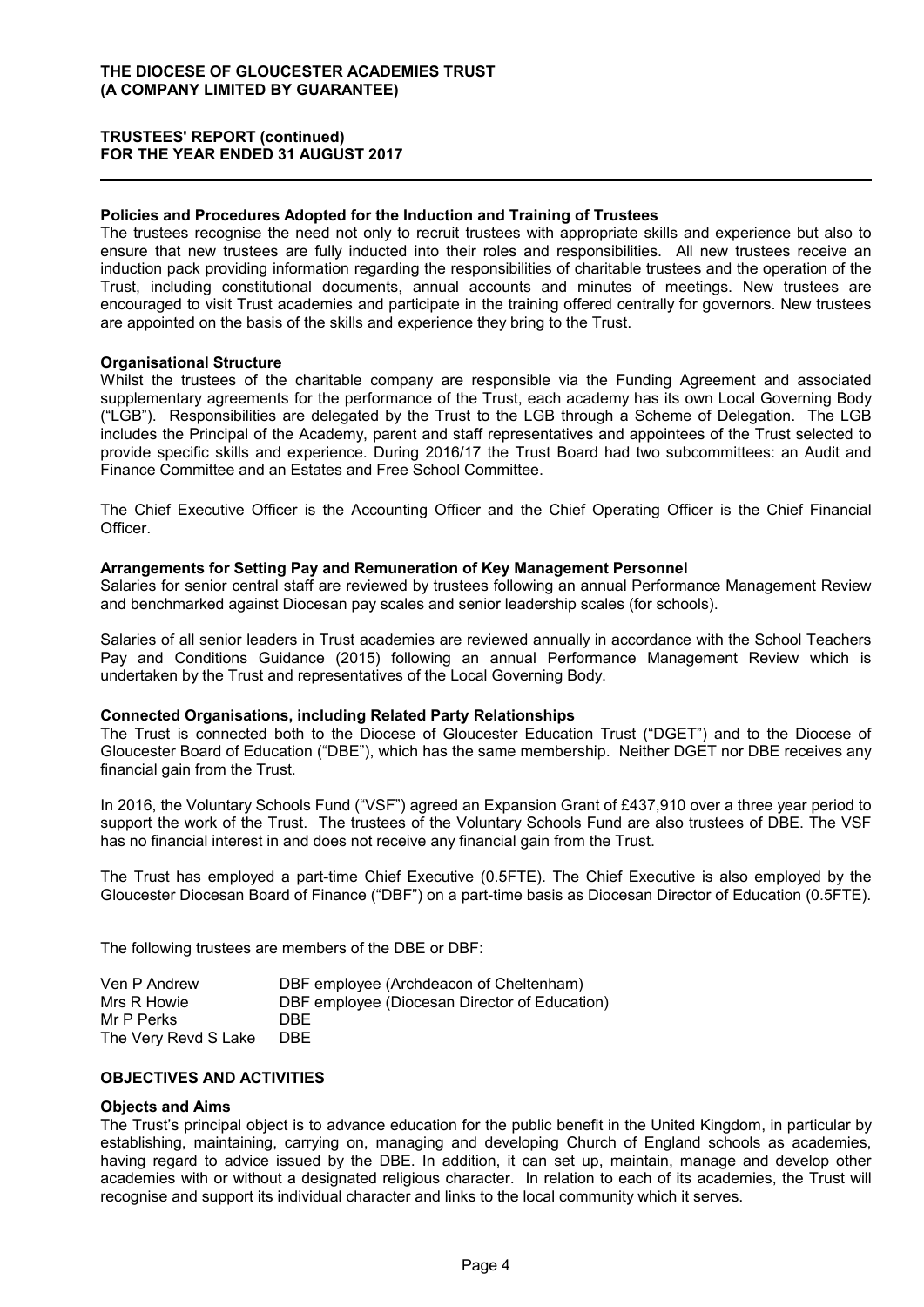#### **Objectives, Strategies and Activities**

The aim of the Trust is to provide children of all faiths and none, with excellent educational provision which transforms lives within a caring and supportive Christian ethos. It is the trustees' objective to develop the whole child by offering a broad and enriching curriculum which develops character and ensures every pupil achieves the highest levels of progress and achievement. The Christian ethos of the Trust will underpin the work of its academies. The Trust will therefore seek to:

- ensure a shared vision of excellence which is clearly articulated, shared, understood and acted on by all
- ensure a culture and ethos of shared accountability where high expectations are the norm
- ensure outstanding outcomes for all learners, including those in receipt of pupil premium or with special educational needs
- ensure good and outstanding teaching across the Trust
- ensure all staff make significant contributions to their academy and the wider Trust through the effective deployment of expertise and the retention of good and outstanding leaders
- ensure robust self-evaluation drives policy and priorities
- ensure effective partnerships with parents and carers, and the wider community within and beyond Gloucestershire
- ensure effective stewardship of resource, through robust financial management and a clear business strategy.

#### **Public Benefit**

The trustees confirm that they have complied with the guidance contained in the Charity Commission's general guidance on public benefit and relevant sub sector guidance on advancing education when reviewing the Trust's aims and objectives and planning its future activities.

The vision of the Trust is one of high aspirations, transformative leadership and the pursuit of excellence in all Trust activities. Each pupil is encouraged to flourish personally and academically.

### **STRATEGIC REPORT**

#### **Achievements and Performance**

The Trust has had another very positive year.

#### **A Shared Vision of Excellence and Effective Partnerships**

Developing the whole child is central to the Christian ethos of the Trust. During the year Primrose Hill and Winchcombe Abbey were inspected under the Statutory Inspection of Anglican and Methodist Schools' framework (SIAMS). Primrose Hill was judged to be outstanding, a significant improvement on the last inspection when the academy was judged as satisfactory. Winchcombe Abbey was also judged to be outstanding, maintaining this judgement from its previous inspection.

During the academic year, the same two academies were inspected under the Ofsted framework. Primrose Hill was judged to be good, improving from its previous judgement of requires improvement. Winchcombe Abbey was judged to be outstanding, improving from the previous good judgement. At the end of the academic year, three of the eleven academies are judged to be outstanding, seven are good and one requires improvement.

The development of pupils' abilities to ask probing questions, listen to the opinions of others and develop as individuals are key features of all the academies. All academies follow an approach to learning based around Philosophy for Children which is led by Dursley C of E Primary Academy. All teachers and teaching assistants are trained to level one in this pedagogical approach. Ofsted acknowledged the positive contribution of this approach to pupils' learning in the Primrose Hill inspection report, 'Pupils consider equality to be very important older pupils had a lively debate about gender equality during a philosophy lesson.'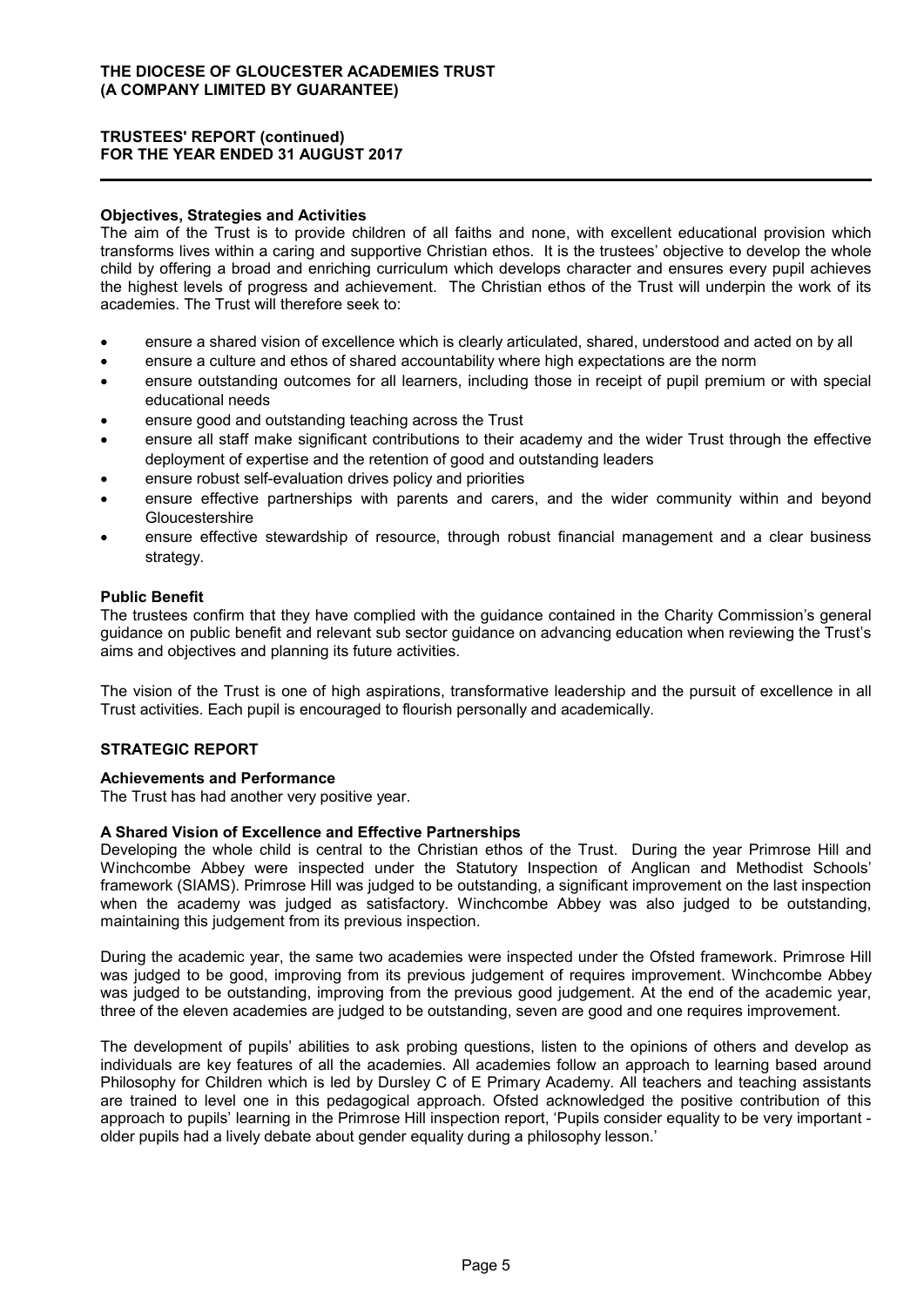#### **Outcomes for Learners**

Overall the Trust has maintained its previous strong position with regard to outcomes for learners. Assessment information shows that pupils in the Trust get off to a very good start in Early Years and by the time they reach Year 1 the proportion of pupils reaching the level expected for their age is well above the nationally expected figure. This picture is mirrored at the end of Key Stage 1 where in reading, writing and mathematics pupils outperform their peers nationally.

At Key Stage 2, outcomes are above the national averages in reading and writing. Clear improvements are evident in pupil outcomes in writing since the previous academic year. Mathematics and SPAG (spelling, punctuation and grammar) are broadly in line with the national average.

#### **High Expectations and School Improvement**

Each academy continues to receive at least three visits per year from an Academy Development Partner to monitor performance and provide professional challenge. Participation in peer reviews and the sharing of best practice ensures there is mutual accountability for the quality of provision across the Trust. This collaborative working is a strong and well embedded feature of Trust academies.

Teachers from Trust academies successfully completed a six day staff development programme focusing on good to outstanding teaching. This is the second cohort of teachers to complete this training which has had a very positive impact on the quality of teaching and learning across the Trust.

The Trust has facilitated a range of continued professional development opportunities for senior leaders, teachers, support staff and governors. Headteachers, chairs of governors and school business managers continue to have regular forums where they meet with central staff to receive updates, training and to share good practice. The Trust has introduced rigorous moderation of school assessment information to ensure consistency across all academies. In addition, the Trust has purchased a data tracking system for all academies to ensure all assessment information can be analysed easily and effectively. Consequently children at risk of underperforming can be quickly identified and overall trends of performance across the Trust can be reported to the Trust Board.

Additionally, academies have accessed training from a rich range of providers including the Diocese of Gloucester, the NHS, Gloucestershire Local Authority, Ofsted, Impetus, University of Gloucestershire as well as training organised by local clusters such as the Gloucester Schools Partnership, West Gloucestershire Support Partnership and the Stroud Association of Schools.

All academies in the Trust have had a safeguarding review during the academic year to ensure that all safeguarding processes and procedures are securely in place and that pupil safety and security are of the highest priority.

In order to continue to build internal capacity and ensure the Trust remains an organisation with a dynamic, reflective and accountable culture the Trust has continued to undertake peer reviews and action research to strive for continual improvement. Minchinhampton C of E Primary Academy has co-ordinated a one-year formative assessment research project led by Shirley Clarke. Academies have also participated in peer assessment of pupil premium and early years provision. As a consequence of undertaking the pupil premium review, the Trust has appointed a pupil premium champion to ensure that best practice in promoting improved outcomes for disadvantaged pupils is shared widely.

### **Effective Stewardship of Resources**

The Trust secured Condition Improvement Fund ("CIF") funding totalling £576,679 as follows :

- £193,823 for roof recovering and £156,664 for toilet refurbishment at Dursley C of E Primary Academy
- £71,550 for fencing at Primrose C of E Primary Academy
- £74,606 for a replacement toilet block at North Cerney C of E Primary Academy
- £54,553 for roofs and rainwater goods replacement and £25,483 for fencing at Whiteshill Primary School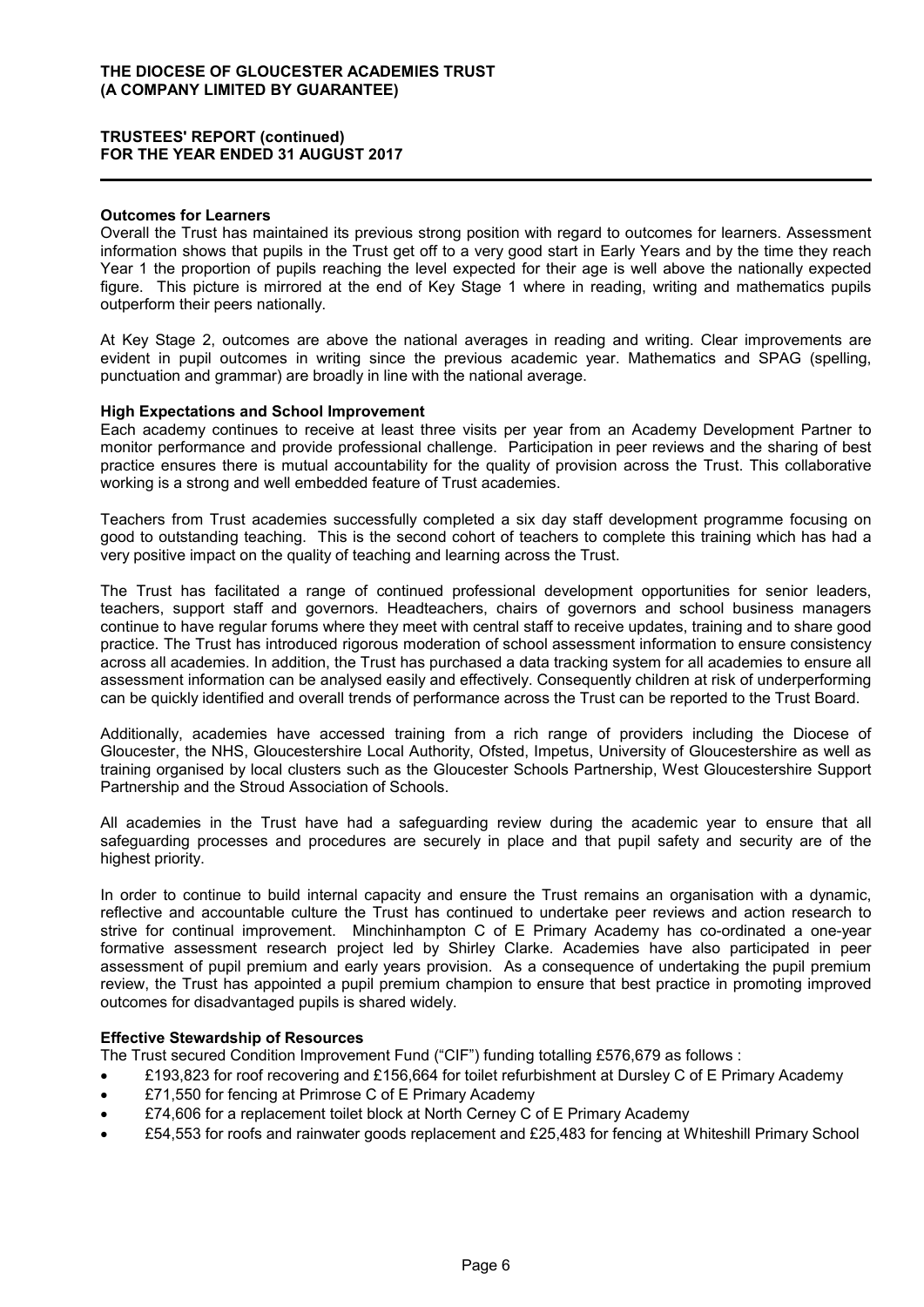### **TRUSTEES' REPORT (continued) FOR THE YEAR ENDED 31 AUGUST 2017**

#### **Growth Strategy**

A three year strategic plan, reviewed annually, is in place to ensure future growth is well planned and resourced effectively. The central staff team of the Trust has increased during the year to ensure that the needs of the academies can be serviced effectively and efficiently as the Trust grows. Two additional finance officers have been appointed along with an operations manager who is responsible for premises and compliance across the Trust. A Head of School Improvement was appointed to start in September 2017. A review of the Trust by the Regional Schools Commissioner's office identified that there is a high level of confidence in the capacity of the Trust to continue to grow. There is a high level of interest from schools within the Diocese to join the Trust.

The Trust welcomed two additional schools into the Trust. On 1 September 2016 Lakefield C of E Primary School joined the Trust and on 1 April 2017, St James C of E Primary School also joined, increasing the number of pupils in the trust to 2,657.

During the year the Trust completed its preparations to open a Free School – Clearwater C of E Primary Academy. The academy opened on 1 September 2017 with one class of Reception pupils in temporary accommodation on Hardwicke Parochial Primary Academy's site.

During 2016/17, the Trust received an Expansion Grant from the Voluntary Schools Fund of £145,970. This represented the first of three annual payments totalling £437,910 agreed by the Diocesan Board of Education to enable the central staff team to continue to grow to support the increasing number of academies within the Trust.

#### **Going Concern**

The trustees have a reasonable expectation that the Trust has adequate resources to continue in operational existence for the foreseeable future. For this reason it continues to adopt the going concern basis in preparing the financial statements.

### **FINANCIAL REVIEW**

#### **Financial Review**

Most of the Trust's income is obtained from the Department for Education ("DfE") in the form of recurrent grants, the use of which is restricted to particular purposes. The grants received during 2016/17 and the associated expenditure are shown in the Statement of Financial Activities, page 22.

During the financial year the VSF made an Expansion Grant of £145,970. As stated above, this was the first of three annual payments to support the Trust in scaling up the size of the central team to deliver high quality services to an increasing number of academies.

The Trust received Pupil Premium Grants totalling £520,398 and Sports Premium Grants totalling £93,222.

In September 2016 the Trust was awarded £61,781 Sponsor Capacity Funding from the DfE.

The Trust's total funds excluding fixed asset and pension reserves at 31 August 2017 were £1,626,967 comprising of £385,871 restricted funds and £1,241,096 unrestricted funds, (see the Reserves Policy on page 8).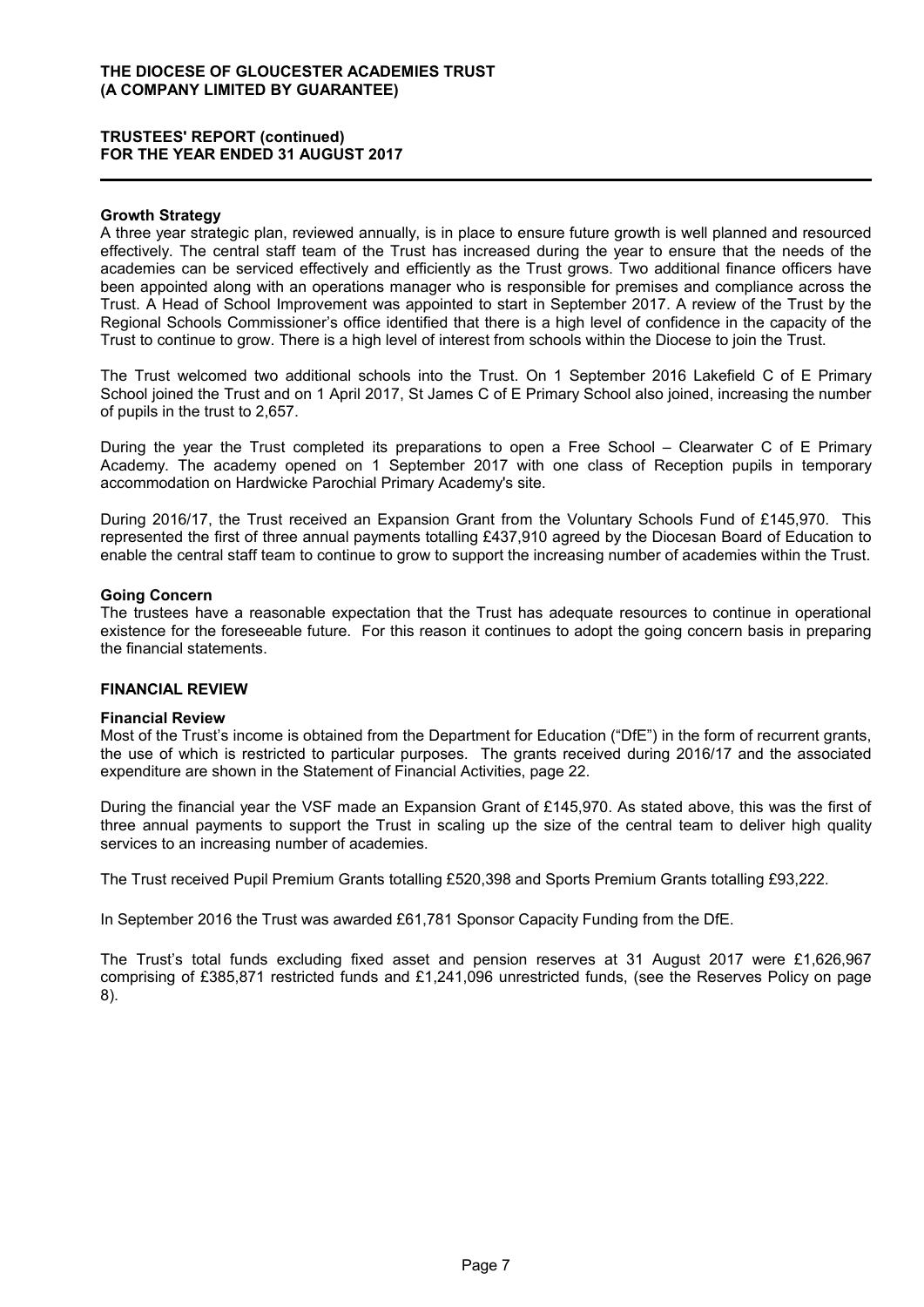### **Principal Risks and Uncertainties**

The trustees have assessed the major risks to which the Trust is exposed, in particular those relating to governance, the quality of educational standards and achievement and to financial processes. The Trust's risk register is reviewed by the Trust at every Board meeting. Internal controls are identified in order to mitigate these risks. Day-to-day responsibility for risk management rests with the Chief Executive Officer, who is the designated Accounting Officer (as defined by the Academies Financial Handbook).

The principal risks to the Trust are associated with the financial risks and liabilities which transfer to the Trust as part of the school conversion process, financial processes and procedures within academies, governance and the standards and achievement of its academies. To mitigate these risks, the Trust has:

- ensured the Trust Board comprises a suitable range of skills to ensure executives are held to account for the continued success of the Trust
- ensured consistent financial policies and processes are in place to ensure all academies adhere to high standards of financial probity
- further developed school improvement capacity through focussing the work of the Academy Development Partners more closely on improving outcomes for pupils and the quality of teaching and learning

The Trust has considerable reliance on continued government funding through the Education Skills and Funding Agency ("ESFA"). Increases in pension contributions, without a commensurate increase in school budgets, requires increasingly prudent financial management. Potential deficits in pension schemes remain a long-term liability for the Trust.

#### **Reserves Policy**

The Board of trustees reviews the level of reserves held by the Trust on an annual basis to ensure that it is adequate but not excessive.

The policy of the Trust is that it will seek to spend the majority of its revenue income each year on the pupils in its care, whilst also maintaining a level of reserves that will be adequate to provide a stable base for the continuing and expanding operation of the Trust.

As a minimum the Trust seeks to hold unrestricted and undesignated restricted reserves (which together total £1,371,542 at 31 August 2017) that are sufficient to cover at least one month's underlying operating expenditure. This provides a working capital cushion (c. £950k) both against short-term funding delays and against the impact of changes in funding levels or pupil number fluctuations.

The balance of such reserves (c. £400k) is held to cover unforeseen increases in operating costs such as pension contributions or unplanned repairs expenditure, and to enhance the Trust's capacity to offer support to its academies.

The value of unrestricted funds at 31 August 2017 was £1,241,096 (2016: £735,524), with the increase this year primarily due to £274,750 cash transferred in upon academy conversions.

Restricted general funds at 31 August 2017 were £385,871 (2016: £292,417), including £153,952 allocated for the capacity growth of the Trust's central team, and £101,473 to support the establishment of the free school, Clearwater C of E Primary Academy.

Restricted fixed asset funds were £29,102,060 (2016: £22,877,192), with the increase this year primarily due to £6,094,910 fixed assets transferred in upon academy conversions and including £296,633 of unspent but committed CIF funding.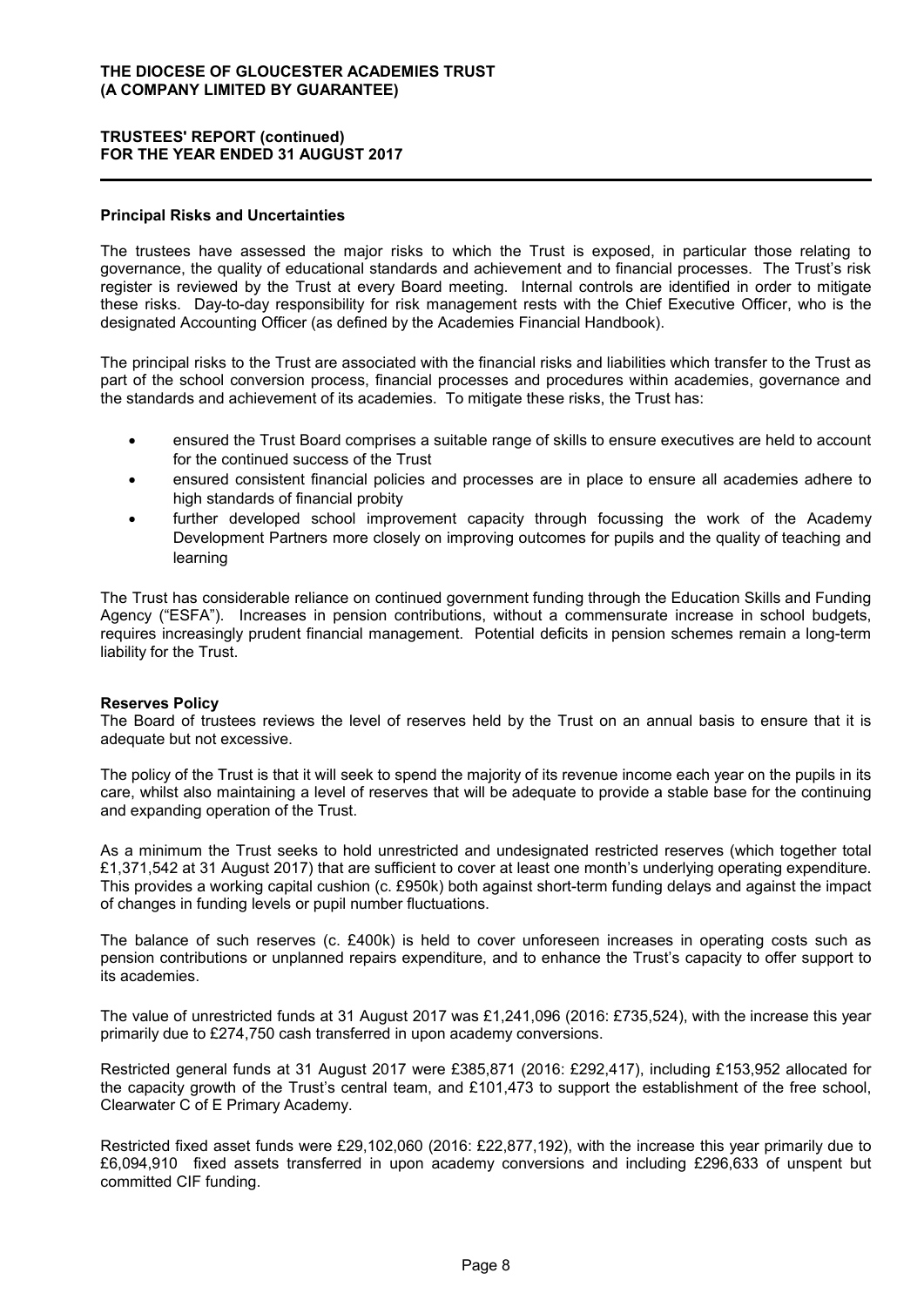#### **Material Investments Policy**

The trustees seek to ensure that any surplus funds are deposited to maximise interest whilst maintaining a safe and secure investment strategy.

#### **PLANS FOR FUTURE PERIODS**

Our ambition is to ensure that every academy within the Trust provides outstanding learning outcomes for all pupils. In order to achieve this, all academies will provide outstanding learning and teaching opportunities and staff will be fully supported in terms of their own professional development. In addition to ensuring effective, accountable governance (at all levels), the Trust will continue to focus on closing the gap in educational outcomes by having high expectations of all pupils and working in partnership with parents and carers. 'Closing the Gap' remains a focus for the coming year.

The trustees' objective is to aim for continued steady growth in the number of academies joining the Trust. With the growth of the Trust, officers will seek to further maximise opportunities for central procurement, reviewing and benchmarking contracts and services to ensure value for money. The Trust is exploring academy 'hubs' and ways of grouping academies to optimise governance and effective management as more academies join the Trust.

The trustees intend to continue to develop internal capacity to keep pace with the growth in academies, bringing together staff and governors in order to share resources and expertise and to work collaboratively for mutual benefit within the family of academies which make up the Trust. The ultimate aim is to build sufficient capacity to be self-supporting, both in transforming pupil outcomes and in providing professional development opportunities for all staff.

The Trust opened its first Free School in September 2017.

# **FUNDS HELD AS CUSTODIAN TRUSTEE ON BEHALF OF OTHERS**

There are none.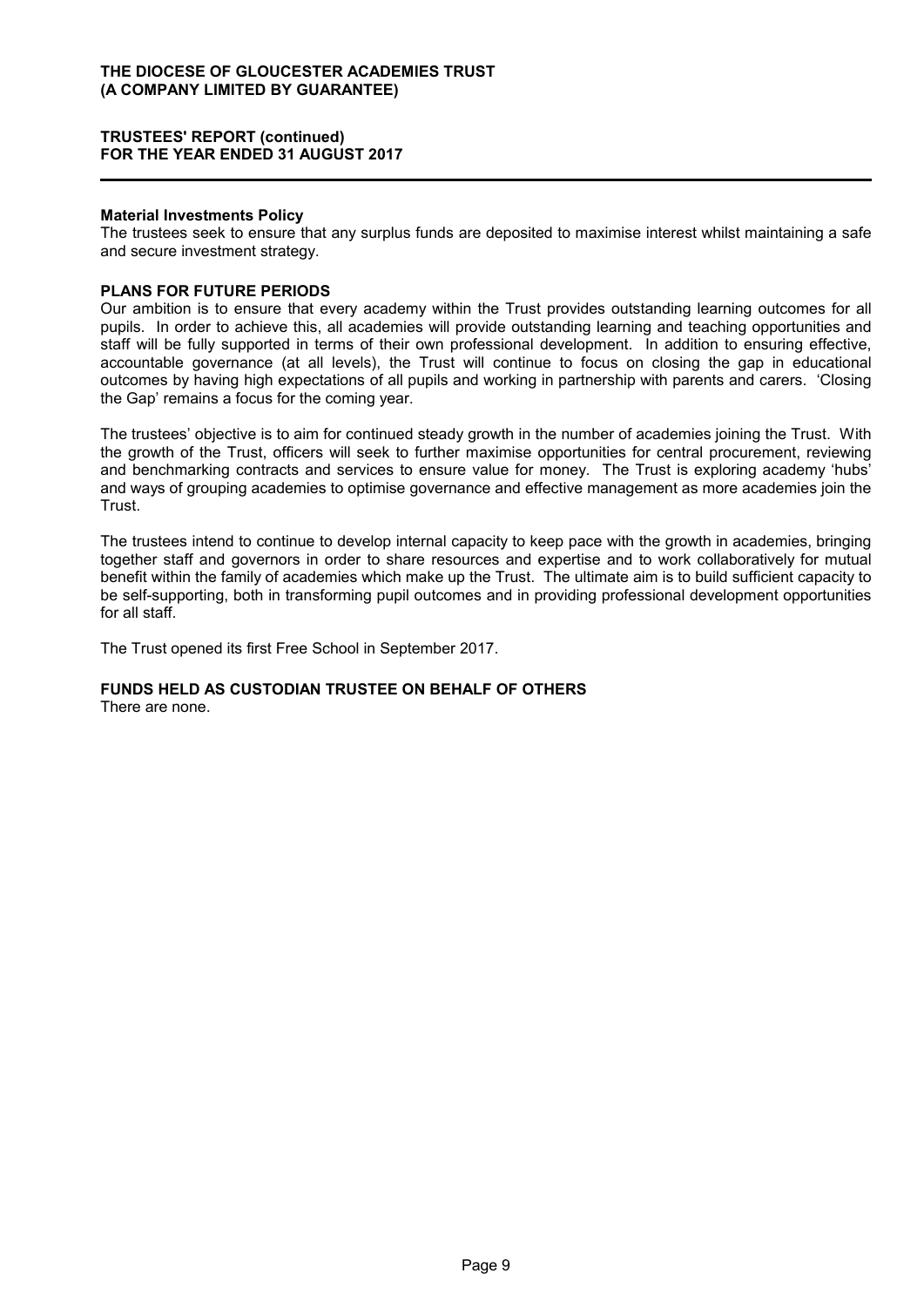#### **Disclosure of information to auditors**

Each of the persons who are trustees at the time when this Trustees' Report is approved has confirmed that:

- there is no relevant audit information of which the charitable company's auditors are unaware; and
- the trustees have taken all steps that they ought to have taken to make themselves aware of any relevant audit information and to establish that the auditors are aware of that information.

The auditors, Bishop Fleming LLP, are willing to continue in office and a resolution to appoint them will be proposed at the annual general meeting.

Trustees' Report, incorporating a strategic report, approved by order of the Board of trustees, as company directors, on 14 December 2017 and signed on the Board's behalf by:

**Prof D Cowper Chairman of Trustees**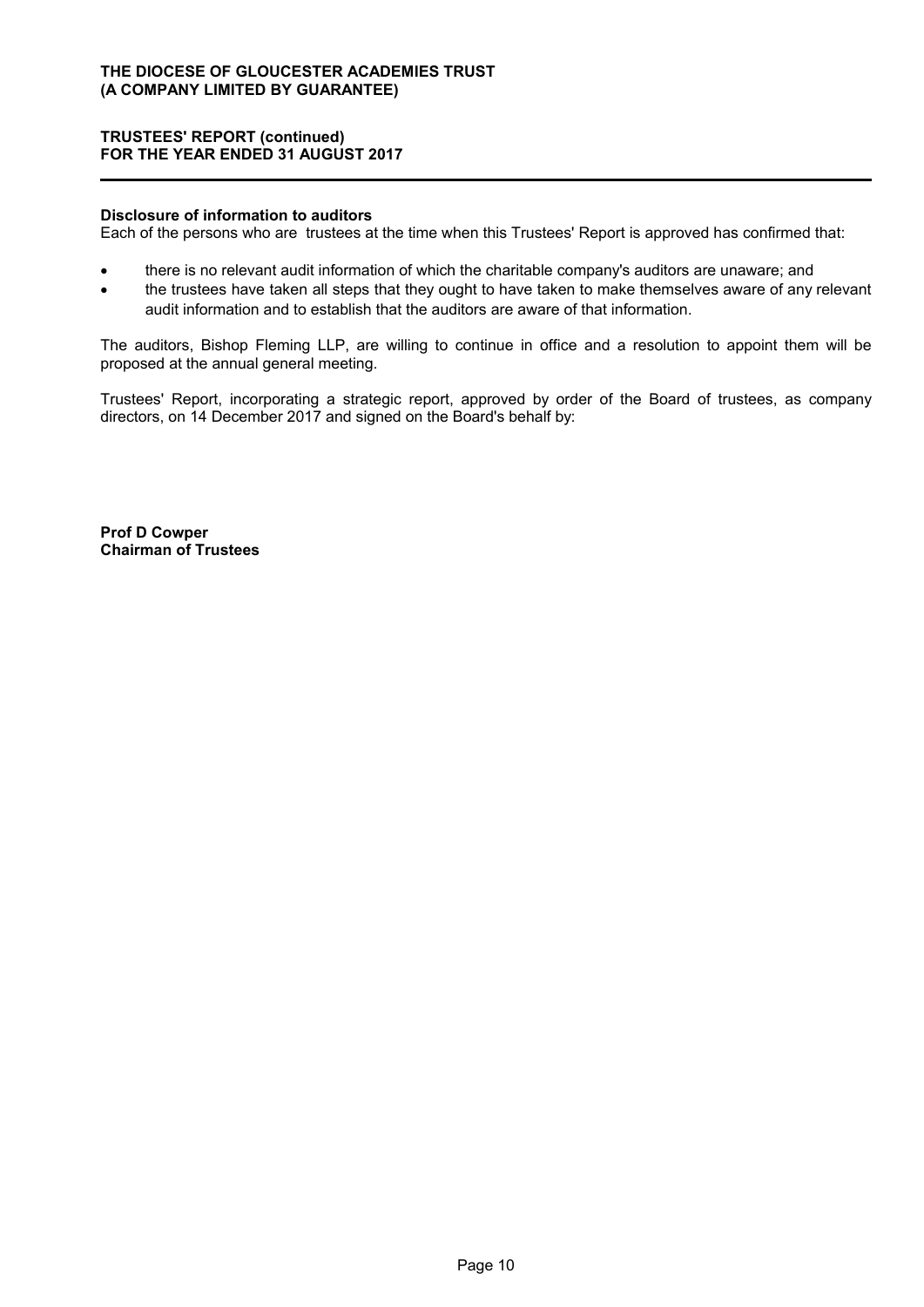### **GOVERNANCE STATEMENT**

### **SCOPE OF RESPONSIBILITY**

As trustees, we acknowledge we have overall responsibility for ensuring that The Diocese of Gloucester Academies Trust has an effective and appropriate system of control, financial and otherwise. However such a system is designed to manage rather than eliminate the risk of failure to achieve business objectives, and can provide only reasonable and not absolute assurance against material misstatement or loss.

The Board of trustees has delegated the day-to-day responsibility to the Chief Executive Officer, as Accounting Officer, for ensuring financial controls conform with the requirements of both propriety and good financial management and in accordance with the requirements and responsibilities assigned to it in the funding agreement between The Diocese of Gloucester Academies Trust and the Secretary of State for Education. The Chief Executive Officer is also responsible for reporting to the Board of trustees any material weaknesses or breakdowns in internal control.

### **GOVERNANCE**

The information on governance included here supplements that described in the Trustees' Report and in the Statement of Trustees' Responsibilities. The Board of trustees has formally met 6 times during the year. Attendance during the year at meetings of the Board of trustees was as follows:

| Meetings attended | Out of a possible |
|-------------------|-------------------|
| 5                 | 5                 |
| 5                 | 6                 |
| 5                 | 6                 |
| 5                 | 6                 |
| 6                 | 6                 |
| 6                 | 6                 |
|                   | 6                 |
| 6                 | 6                 |
|                   | 6                 |
| 5                 | 6                 |
|                   |                   |
|                   |                   |
|                   |                   |
|                   |                   |

### **Local Governing Bodies**

Responsibility for the day-to-day running of academies within the Trust is delegated to Local Governing Bodies ("LGB") under a local Scheme of Delegation approved at conversion to academy status and reviewed annually by the Trust and Chair of the LGB.

The exact size and composition of each LGB varies according to the needs of each academy. However, each academy will have two parent representatives, and two staff representatives (including the Principal, ex-officio). The number of Foundation (local parish church) appointments and community representatives varies according to the historic foundation of the school on joining the Trust. LGB's are appointed on a skills basis and the Trust will always appoint the majority of members.

#### **Governance Review**

The Board's annual business cycle incorporates an internal review of the effectiveness of governance. This includes a review of academy performance against the Department for Education's "Characteristics of effective multi-academy trusts".

All Local Governing Bodies are now undertaking skills audits, to ensure that future appointments meet the needs of individual governing bodies.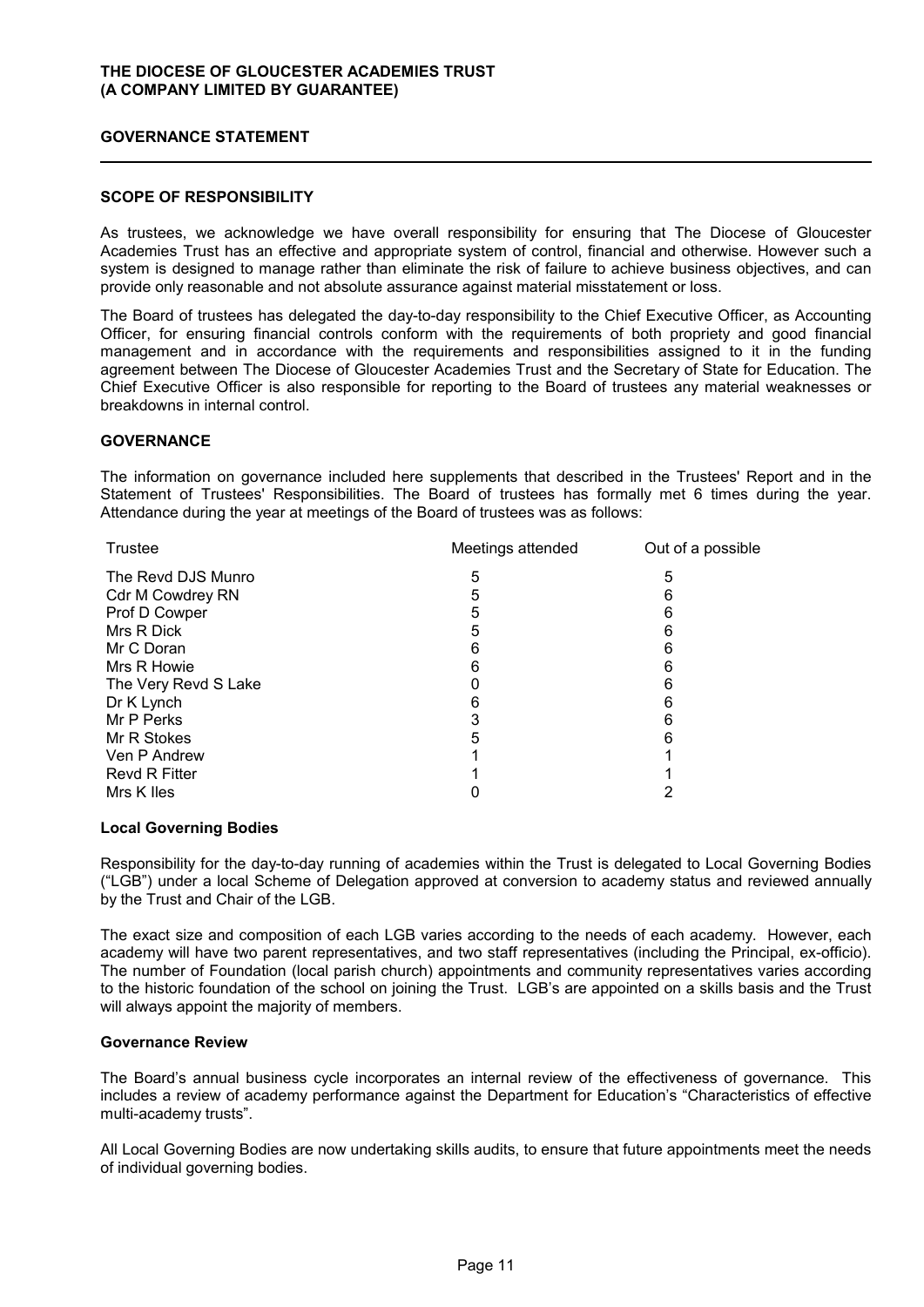### **GOVERNANCE STATEMENT (continued)**

#### **Audit and Finance Committee**

The Audit and Finance Committee is a sub-committee of the main Board of trustees. Its purpose is to oversee the annual process of statutory independent audit, the completion of the annual report and financial statements, and the exercise of internal financial control. One member of the committee is appointed as Responsible Officer to carry out the review of internal controls as detailed in the Risk and Control Framework section below.

The members of the committee include the Chair of the Trust, trustees with accounting expertise (one of whom assumes the role of the Responsible Officer), and the CEO, as Accounting Officer. The COO, as Chief Financial Officer and the finance team attend the meetings.

The Audit and Finance Committee has formally met 3 times during the period from 1 September 2016 to 31 August 2017. Attendance at meetings in the year was as follows:

| Trustee            | Meetings attended | Out of a possible |
|--------------------|-------------------|-------------------|
| The Revd DJS Munro |                   |                   |
| Mrs R Dick         |                   |                   |
| Mrs R Howie        |                   |                   |
| Mr R Stokes        | 3                 | າ                 |

#### **Estates and Free School Committee**

The Estates and Free School Committee is a sub-committee of the main Board of trustees. Its purpose is to oversee all the estates issues and developments within the Trust, and to oversee the establishment of Clearwater C of E Primary Academy.

The members of the committee include the Chair of the Trust, trustees with appropriate skills and experience, and the CEO, as Accounting Officer. The COO and the Operations Manager attend the meetings.

The Estates and Free School Committee has formally met 4 times during the period from 1 September 2016 to 31 August 2017. Attendance at meetings was as follows:

| Trustee            | Meetings attended | Out of a possible |
|--------------------|-------------------|-------------------|
| The Revd DJS Munro | 3                 |                   |
| Cdr M Cowdrey RN   | 4                 |                   |
| Mr C Doran         | 3                 |                   |
| Mrs R Howie        | 4                 |                   |

#### **REVIEW OF VALUE FOR MONEY**

As Accounting Officer, the Chief Executive Officer has responsibility for ensuring that the Trust delivers good value in the use of public resources. The Accounting Officer understands that value for money refers to the educational and wider societal outcomes achieved in return for the taxpayer resources received.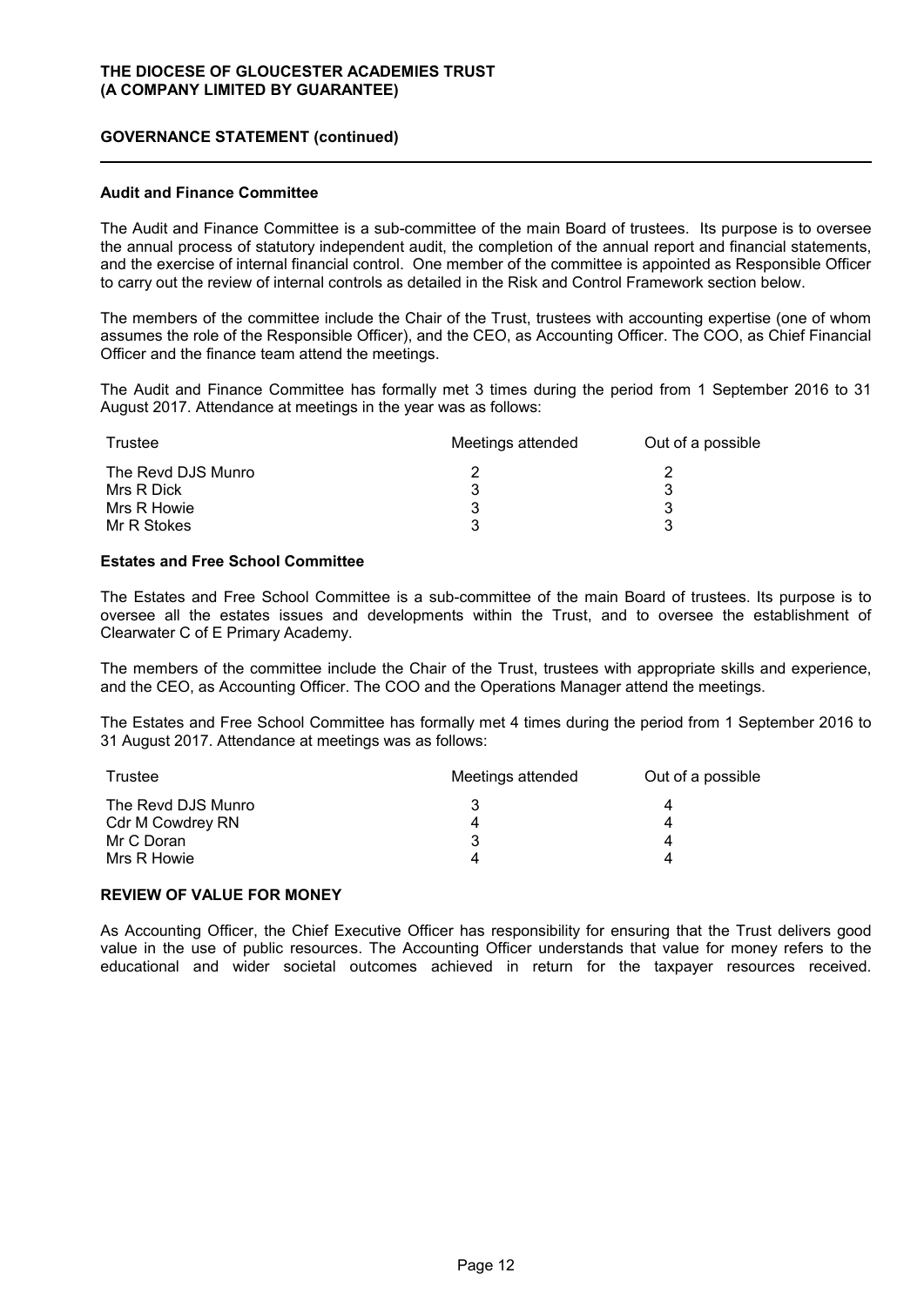### **GOVERNANCE STATEMENT (continued)**

The Accounting Officer considers how the Trust's use of its resources has provided good value for money during each academic year, and reports to the Board of trustees where value for money can be improved, including the use of benchmarking data where appropriate. The Accounting Officer for the Trust has delivered improved value for money during the year by:

- Improving outcomes for pupils, as summarised in the trustees report
- Undertaking peer reviews to analyse the pupil premium spend, as well as reviewing the deployment of Teaching Assistants, effectiveness of safeguarding and subject leadership on the quality of education provision
- Enhancing the provision of financial governance and oversight, supporting Local Governing Bodies with budget planning and preparation, budget setting and forecasting.
- Maximising opportunities for joint procurement of service, including taking some services in house.
- Renegotiating and benchmarking contracts on behalf of individual academies, including completing full options appraisals
- Identifying opportunities for income generation and additional financial support, including the Sponsor Capacity Grant
- Ensuring active financial management of cash, bank balances and investments

### **THE PURPOSE OF THE SYSTEM OF INTERNAL CONTROL**

The system of internal control is designed to manage risk to a reasonable level rather than to eliminate all risk of failure to achieve policies, aims and objectives; it can therefore only provide reasonable and not absolute assurance of effectiveness. The system of internal control is based on an ongoing process designed to identify and prioritise the risks to the achievement of Trust policies, aims and objectives, to evaluate the likelihood of those risks being realised and the impact should they be realised, and to manage them efficiently, effectively and economically. The system of internal control has been in place in The Diocese of Gloucester Academies Trust for the year 1 September 2016 to 31 August 2017 and up to the date of approval of the annual report and financial statements.

### **CAPACITY TO HANDLE RISK**

The Board of trustees has reviewed the key risks to which the Trust is exposed together with the operating, financial and compliance controls that have been implemented to mitigate those risks. The Board of trustees is of the view that there is a formal ongoing process for identifying, evaluating and managing the Trust's significant risks, that has been in place for the year 1 September 2016 to 31 August 2017 and up to the date of approval of the annual report and financial statements. This process is regularly reviewed by the Board of trustees.

#### **THE RISK AND CONTROL FRAMEWORK**

The Trust's system of internal financial control is based on a framework of regular management information and administrative procedures including the segregation of duties and a system of delegation and accountability. In particular, it includes:

- comprehensive budgeting and monitoring systems with an annual budget and periodic financial reports which are reviewed and agreed by the Board of trustees;
- regular reviews by the the trustees of reports which indicate financial performance against the forecasts and of major purchase plans, capital works and expenditure programmes;
- setting targets to measure financial and other performance;
- clearly defined purchasing (asset purchase or capital investment) guidelines.
- delegation of authority and segregation of duties;
- identification and management of risks.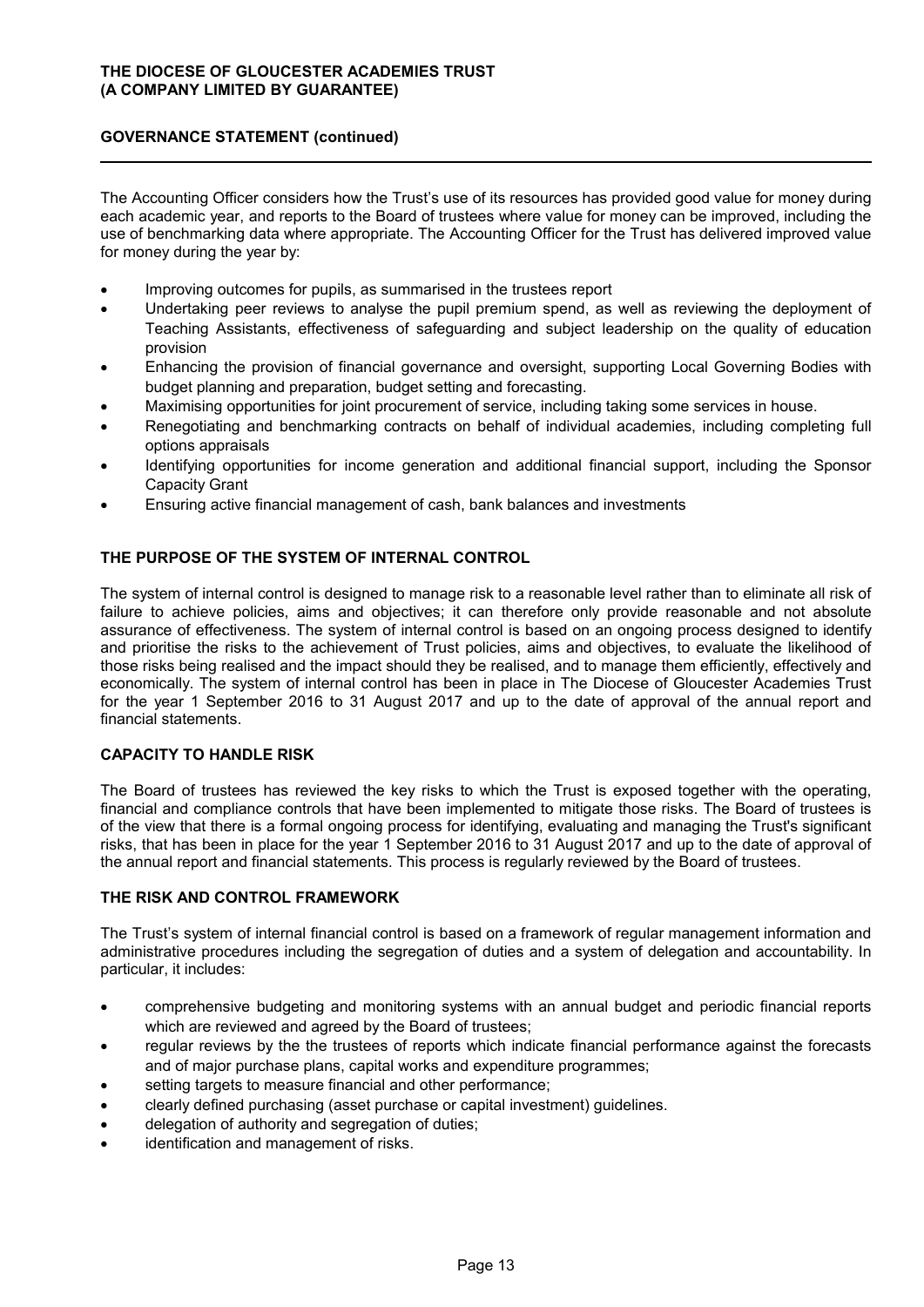### **GOVERNANCE STATEMENT (continued)**

The Board of trustees has considered the need for a specific internal audit function and has decided not to appoint an internal auditor at this stage. However, the trustees have appointed a trustee (Mrs R Dick), as Responsible Officer ("RO"). The RO's role includes giving advice on financial matters and performing a range of checks on the Trust's financial systems. The RO reports to the Audit and Finance Committee in the first instance, which supervises any follow up required, and then to the full Trust Board on the operation of the systems of control and on the discharge of the trustees' financial responsibilities. In addition, regular support and monitoring visits are carried out by the central finance team to all academies within the Trust to offer assistance and check the controls in place across the Trust.

No significant matters were raised as a result of the above work.

### **REVIEW OF EFFECTIVENESS**

As Accounting Officer, the Chief Executive Officer has responsibility for reviewing the effectiveness of the system of internal control. During the period from 1 September 2016 to 31 August 2017 the review has been informed by:

- the work of the external auditors:
- the work of the Responsible Officer and the Audit and Finance Committee;
- the work of the Chief Operating Officer and Head of Finance within the Trust and professional advisers who have responsibility for the development and maintenance of the internal control framework

Approved by order of the members of the Board of trustees on 14 December 2017 and signed on their behalf, by:

**Prof D Cowper Chairman of Trustees** **Mrs R Howie Accounting Officer**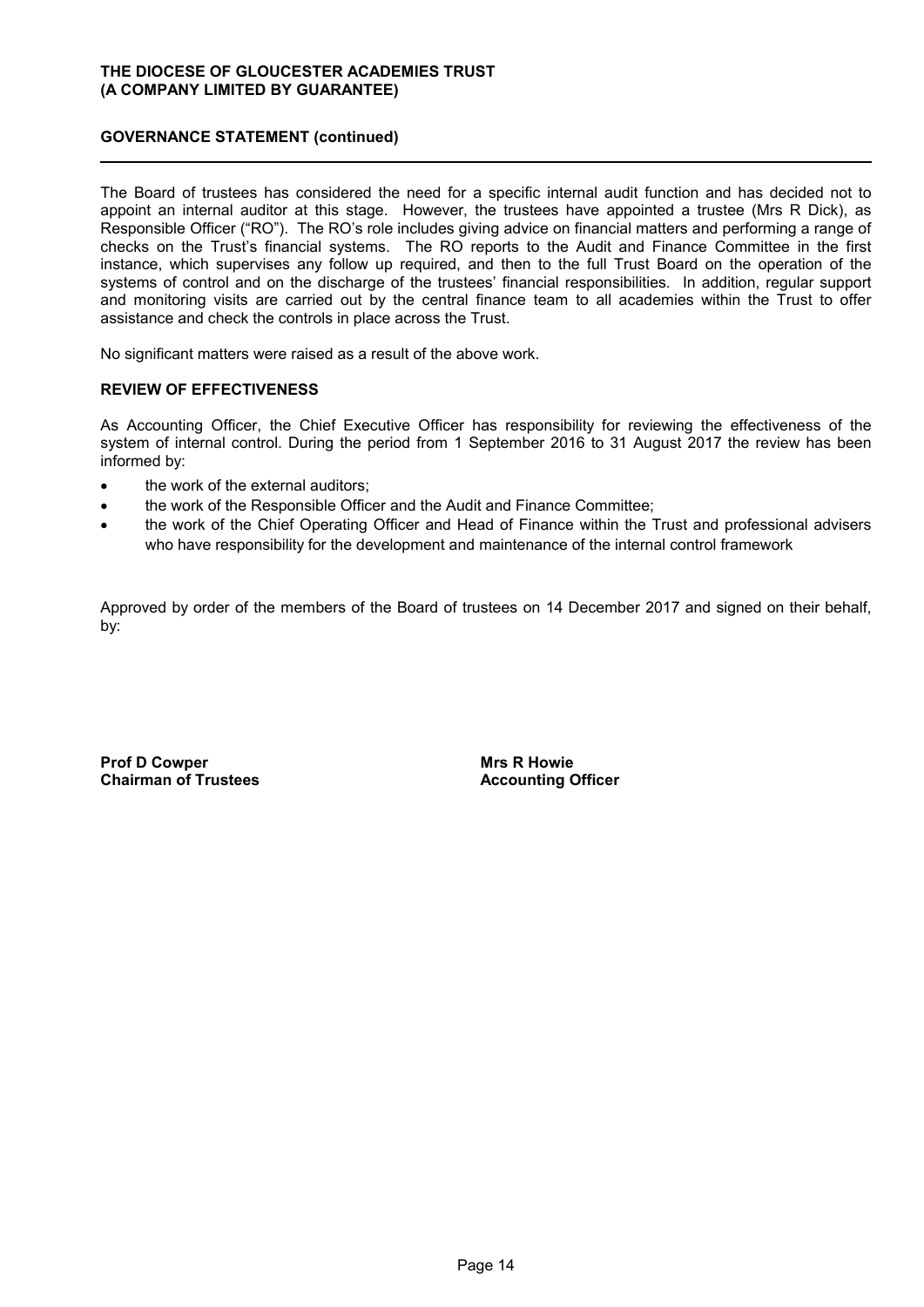### **STATEMENT ON REGULARITY, PROPRIETY AND COMPLIANCE**

As Accounting Officer of The Diocese of Gloucester Academies Trust I have considered my responsibility to notify the Trust Board of Trustees and the Education and Skills Funding Agency (ESFA) of material irregularity, impropriety and non-compliance with ESFA terms and conditions of funding, under the funding agreement in place between the Trust and the Secretary of State for Education. As part of my consideration I have had due regard to the requirements of the Academies Financial Handbook.

I confirm that I and the Trust Board of Trustees are able to identify any material irregular or improper use of funds by the Trust, or material non-compliance with the terms and conditions of funding under the Trust's funding agreement and the Academies Financial Handbook.

I confirm that no instances of material irregularity, impropriety or funding non-compliance have been discovered to date.

**Mrs R Howie Accounting Officer**

Date: 14 December 2017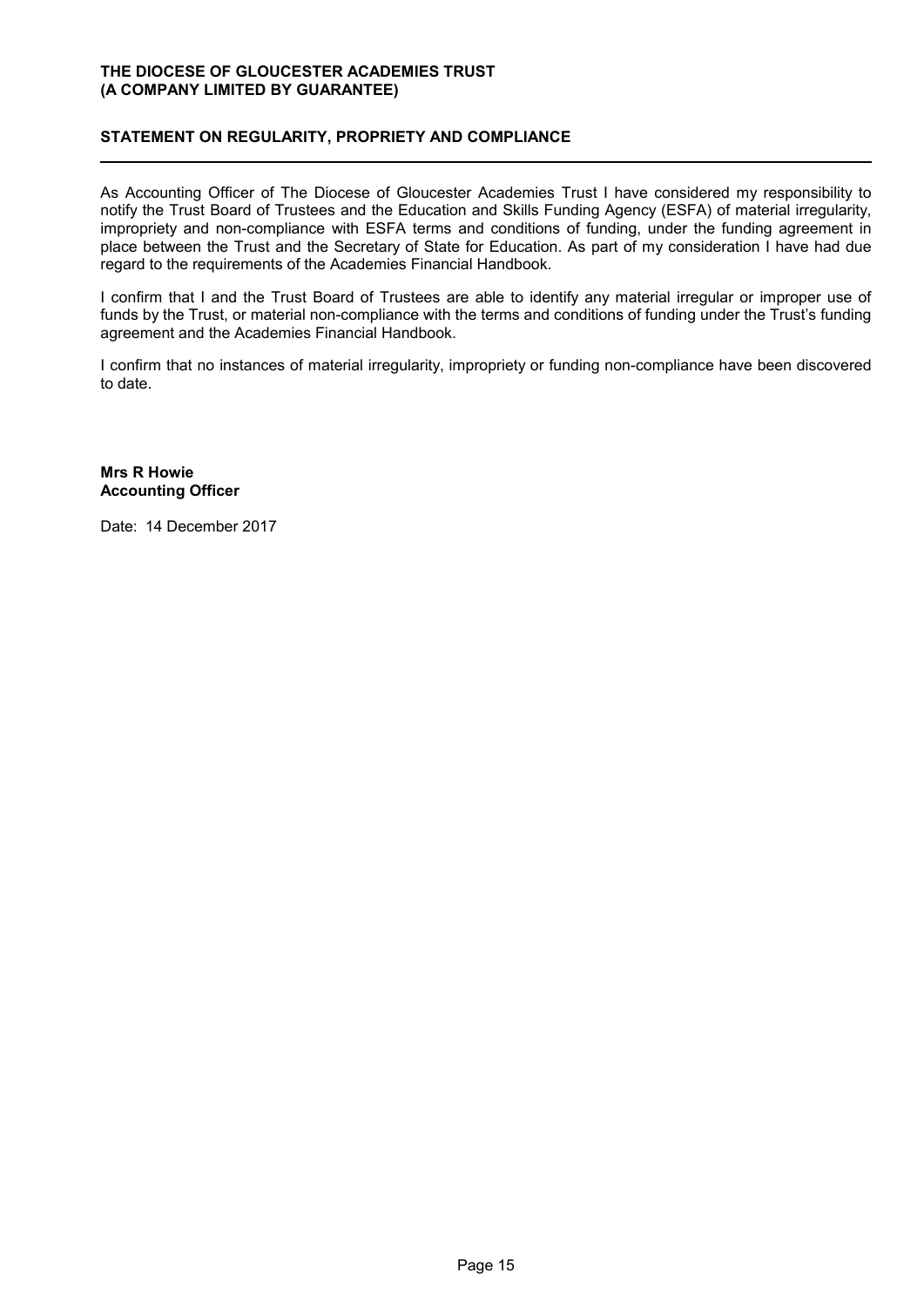### **STATEMENT OF TRUSTEES' RESPONSIBILITIES FOR THE YEAR ENDED 31 AUGUST 2017**

The trustees (who are also the directors of the charitable company for the purposes of company law) are responsible for preparing the Strategic Report, the Trustees' Report and the financial statements in accordance with the Annual Accounts Direction issued by the Education and Skills Funding Agency, United Kingdom Accounting Standards (United Kingdom Generally Accepted Accounting Practice) and applicable law and regulations.

Company law requires the trustees to prepare financial statements for each financial year. Under company law the trustees must not approve the financial statements unless they are satisfied that they give a true and fair view of the state of affairs of the charitable company and of its incoming resources and application of resources, including its income and expenditure, for that period. In preparing these financial statements, the trustees are required to:

- select suitable accounting policies and then apply them consistently;
- observe the methods and principles of the Charities SORP 2015 and the Academies Accounts Direction 2016 to 2017;
- make judgments and accounting estimates that are reasonable and prudent;
- state whether applicable UK Accounting Standards (FRS 102) have been followed, subject to any material departures disclosed and explained in the financial statements;
- prepare the financial statements on the going concern basis unless it is inappropriate to presume that the charitable company will continue in business.

The trustees are responsible for keeping adequate accounting records that are sufficient to show and explain the charitable company's transactions and disclose with reasonable accuracy at any time the financial position of the charitable company and enable them to ensure that the financial statements comply with the Companies Act 2006. They are also responsible for safeguarding the assets of the charitable company and hence for taking reasonable steps for the prevention and detection of fraud and other irregularities.

The trustees are responsible for ensuring that in its conduct and operation the charitable company applies financial and other controls, which conform with the requirements both of propriety and of good financial management. They are also responsible for ensuring grants received from ESFA/DfE have been applied for the purposes intended.

The trustees are responsible for the maintenance and integrity of the corporate and financial information included on the charitable company's website. Legislation in the United Kingdom governing the preparation and dissemination of financial statements may differ from legislation in other jurisdictions.

Approved by order of the members of the Board of trustees and signed on its behalf by:

**Prof D Cowper Chairman of Trustees**

Date: 14 December 2017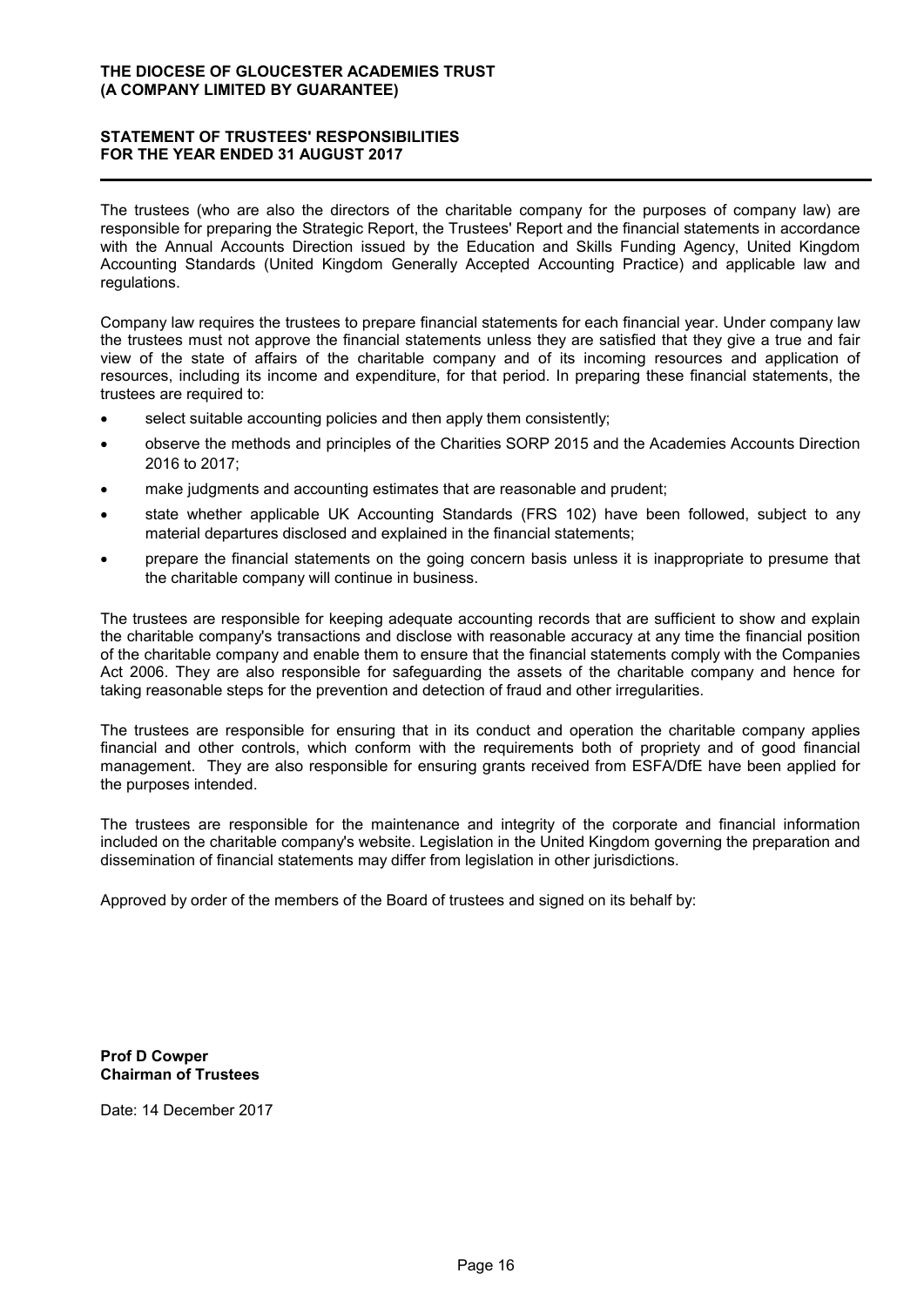### **INDEPENDENT AUDITORS' REPORT ON THE FINANCIAL STATEMENTS TO THE MEMBERS OF THE DIOCESE OF GLOUCESTER ACADEMIES TRUST**

#### **OPINION**

We have audited the financial statements of The Diocese of Gloucester Academies Trust for the year ended 31 August 2017 which comprise the Statement of Financial Activities, the Balance Sheet, the Statement of Cash Flows and the related notes, including a summary of significant accounting policies. The financial reporting framework that has been applied in their preparation is applicable law, United Kingdom Accounting Standards (United Kingdom Generally Accepted Accounting Practice), including FRS 102 'The Financial Reporting Standard applicable in the UK and Republic of Ireland', the Charities SORP 2015 and the Academies Accounts Direction 2016 to 2017 issued by the Education and Skills Funding Agency.

This report is made solely to the Trust's members, as a body, in accordance with Chapter 3 of Part 16 of the Companies Act 2006. Our audit work has been undertaken so that we might state to the Trust's members those matters we are required to state to them in an Auditor's report and for no other purpose. To the fullest extent permitted by law, we do not accept or assume responsibility to anyone other than the Trust and its members for our audit work, for this report, or for the opinions we have formed.

In our opinion the financial statements:

- give a true and fair view of the state of the Trust's affairs as at 31 August 2017 and of its incoming resources and application of resources, including its income and expenditure for the year then ended;
- have been properly prepared in accordance with United Kingdom Generally Accepted Accounting Practice; and
- have been prepared in accordance with the requirements of the Companies Act 2006, the Charities SORP 2015 and the Academies Accounts Direction 2016 to 2017 issued by the Education and Skills Funding Agency.

### **BASIS OF OPINION**

We conducted our audit in accordance with International Standards on Auditing (UK) (ISAs (UK)) and applicable law. Our responsibilities under those standards are further described in the Auditor's responsibilities for the audit of the financial statements section of our report. We are independent of the Trust in accordance with the ethical requirements that are relevant to our audit of the financial statements in the United Kingdom, including the Financial Reporting Council's Ethical Standard, and we have fulfilled our other ethical responsibilities in accordance with these requirements. We believe that the audit evidence we have obtained is sufficient and appropriate to provide a basis for our opinion.

### **CONCLUSIONS RELATING TO GOING CONCERN**

We have nothing to report in respect of the following matters in relation to which the ISAs (UK) require us to report to you where:

- the trustees' use of the going concern basis of accounting in the preparation of the financial statements is not appropriate; or
- the trustees have not disclosed in the financial statements any identified material uncertainties that may cast significant doubt about the Trust's ability to continue to adopt the going concern basis of accounting for a period of at least twelve months from the date when the financial statements are authorised for issue.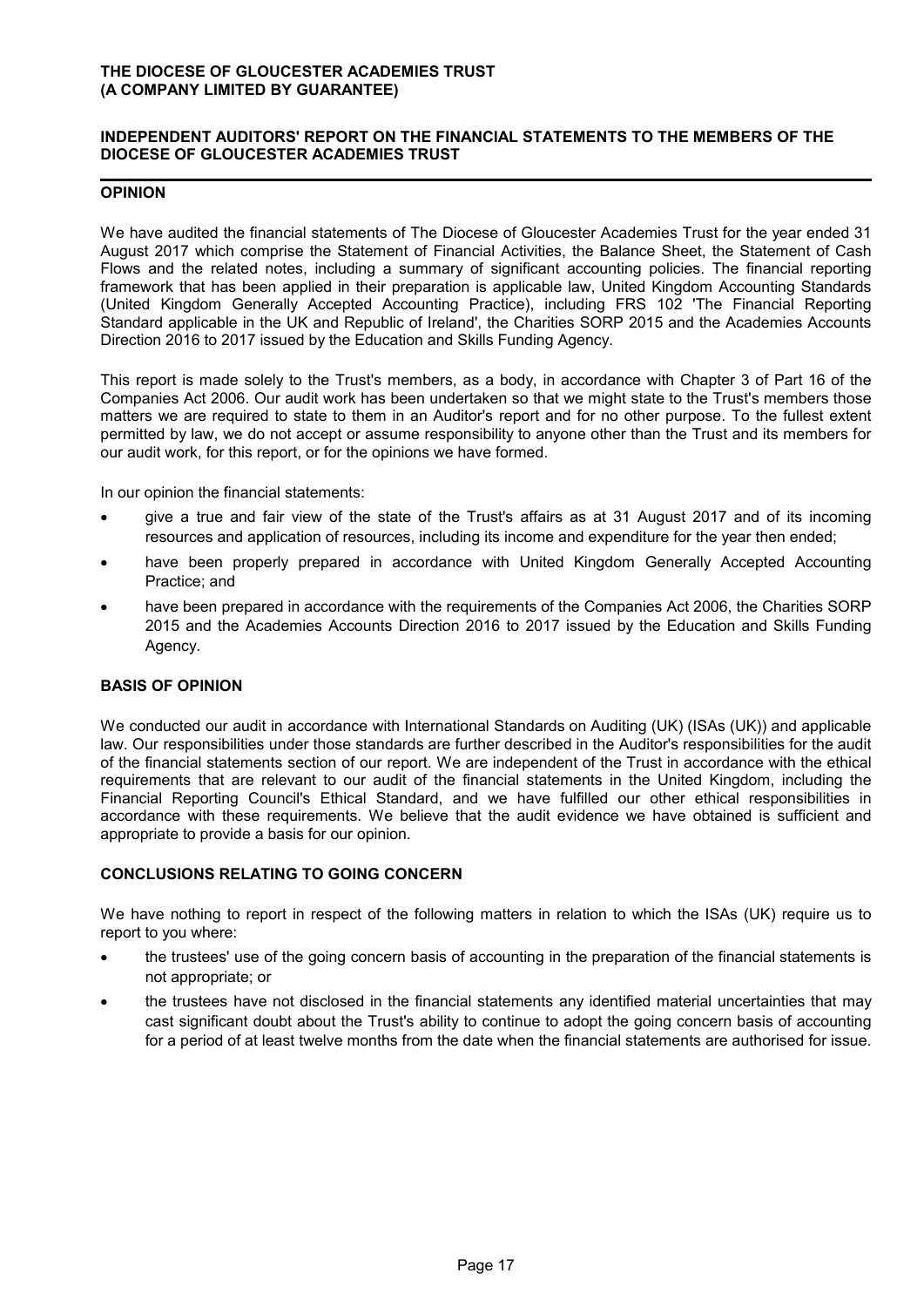### **INDEPENDENT AUDITORS' REPORT ON THE FINANCIAL STATEMENTS TO THE MEMBERS OF THE DIOCESE OF GLOUCESTER ACADEMIES TRUST**

#### **OTHER INFORMATION**

The trustees are responsible for the other information. The other information comprises the information included in the Annual Report, other than the financial statements and our Auditor's report thereon. Our opinion on the financial statements does not cover the information and, except to the extent otherwise explicitly stated in our report, we do not express any form of assurance conclusion thereon.

In connection with our audit of the financial statements, our responsibility is to read the other information and, in doing so, consider whether the other information is materially inconsistent with the financial statements or our knowledge obtained in the audit or otherwise appears to be materially misstated. If we identify such material inconsistencies or apparent material misstatements, we are required to determine whether there is a material misstatement in the financial statements or a material misstatement of the other information. If, based on the work we have performed, we conclude that there is a material misstatement of this other information, we are required to report that fact.

We have nothing to report in this regard.

#### **OPINION ON OTHER MATTERS PRESCRIBED BY THE COMPANIES ACT 2006**

In our opinion, based on the work undertaken in the course of the audit:

- the information given in the Trustees' Report for which the financial statements are prepared is consistent with the financial statements.
- the Trustees' Report and the Strategic Report have been prepared in accordance with applicable legal requirements.

#### **MATTERS ON WHICH WE ARE REQUIRED TO REPORT BY EXCEPTION**

In the light of our knowledge and understanding of the Trust and its environment obtained in the course of the audit, we have not identified material misstatements in the Trustees' Report.

We have nothing to report in respect of the following matters in relation to which the Companies Act 2006 requires us to report to you if, in our opinion:

- adequate accounting records have not been kept, or returns adequate for our audit have not been received from branches not visited by us; or
- the financial statements are not in agreement with the accounting records and returns; or
- certain disclosures of trustees' remunerations specified by law are not made; or
- we have not received all the information and explanations we require for our audit.

### **RESPONSIBILITIES OF TRUSTEES**

As explained more fully in the Statement of Trustees' Responsibilities, the trustees (who are also the directors for the purposes of company law) are responsible for the preparation of the financial statements and for being satisfied that they give a true and fair view, and for such internal control as the trustees determine is necessary to enable the preparation of financial statements that are free from material misstatement, whether due to fraud or error.

In preparing the financial statements, the trustees are responsible for assessing the Trust's ability to continue as a going concern, disclosing, as applicable, matters related to going concern and using the going concern basis of accounting unless the trustees either intend to liquidate the Trust's or to cease operations, or have no realistic alternative but to do so.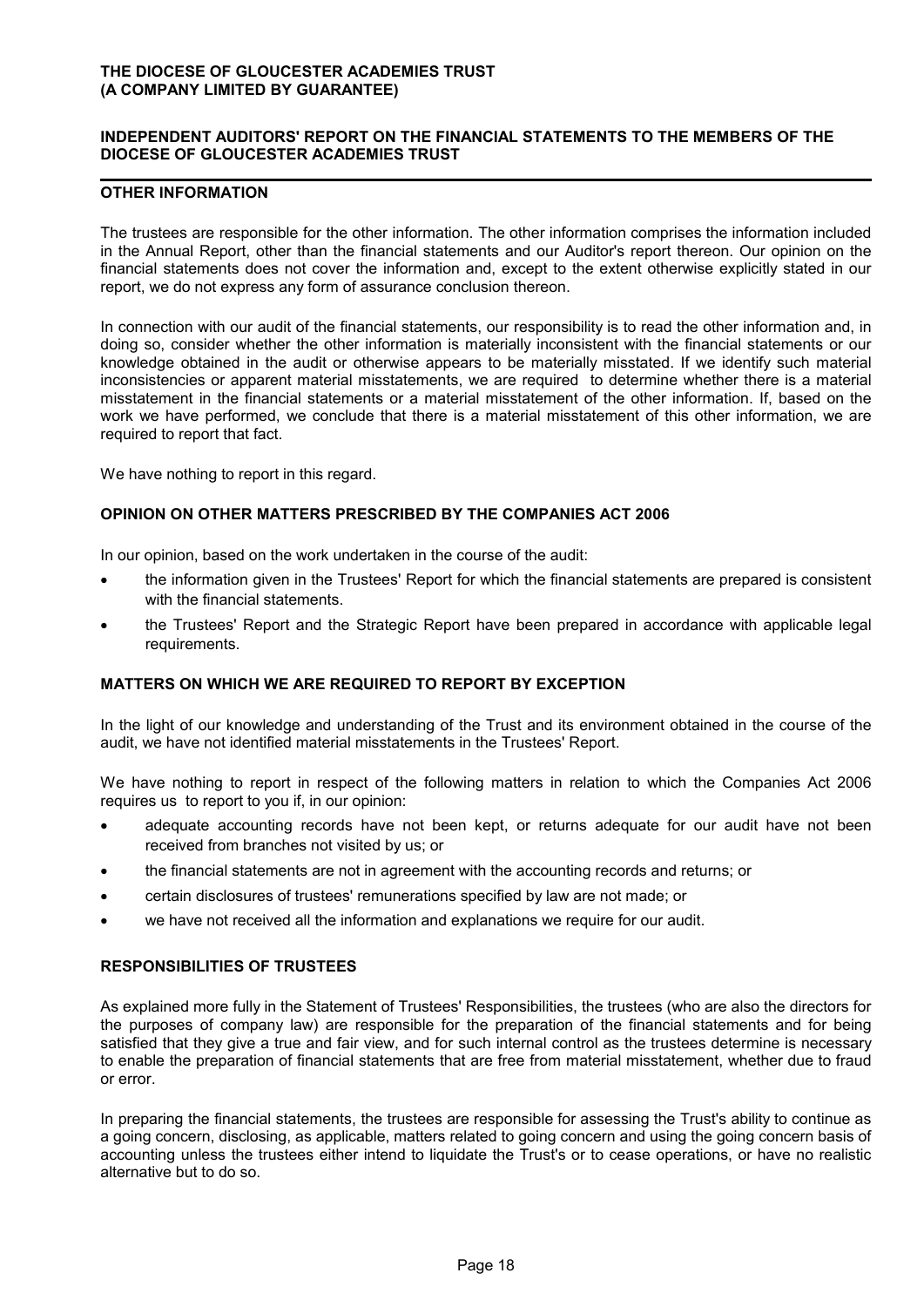### **INDEPENDENT AUDITORS' REPORT ON THE FINANCIAL STATEMENTS TO THE MEMBERS OF THE DIOCESE OF GLOUCESTER ACADEMIES TRUST**

### **AUDITOR'S RESPONSIBILITIES FOR THE AUDIT OF THE FINANCIAL STATEMENTS**

Our objectives are to obtain reasonable assurance about whether the financial statements as a whole are free from material misstatement, whether due to fraud or error, and to issue an Auditor's report that includes our opinion. Reasonable assurance is a high level of assurance, but is not a guarantee that an audit conducted in accordance with ISAs (UK) will always detect a material misstatement when it exists. Misstatements can arise from fraud or error and are considered material if, individually or in the aggregate, they could reasonably be expected to influence the economic decisions of users taken on the basis of these financial statements.

A further description of our responsibilities for the audit of the financial statements is located on the Financial Reporting Council's website at: www.frc.org.uk/auditorsresponsibilities. The description forms part of our Auditor's report.

Joseph Scaife FCA (Senior Statutory Auditor) for and on behalf of **Bishop Fleming LLP** Chartered Accountants Statutory Auditors 1-3 College Yard **Worcester** WR1 2LB 18 December 2017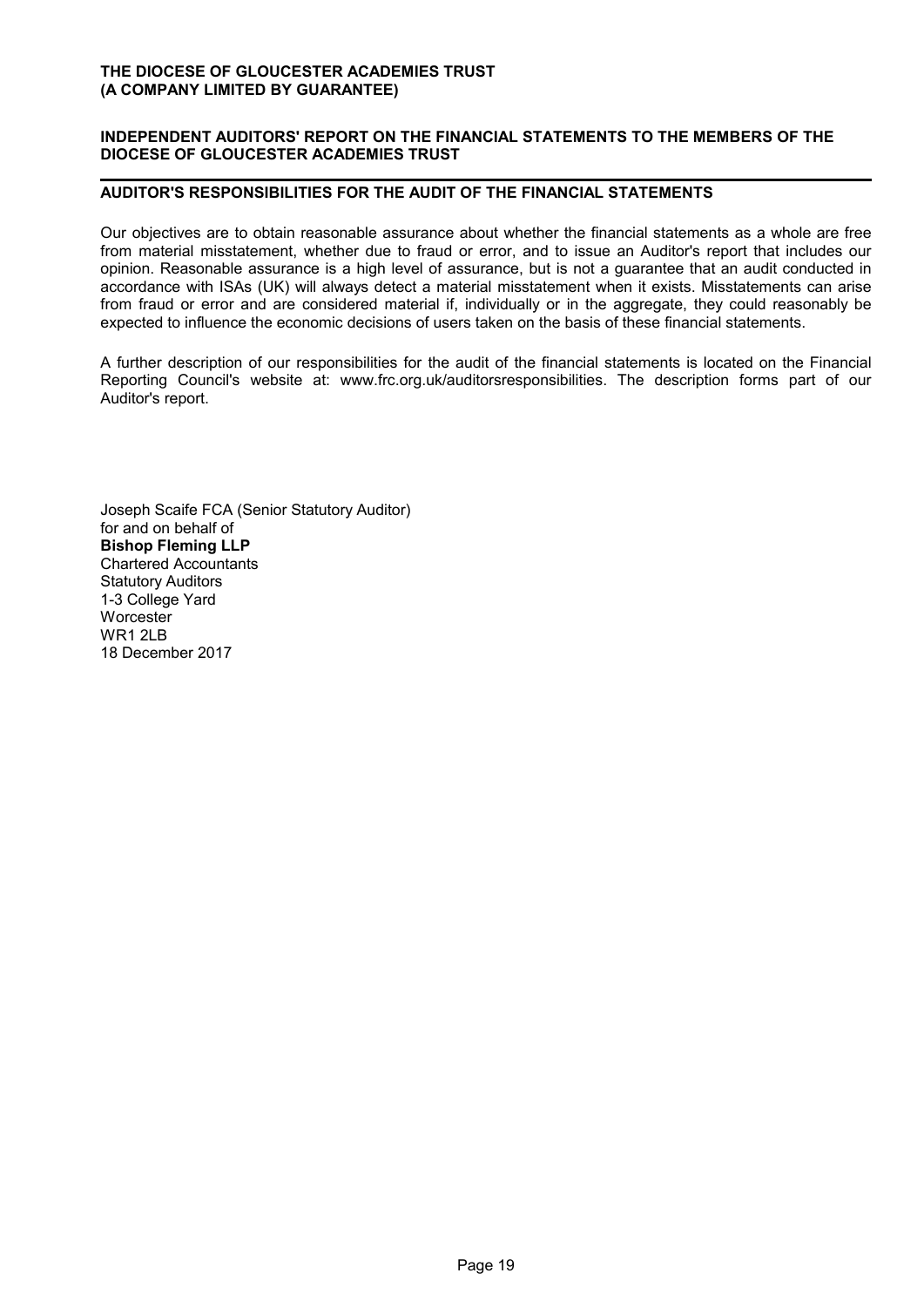### **INDEPENDENT REPORTING ACCOUNTANTS' ASSURANCE REPORT ON REGULARITY TO THE DIOCESE OF GLOUCESTER ACADEMIES TRUST AND THE EDUCATION AND SKILLS FUNDING AGENCY**

In accordance with the terms of our engagement letter dated 2 October 2015 and further to the requirements of the Education and Skills Funding Agency (ESFA) as included in the Academies Accounts Direction 2016 to 2017, we have carried out an engagement to obtain limited assurance about whether the expenditure disbursed and income received by The Diocese of Gloucester Academies Trust during the year 1 September 2016 to 31 August 2017 have been applied to the purposes identified by Parliament and the financial transactions conform to the authorities which govern them.

This report is made solely to The Diocese of Gloucester Academies Trust and the ESFA in accordance with the terms of our engagement letter. Our work has been undertaken so that we might state to The Diocese of Gloucester Academies Trust and the ESFA those matters we are required to state in a report and for no other purpose. To the fullest extent permitted by law, we do not accept or assume responsibility to anyone other than The Diocese of Gloucester Academies Trust and the ESFA, for our work, for this report, or for the conclusion we have formed.

### **RESPECTIVE RESPONSIBILITIES OF THE DIOCESE OF GLOUCESTER ACADEMIES TRUST'S ACCOUNTING OFFICER AND THE REPORTING ACCOUNTANT**

The Accounting Officer is responsible, under the requirements of The Diocese of Gloucester Academies Trust's funding agreement with the Secretary of State for Education dated 1 June 2013, and the Academies Financial Handbook extant from 1 September 2016, for ensuring that expenditure disbursed and income received is applied for the purposes intended by Parliament and the financial transactions conform to the authorities which govern them.

Our responsibilities for this engagement are established in the United Kingdom by our profession's ethical guidance and are to obtain limited assurance and report in accordance with our engagement letter and the requirements of the Academies Accounts Direction 2016 to 2017. We report to you whether anything has come to our attention in carrying out our work which suggests that in all material respects, expenditure disbursed and income received during the year 1 September 2016 to 31 August 2017 have not been applied to purposes intended by Parliament or that the financial transactions do not conform to the authorities which govern them.

### **APPROACH**

We conducted our engagement in accordance with the Academies Accounts Direction 2016 to 2017 issued by the ESFA. We performed a limited assurance engagement as defined in our engagement letter.

The objective of a limited assurance engagement is to perform such procedures as to obtain information and explanations in order to provide us with sufficient appropriate evidence to express a negative conclusion on regularity.

A limited assurance engagement is more limited in scope than a reasonable assurance engagement and consequently does not enable us to obtain assurance that we would become aware of all significant matters that might be identified in a reasonable assurance engagement. Accordingly, we do not express a positive opinion.

Our engagement includes examination, on a test basis, of evidence relevant to the regularity and propriety of the Trust's income and expenditure.

Our work on regularity included a review of the internal controls policies and procedures that have been implemented and an assessment of their design and effectiveness to understand how the Trust complied with the framework of authorities. We also reviewed the reports commissioned by the trustees to assess the internal controls throughout the year.

We performed detailed testing based on our assessment of the risk of material irregularity, impropriety and noncompliance. This work was integrated with our audit on the financial statements where appropriate and included analytical review and detailed substantive testing of transactions.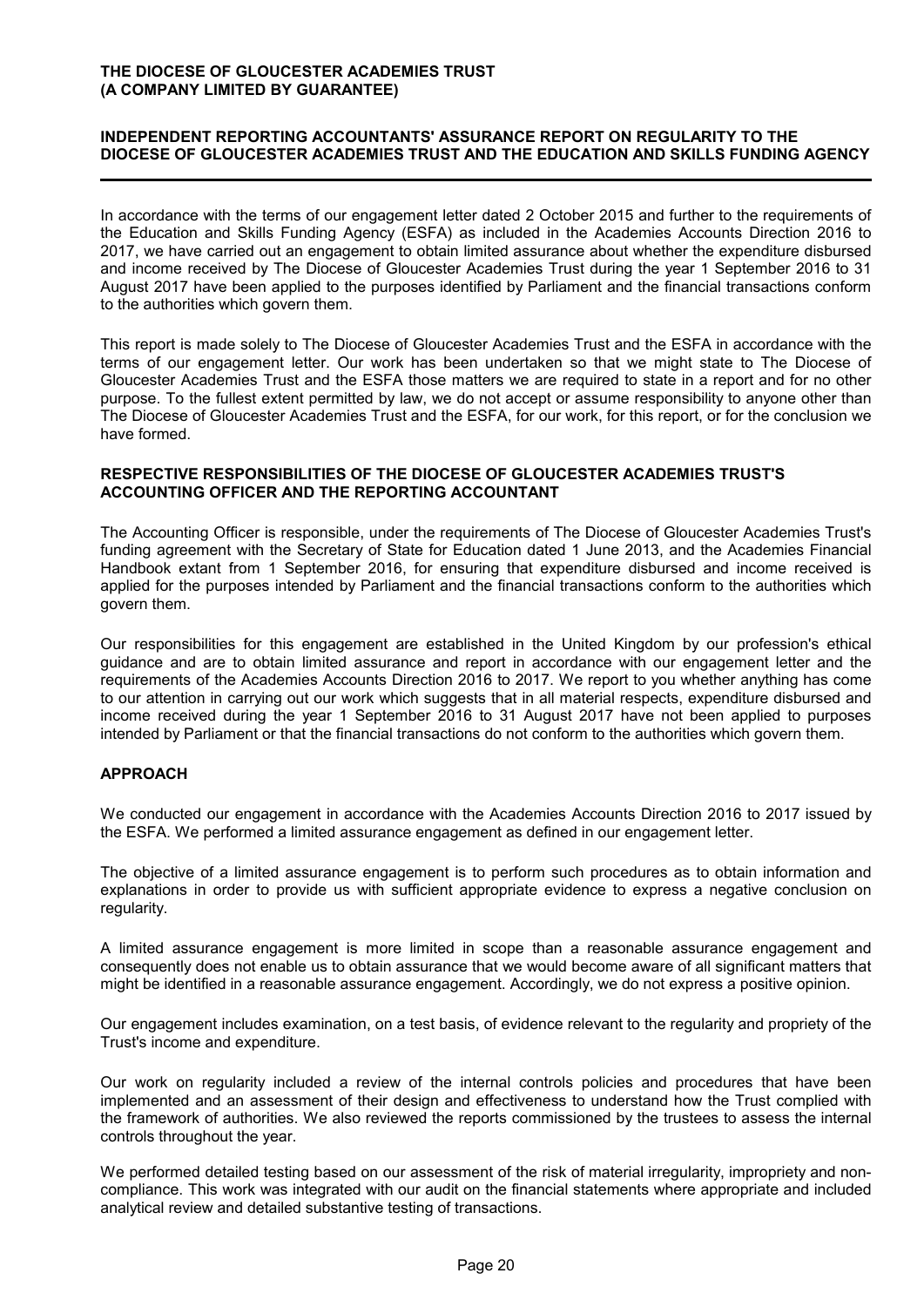### **INDEPENDENT REPORTING ACCOUNTANTS' ASSURANCE REPORT ON REGULARITY TO THE DIOCESE OF GLOUCESTER ACADEMIES TRUST AND THE EDUCATION AND SKILLS FUNDING AGENCY (continued)**

### **CONCLUSION**

In the course of our work, nothing has come to our attention which suggests that in all material respects the expenditure disbursed and income received during the year 1 September 2016 to 31 August 2017 have not been applied to purposes intended by Parliament and the financial transactions do not conform to the authorities which govern them.

Joseph Scaife FCA (Reporting Accountant)

**Bishop Fleming LLP** Chartered Accountants Statutory Auditors 1-3 College Yard **Worcester** WR1 2LB

18 December 2017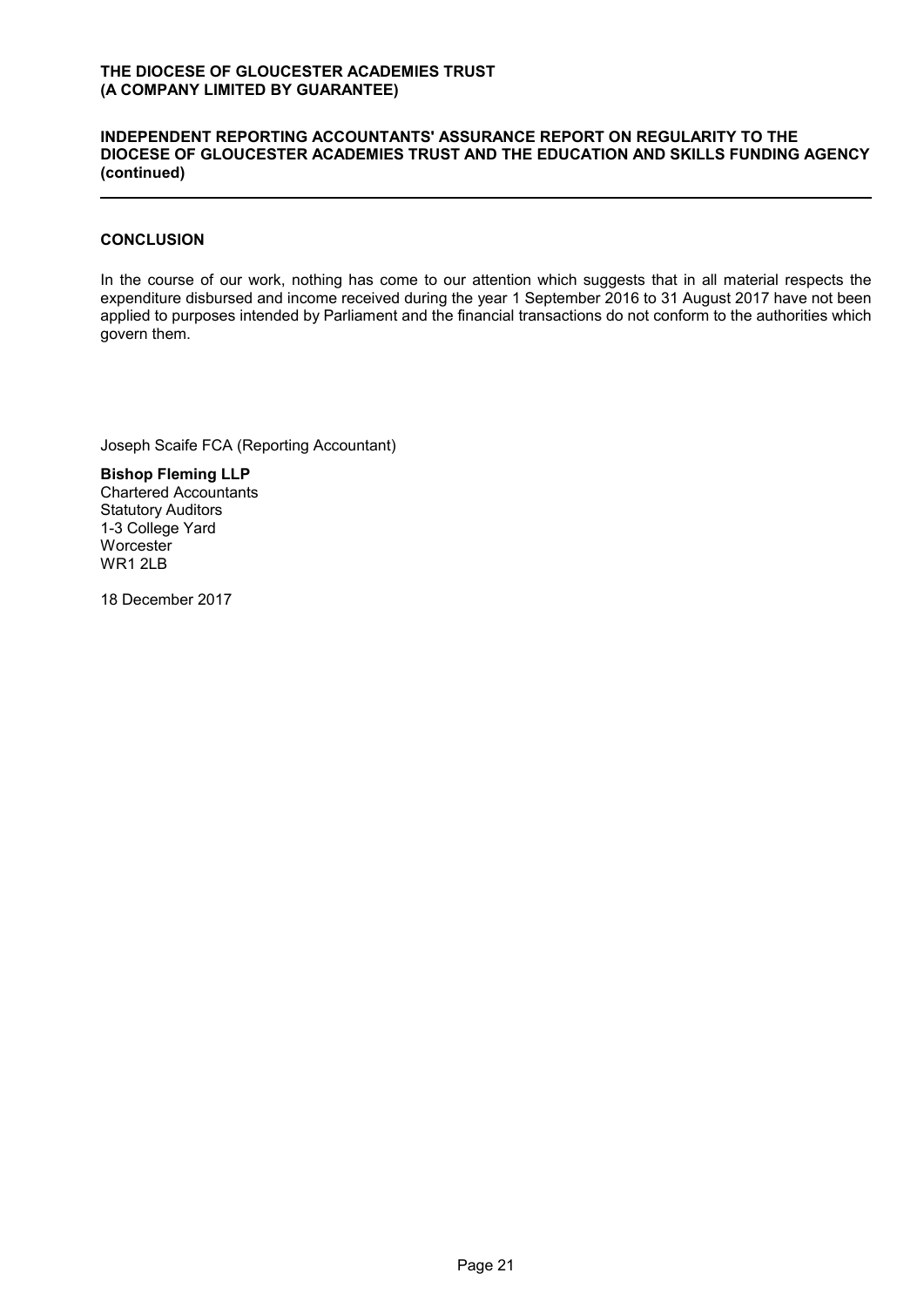### **STATEMENT OF FINANCIAL ACTIVITIES INCORPORATING INCOME AND EXPENDITURE ACCOUNT FOR THE YEAR ENDED 31 AUGUST 2017**

|                                                                                                   | <b>Note</b>    | <b>Unrestricted</b><br>funds<br>2017<br>£ | <b>Restricted</b><br>funds<br>2017<br>£ | <b>Restricted</b><br>fixed asset<br>funds<br>2017<br>£ | Total<br>funds<br>2017<br>£ | Total<br>funds<br>2016<br>£ |
|---------------------------------------------------------------------------------------------------|----------------|-------------------------------------------|-----------------------------------------|--------------------------------------------------------|-----------------------------|-----------------------------|
| <b>INCOME FROM:</b>                                                                               |                |                                           |                                         |                                                        |                             |                             |
| Transfer on conversion<br>Other donations and capital                                             | $\overline{2}$ | 274,750                                   | (1, 154, 000)                           | 6,094,910                                              | 5,215,660                   | 4,152,463                   |
| grants                                                                                            | 2              | 52,210                                    | 182,270                                 | 675,753                                                | 910,233                     | 1,468,990                   |
| Charitable activities                                                                             | 5              | 437,189                                   | 10,939,165                              |                                                        | 11,376,354                  | 8,839,058                   |
| Other trading activities                                                                          | 3              | 214,008                                   |                                         |                                                        | 214,008                     | 117,243                     |
| Investments                                                                                       | 4              | 1,490                                     |                                         |                                                        | 1,490                       | 2,370                       |
| <b>TOTAL INCOME</b>                                                                               |                | 979,647                                   | 9,967,435                               | 6,770,663                                              | 17,717,745                  | 14,580,124                  |
| <b>EXPENDITURE ON:</b>                                                                            |                |                                           |                                         |                                                        |                             |                             |
| Charitable activities                                                                             |                | 674,313                                   | 11,125,625                              | 619,913                                                | 12,419,851                  | 9,673,228                   |
| <b>TOTAL EXPENDITURE</b>                                                                          | 6              | 674,313                                   | 11,125,625                              | 619,913                                                | 12,419,851                  | 9,673,228                   |
| <b>NET INCOME /</b><br>(EXPENDITURE) BEFORE<br><b>TRANSFERS</b><br><b>Transfers between Funds</b> | 18             | 305,334<br>200,238                        | (1, 158, 190)<br>(274, 356)             | 6,150,750<br>74,118                                    | 5,297,894                   | 4,906,896                   |
| <b>NET INCOME /</b><br>(EXPENDITURE) BEFORE<br><b>OTHER RECOGNISED</b><br><b>GAINS AND LOSSES</b> |                | 505,572                                   | (1,432,546)                             | 6,224,868                                              | 5,297,894                   | 4,906,896                   |
| Actuarial gains/(losses) on<br>defined benefit pension<br>schemes                                 | 24             |                                           | 690,000                                 |                                                        | 690,000                     | (809,000)                   |
| <b>NET MOVEMENT IN FUNDS</b>                                                                      |                | 505,572                                   | (742, 546)                              | 6,224,868                                              | 5,987,894                   | 4,097,896                   |
| <b>RECONCILIATION OF FUNDS:</b>                                                                   |                |                                           |                                         |                                                        |                             |                             |
| Total funds brought forward                                                                       |                | 735,524                                   | (3,350,583)                             | 22,877,192                                             | 20,262,133                  | 16, 164, 237                |
| <b>TOTAL FUNDS CARRIED</b><br><b>FORWARD</b>                                                      |                | 1,241,096                                 | (4,093,129)                             | 29,102,060                                             | 26,250,027                  | 20,262,133                  |

The notes on pages 25 to 52 form part of these financial statements.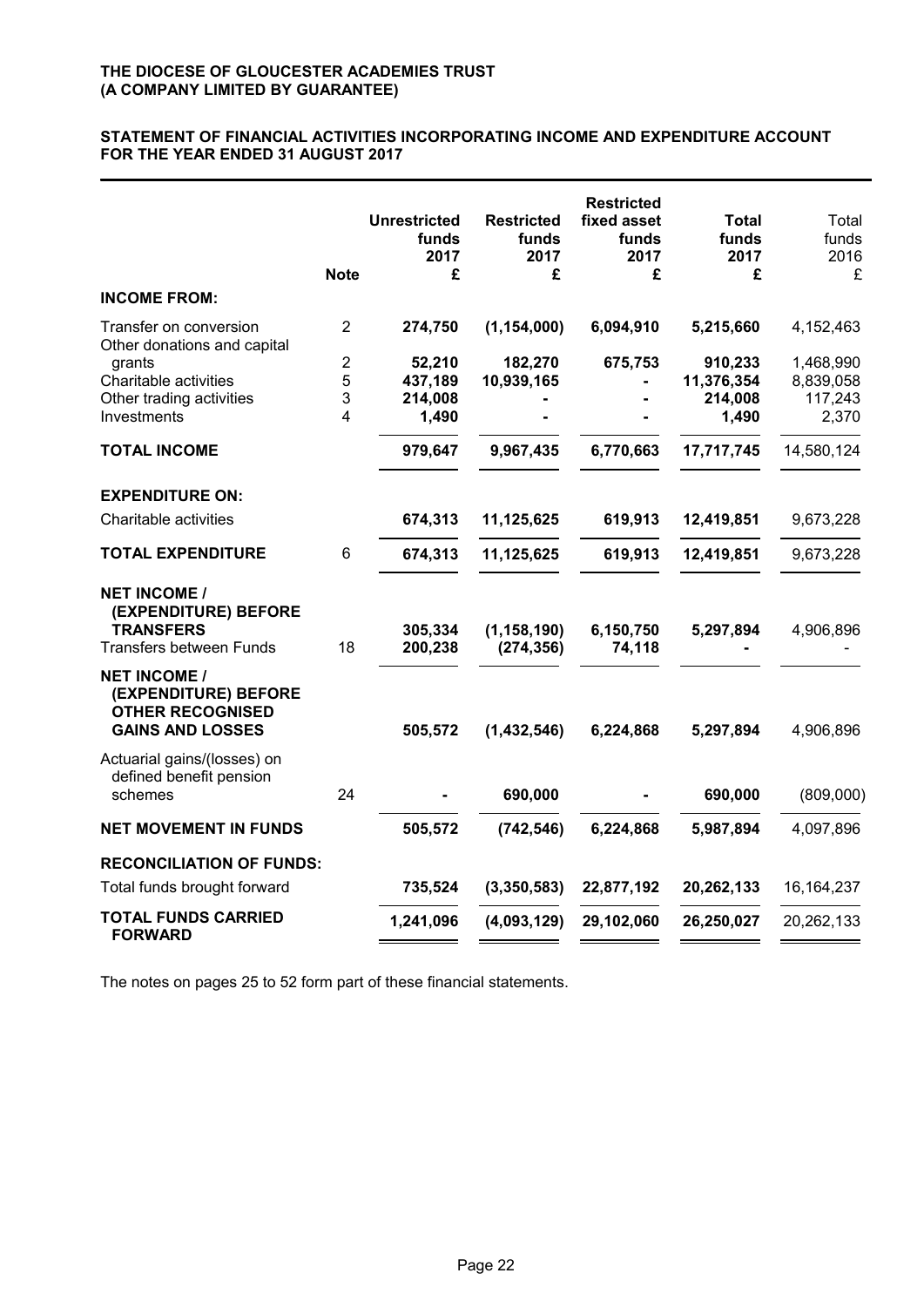#### **THE DIOCESE OF GLOUCESTER ACADEMIES TRUST (A COMPANY LIMITED BY GUARANTEE) REGISTERED NUMBER: 08149299**

### **BALANCE SHEET AS AT 31 AUGUST 2017**

|                                                                   | <b>Note</b> | £             | 2017<br>£     | £           | 2016<br>£   |
|-------------------------------------------------------------------|-------------|---------------|---------------|-------------|-------------|
| <b>FIXED ASSETS</b>                                               |             |               |               |             |             |
| Tangible assets                                                   | 14          |               | 28,764,133    |             | 22,376,718  |
| <b>CURRENT ASSETS</b>                                             |             |               |               |             |             |
| Debtors                                                           | 15          | 367,568       |               | 643,765     |             |
| Cash at bank and in hand                                          |             | 3,077,723     |               | 2,147,009   |             |
|                                                                   |             | 3,445,291     |               | 2,790,774   |             |
| <b>CREDITORS: amounts falling due within</b><br>one year          | 16          | (1,457,578)   |               | (1,239,540) |             |
| <b>NET CURRENT ASSETS</b>                                         |             |               | 1,987,713     |             | 1,551,234   |
| TOTAL ASSETS LESS CURRENT LIABILITIES                             |             |               | 30,751,846    |             | 23,927,952  |
| <b>CREDITORS: amounts falling due after</b><br>more than one year | 17          |               | (22, 819)     |             | (22, 819)   |
| <b>NET ASSETS EXCLUDING PENSION</b><br><b>SCHEME LIABILITIES</b>  |             |               | 30,729,027    |             | 23,905,133  |
| Defined benefit pension scheme liability                          | 24          |               | (4, 479, 000) |             | (3,643,000) |
| <b>NET ASSETS</b>                                                 |             |               | 26,250,027    |             | 20,262,133  |
| <b>TRUST FUNDS</b>                                                |             |               |               |             |             |
| <b>Restricted funds:</b>                                          |             |               |               |             |             |
| General funds                                                     | 18          | 385,871       |               | 292,417     |             |
| Fixed asset funds                                                 | 18          | 29,102,060    |               | 22,877,192  |             |
| Restricted funds excluding pension liability                      |             | 29,487,931    |               | 23,169,609  |             |
| Pension reserve                                                   |             | (4, 479, 000) |               | (3,643,000) |             |
| <b>Total restricted funds</b>                                     |             |               | 25,008,931    |             | 19,526,609  |
| Unrestricted funds                                                | 18          |               | 1,241,096     |             | 735,524     |
| <b>TOTAL FUNDS</b>                                                |             |               | 26,250,027    |             | 20,262,133  |

The financial statements on pages 22 to 52 were approved by the trustees, and authorised for issue, on 14 December 2017 and are signed on their behalf, by:

### **Prof D Cowper Chairman of Trustees**

The notes on pages 25 to 52 form part of these financial statements.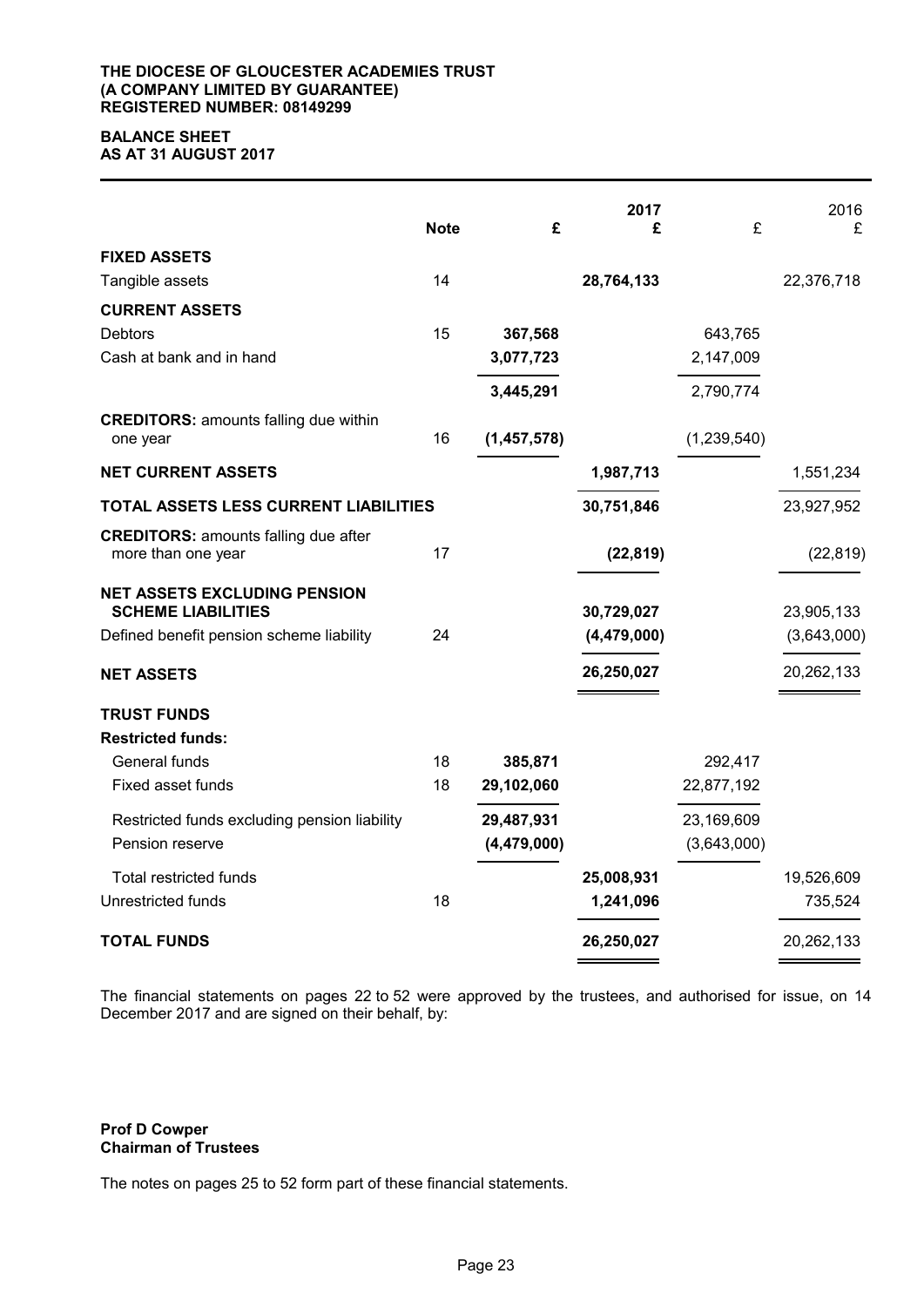### **STATEMENT OF CASH FLOWS FOR THE YEAR ENDED 31 AUGUST 2017**

|                                                                                                                                 | <b>Note</b> | 2017<br>£                     | 2016<br>£                       |
|---------------------------------------------------------------------------------------------------------------------------------|-------------|-------------------------------|---------------------------------|
| Cash flows from operating activities                                                                                            |             |                               |                                 |
| Net cash provided by operating activities                                                                                       | 20          | 876,059                       | 2,085                           |
| Cash flows from investing activities:<br>Interest received<br>Purchase of tangible fixed assets<br>Capital grants from DfE/ESFA |             | 1,490<br>(895,088)<br>639,379 | 2,370<br>(1,692,340)<br>644,781 |
| Other capital funding                                                                                                           |             | 34,124                        | 615,945                         |
| Net cash used in investing activities                                                                                           |             | (220, 095)                    | (429, 244)                      |
| Net cash acquired upon conversion or joining the Trust                                                                          |             | 274,750                       | 977,021                         |
| Cash transferred on conversion or joining the Trust                                                                             |             | 274,750                       | 977,021                         |
| Change in cash and cash equivalents in the year                                                                                 |             | 930,714                       | 549,862                         |
| Cash and cash equivalents brought forward                                                                                       |             | 2,147,009                     | 1,597,147                       |
| Cash and cash equivalents carried forward                                                                                       | 21          | 3,077,723                     | 2,147,009                       |

The notes on pages 25 to 52 form part of these financial statements.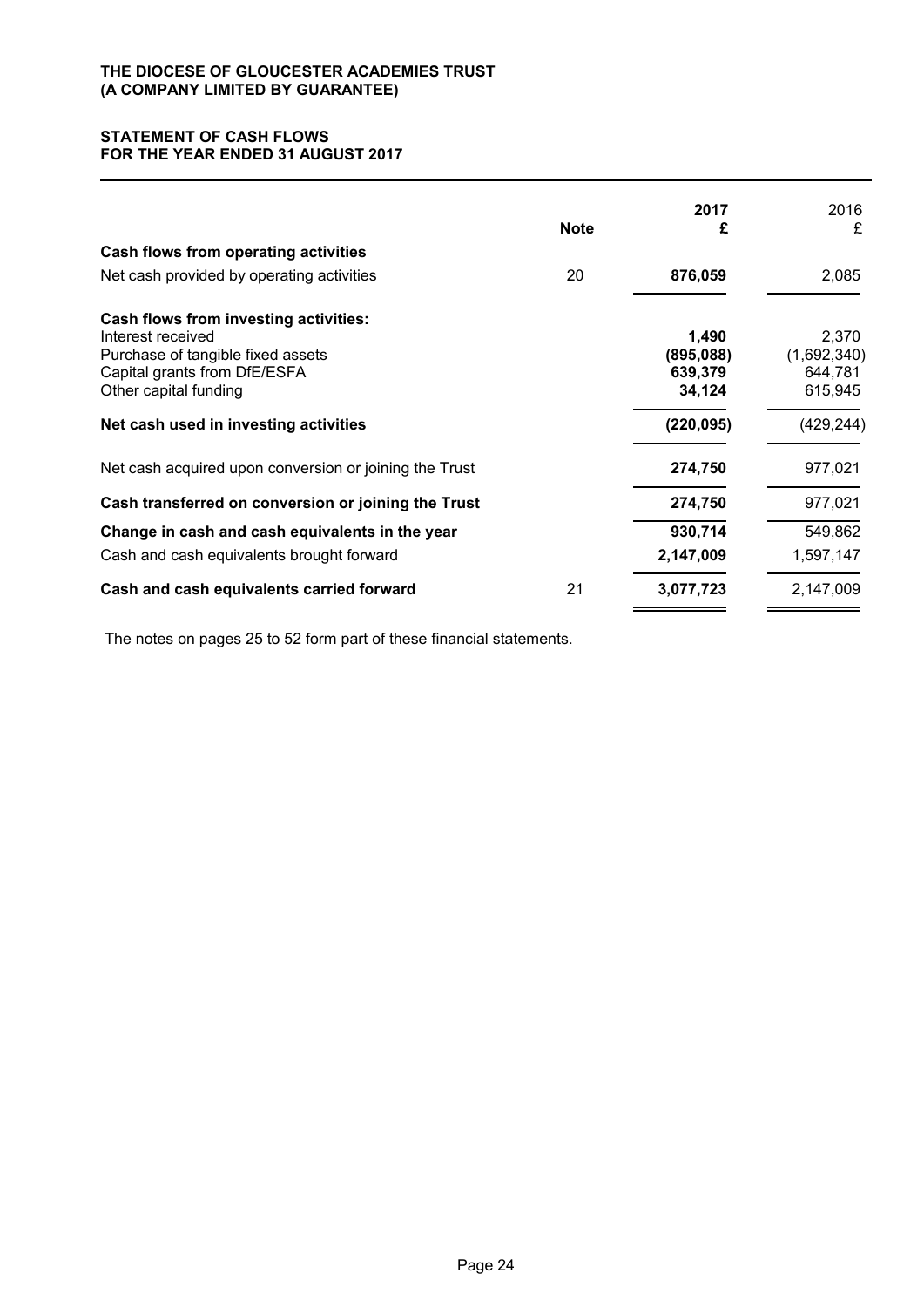### **1. ACCOUNTING POLICIES**

A summary of the principal accounting policies adopted (which have been applied consistently, except where noted), judgments and key sources of estimation uncertainty, is set out below.

### **1.1 BASIS OF PREPARATION OF FINANCIAL STATEMENTS**

The financial statements of the Trust have been prepared under the historical cost convention in accordance with the Financial Reporting Standard Applicable in the UK and Republic of Ireland (FRS 102), the Accounting and Reporting by Charities: Statement of Recommended Practice applicable to charities preparing their accounts in accordance with the Financial Reporting Standard applicable in the UK and Republic of Ireland (FRS 102) (Charities SORP (FRS 102)), the Academies Accounts Direction 2016 to 2017 issued by ESFA, the Charities Act 2011 and the Companies Act 2006.

The Diocese of Gloucester Academies Trust constitutes a public benefit entity as defined by FRS 102.

### **1.2 GOING CONCERN**

The trustees assess whether the use of going concern is appropriate, i.e. whether there are any material uncertainties related to events or conditions that may cast significant doubt on the ability of the Trust to continue as a going concern. The trustees make this assessment in respect of a period of at least one year from the date of authorisation for issue of the financial statements and have concluded that the Trust has adequate resources to continue in operational existence for the foreseeable future and there are no material uncertainties about the Trust's ability to continue as a going concern, thus they continue to adopt the going concern basis of accounting in preparing the financial statements.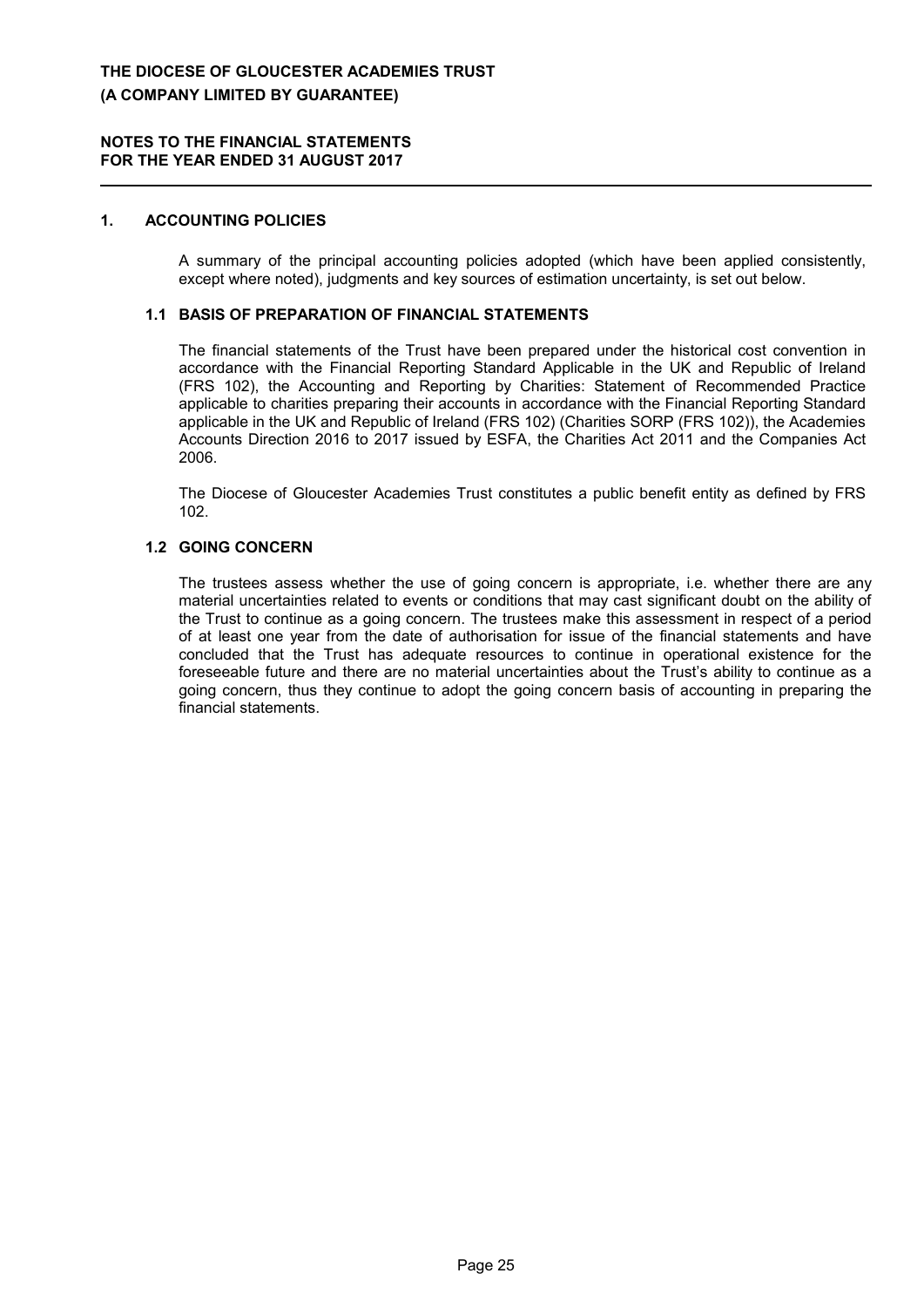#### **1. ACCOUNTING POLICIES (continued)**

#### **1.3 INCOME**

All incoming resources are recognised when the Trust has entitlement to the funds, the receipt is probable and the amount can be measured reliably.

Grants are included in the Statement of Financial Activities on a receivable basis. The balance of income received for specific purposes but not expended during the period is shown in the relevant funds on the Balance Sheet. Where income is received in advance of meeting any performancerelated conditions there is not unconditional entitlement to the income and its recognition is deferred and included in creditors as deferred income until the performance-related conditions are met. Where entitlement occurs before income is received, the income is accrued.

General Annual Grant is recognised in full in the Statement of Financial Activities in the year for which it is receivable and any abatement in respect of the period is deducted from income and recognised as a liability.

Capital grants are recognised in full when there is an unconditional entitlement to the grant. Unspent amounts of capital grant are reflected in the balance in the restricted fixed asset fund. Capital grants are recognised when there is entitlement and are not deferred over the life of the asset on which they are expended.

Sponsorship income provided to the Trust which amounts to a donation is recognised in the Statement of Financial Activities in the period in which it is receivable (where there are no performance-related conditions), where the receipt is probable and it can be measured reliably.

Donations are recognised on a receivable basis (where there are no performance-related conditions), where the receipt is probable and it can be reliably measured.

Other income, including the hire of facilities, is recognised in the period in which it is receivable and to the extent the services have been provided.

### **1.4 EXPENDITURE**

Expenditure is recognised once there is a legal or constructive obligation to transfer economic benefit to a third party, it is probable that a transfer of economic benefits will be required in settlement and the amount of the obligation can be measured reliably. Expenditure is classified by activity. The costs of each activity are made up of the total of direct costs and shared costs, including support costs involved in undertaking each activity. Direct costs attributable to a single activity are allocated directly to that activity. Shared costs which contribute to more than one activity and support costs which are not attributable to a single activity are apportioned between those activities on a basis consistent with the use of resources. Central staff costs are allocated on the basis of time spent, and depreciation charges allocated on the portion of the asset's use.

Expenditure on charitable activities are costs incurred on the Trust's educational operations, including support costs and those costs relating to the governance of the Trust apportioned to charitable activities.

All expenditure is inclusive of irrecoverable VAT.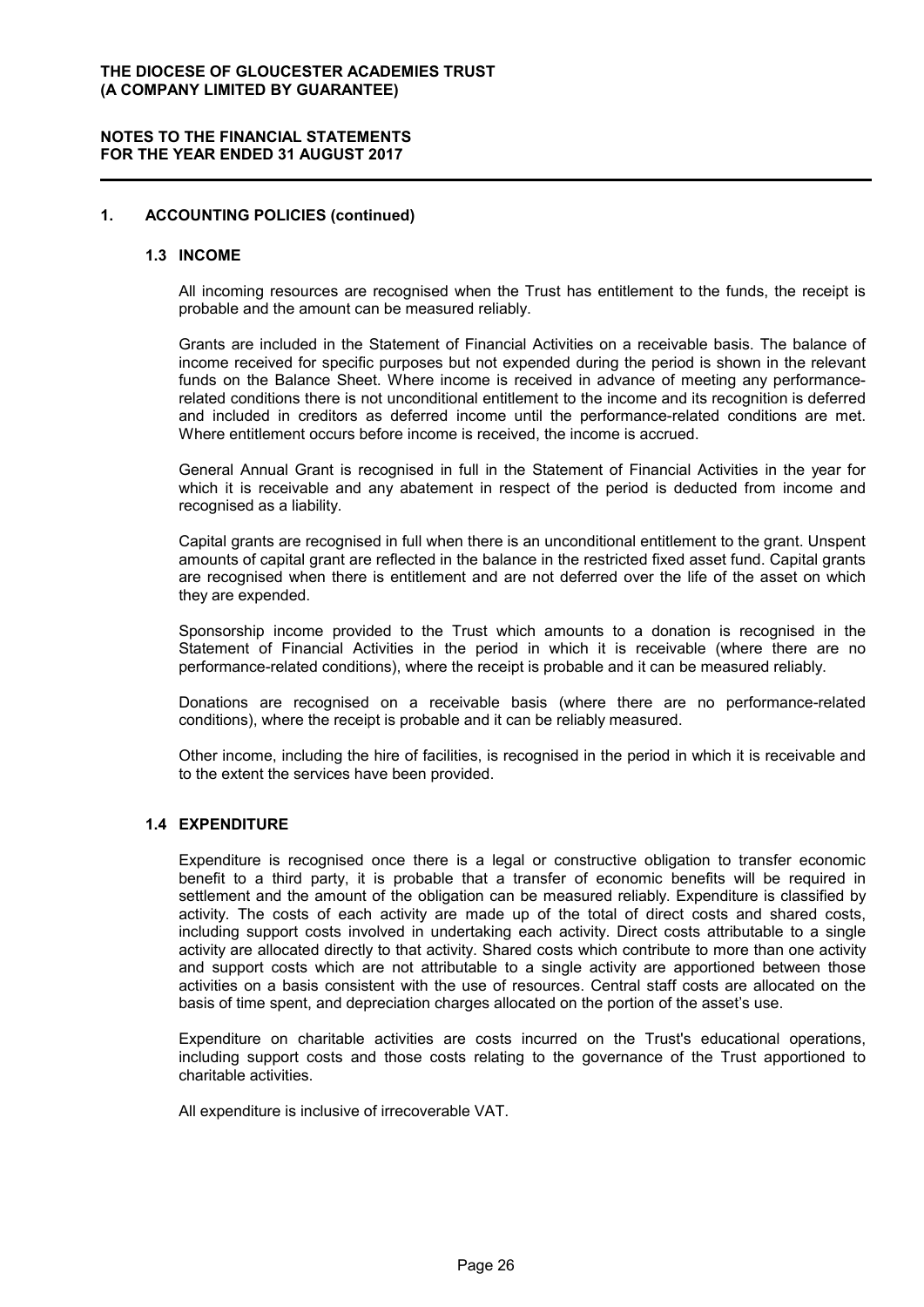#### **1. ACCOUNTING POLICIES (continued)**

### **1.5 TANGIBLE FIXED ASSETS AND DEPRECIATION**

All assets costing more than £1,000 are capitalised and are carried at cost, net of depreciation and any provision for impairment.

Where tangible fixed assets have been acquired with the aid of specific grants, either from the government or from the private sector, they are included in the Balance Sheet at cost and depreciated over their expected useful economic life. Where there are specific conditions attached to the funding requiring the continued use of the asset, the related grants are credited to a restricted fixed asset fund in the Statement of Financial Activities and carried forward in the Balance Sheet. Depreciation on the relevant assets is charged directly to the restricted fixed asset fund in the Statement of Financial Activities. Where tangible fixed assets have been acquired with unrestricted funds, depreciation on such assets is charged to the unrestricted fund.

Depreciation is provided on all tangible fixed assets other than freehold land, at rates calculated to write off the cost of these assets, less their estimated residual value, over their expected useful lives on the following bases:

| Long term property |            | 50 years straight line  |
|--------------------|------------|-------------------------|
| Long term land     |            | 125 years straight line |
| Other equipment    | $\sim$     | 20% straight line       |
| Computer equipment | $\sim$ $-$ | 33.3% straight line     |

A review for impairment of a fixed asset is carried out if events or changes in circumstances indicate that the carrying value of any fixed asset may not be recoverable. Shortfalls between the carrying value of fixed assets and their recoverable amounts are recognised as impairments. Impairment losses are recognised in the Statement of Financial Activities.

Where the Trust has been granted use of school buildings from the Diocese of Gloucester Board of Education under Supplemental Agreements, the Academies Accounts Direction prescribes that where the Academy Trust concludes it has control over access and works of the land and buildings they can be recognised as an asset. The land and buildings have been included within the long-term property of the Trust as the Diocese of Gloucester Board of Education are currently not exerting control over the assets.

The Supplemental Agreements include the right for the Diocese of Gloucester Board of Education trustees to give not less than 2 years written notice to the Trust and Secretary of State for Education to terminate the agreement. No such written notice has been received as at the date of the approval of the financial statements. In addition, no restrictive access or restrictions on work has occured in the financial year.

#### **1.6 OPERATING LEASES**

Rentals under operating leases are charged to the Statement of Financial Activities on a straight line basis over the lease term.

### **1.7 INTEREST RECEIVABLE**

Interest on funds held on deposit is included when receivable and the amount can be measured reliably by the Trust; this is normally upon notification of the interest paid or payable by the Bank.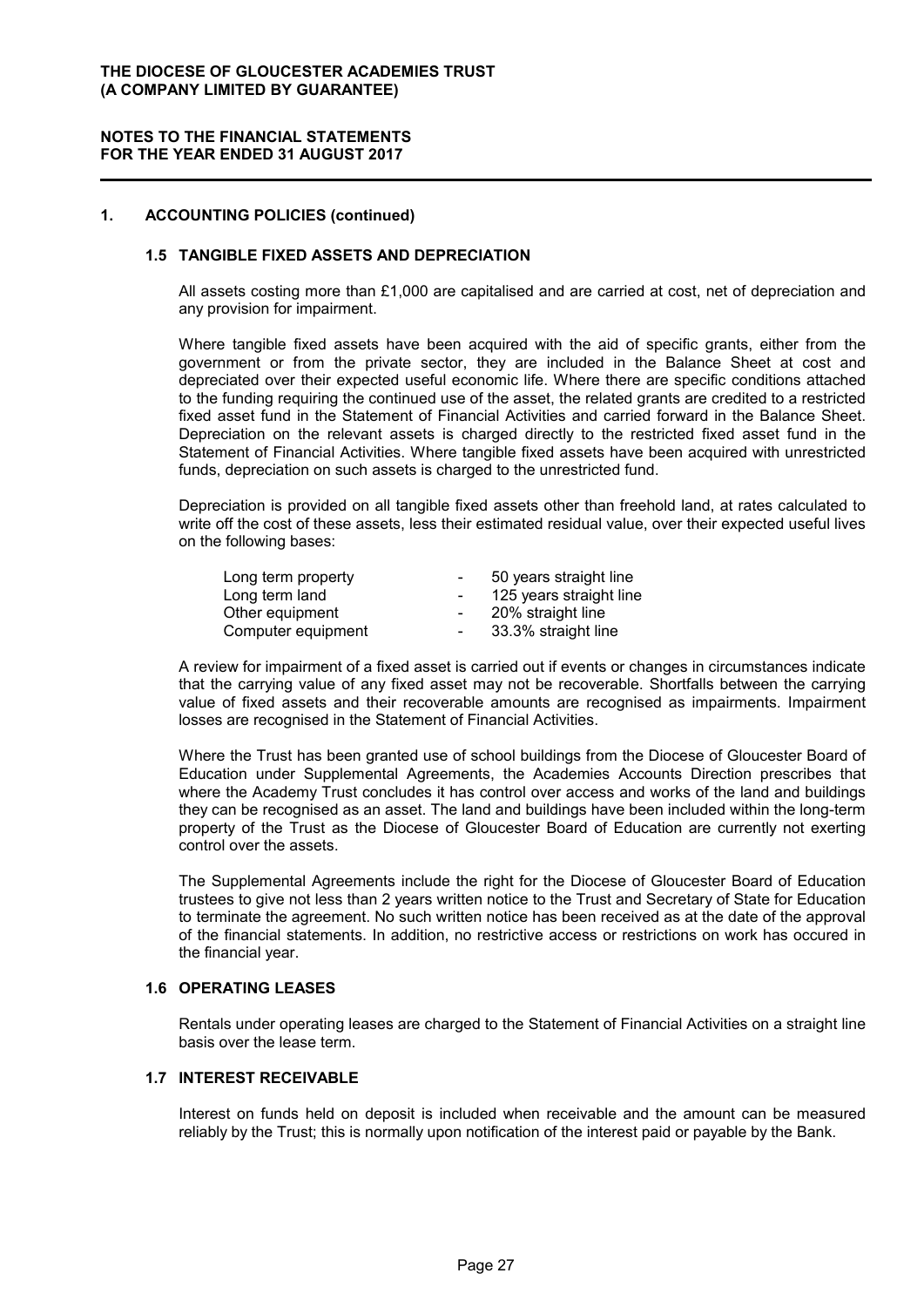### **1. ACCOUNTING POLICIES (continued)**

#### **1.8 DEBTORS**

Trade and other debtors with no stated interest rate and due within one year are recorded at the amount of the cash or other consideration expected to be received. Prepayments are valued at the amount paid.

#### **1.9 CASH AT BANK AND IN HAND**

Cash at bank and in hand includes cash and short term highly liquid investments with a short maturity of three months or less from the date of acquisition or opening of the deposit or similar account and cash on deposit that has a notice period of less than 30 days.

#### **1.10 LIABILITIES AND PROVISIONS**

Liabilities and provisions are recognised when there is an obligation at the Balance Sheet date as a result of a past event, it is probable that a transfer of economic benefit will be required in settlement, and the amount of the settlement can be estimated reliably. Liabilities are recognised at the amount that the Trust anticipates it will pay to settle the debt or the amount it has received as advanced payments for the goods or services it must provide. Provisions are measured at the best estimate of the amounts required to settle the obligation.

#### **1.11 FINANCIAL INSTRUMENTS**

The Trust only holds basic financial instruments as defined in FRS 102. The financial assets and financial liabilities of the Trust and their measurement basis are as follows:

*Financial assets* - trade and other debtors are basic financial instruments and are debt instruments measured at amortised cost as detailed in note 15. Prepayments are not financial instruments.

*Financial liabilities* - trade creditors, accruals and other creditors are financial instruments, and are measured at amortised costs as detailed in notes 16 and 17. Taxation and social security are not included in the financial instruments disclosure definition. Deferred income is not deemed to be a financial liability, as the cash settlement has already taken place and there is an obligation to deliver services rather than cash or another financial instrument.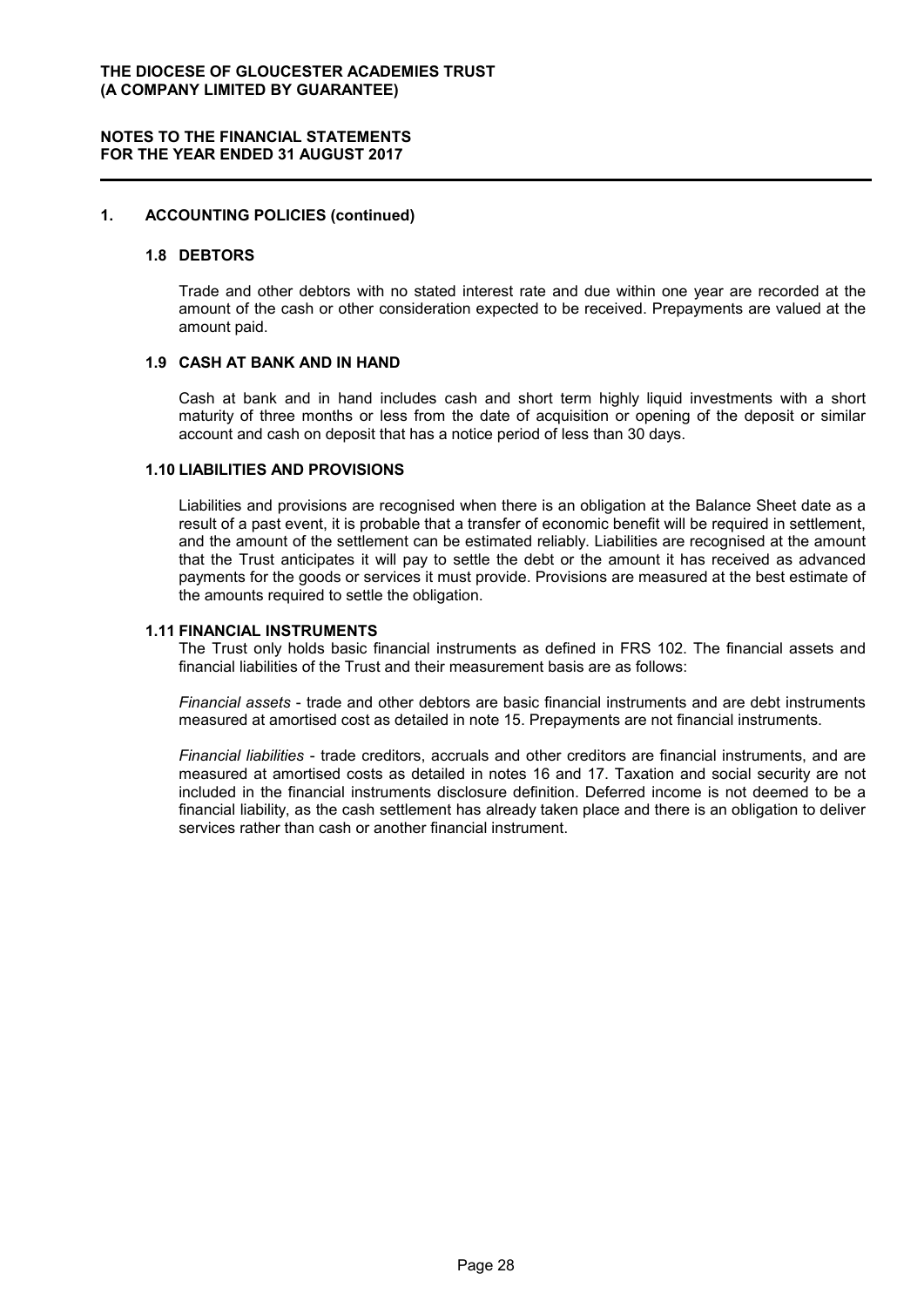#### **1. ACCOUNTING POLICIES (continued)**

#### **1.12 TAXATION**

The Trust is considered to pass the tests set out in Paragraph 1 Schedule 6 of the Finance Act 2010 and therefore it meets the definition of a charitable company for UK corporation tax purposes. Accordingly, the Trust is potentially exempt from taxation in respect of income or capital gains received within categories covered by Chapter 3 Part 11 of the Corporation Tax Act 2010 or Section 256 of the Taxation of Chargeable Gains Act 1992, to the extent that such income or gains are applied exclusively to charitable purposes.

### **1.13 PENSIONS**

Retirement benefits to employees of the Trust are provided by the Teachers' Pension Scheme ("TPS") and the Local Government Pension Scheme ("LGPS"). These are defined benefit schemes.

The TPS is an unfunded scheme and contributions are calculated so as to spread the cost of pensions over employees' working lives with the Trust in such a way that the pension cost is a substantially level percentage of current and future pensionable payroll. The contributions are determined by the Government Actuary on the basis of quadrennial valuations using a prospective unit credit method. As stated in note 24, the TPS is a multi-employer scheme and there is insufficient information available to use defined benefit accounting. The TPS is therefore treated as a defined contribution scheme for accounting purposes and the contributions recognised in the period to which they relate.

The LGPS is a funded scheme and the assets are held separately from those of the Trust in separate trustee administered funds. Pension scheme assets are measured at fair value and liabilities are measured on an actuarial basis using the projected unit credit method and discounted at a rate equivalent to the current rate of return on a high quality corporate bond of equivalent term and currency to the liabilities. The actuarial valuations are obtained at least triennially and are updated at each Balance Sheet date. The amounts charged to net income / expenditure are the current service costs and the costs of scheme introductions, benefit changes, settlements and curtailments. They are included as part of staff costs as incurred. Net interest on the net defined benefit liability/asset is also recognised in the Statement of Financial Activities and comprises the interest cost on the defined benefit obligation and interest income on the scheme assets, calculated by multiplying the fair value of the scheme assets at the beginning of the period by the rate used to discount the benefit obligations. The difference between the interest income on the scheme assets and the actual return on the scheme assets is recognised in other recognised gains and losses.

Actuarial gains and losses are recognised immediately in other recognised gains and losses.

#### **1.14 FUND ACCOUNTING**

Unrestricted income funds represent those resources which may be used towards meeting any of the charitable objects of the Trust at the discretion of the trustees.

Restricted fixed asset funds are resources which are to be applied to specific capital purposes imposed by funders where the asset acquired or created is held for a specific purpose.

Restricted general funds comprise all other restricted funds received with restrictions imposed by the funder and include grants from the Department for Education and the Local Authority.

Transfers are made between restricted funds and restricted fixed asset funds where restricted funds are used to purchase fixed assets.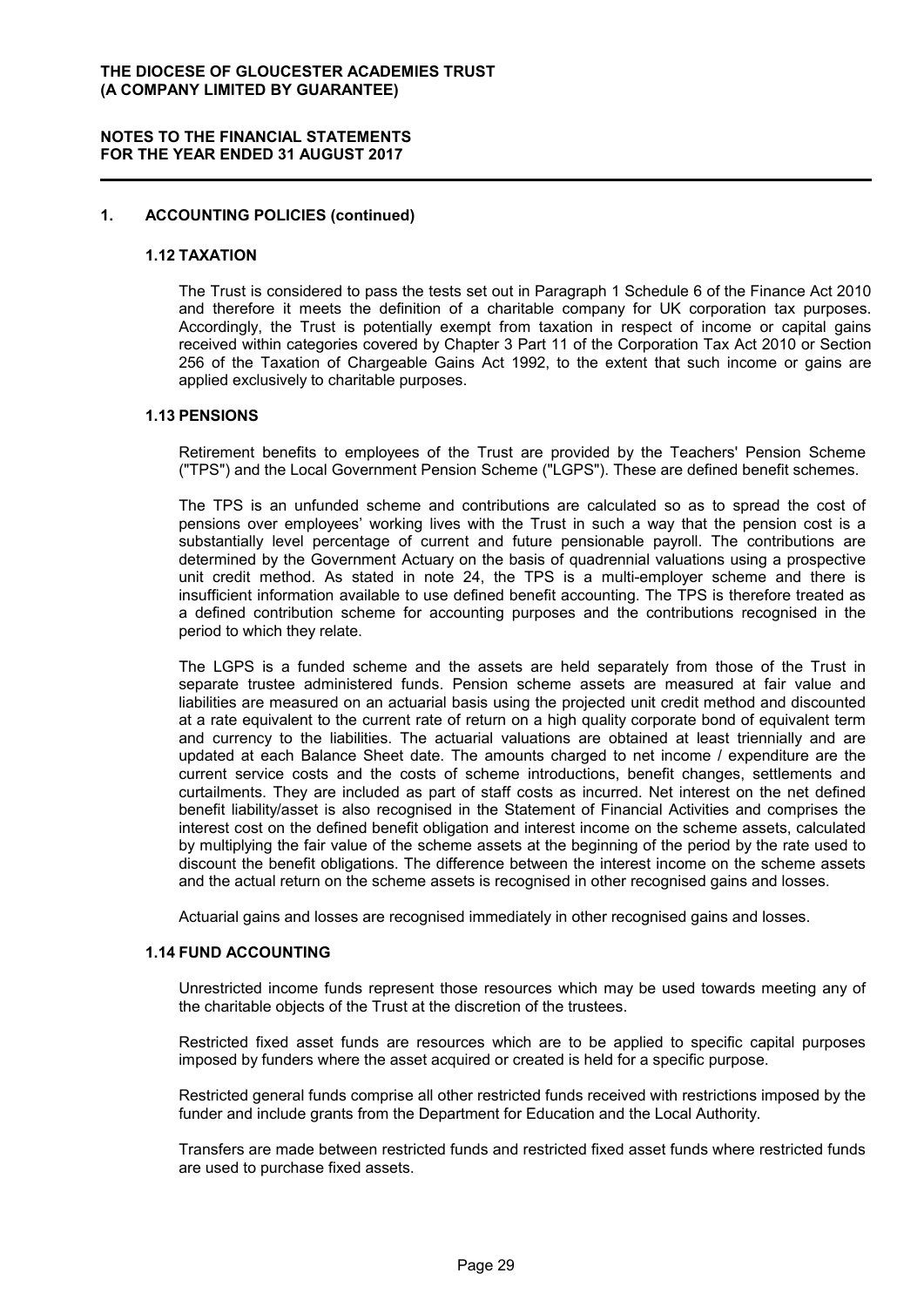#### **1. ACCOUNTING POLICIES (continued)**

### **1.15 CONVERSION TO AN ACADEMY TRUST**

The conversion from a state maintained school to an academy trust involves the transfer of identifiable assets and liabilities and the operation of the school for £NIL consideration. The substance of the transfer is that of a gift and it has been accounted for on that basis as set out below.

The assets and liabilities transferred on conversion from Lakefield C of E Primary School and St James C of E Primary School to an academy trust have been valued at their fair value. The fair value has been derived based on that of equivalent items. The amounts have been recognised under the appropriate balance sheet categories, with a corresponding amount recognised in Donations transfer on conversion in the Statement of Financial Activities and analysed under unrestricted funds, restricted general funds and restricted fixed asset funds.

Land and buildings have been included based upon insurance valuations. Pension assets and liabilities have been valued by Hymans Robertson LLP.

Further details of the transactions are set out in note 22.

### **1.16 CRITICAL ACCOUNTING ESTIMATES AND AREAS OF JUDGMENT**

Estimates and judgments are continually evaluated and are based on historical experience and other factors, including expectations of future events that are believed to be reasonable under the circumstances.

Critical accounting estimates and assumptions:

The Trust makes estimates and assumptions concerning the future. The resulting accounting estimates and assumptions will, by definition, seldom equal the related actual results. The estimates and assumptions that have a significant risk of causing a material adjustment to the carrying amounts of assets and liabilities within the next financial year are discussed below.

The present value of the Local Government Pension Scheme defined benefit liability depends on a number of factors that are determined on an actuarial basis using a variety of assumptions. The assumptions used in determining the net cost (income) for pensions include the discount rate. Any changes in these assumptions, which are disclosed in note 24, will impact the carrying amount of the pension liability. Furthermore a roll forward approach which projects results from the latest full actuarial valuation performed at 31 March 2016 has been used by the actuary in valuing the pensions liability at 31 August 2017. Any differences between the figures derived from the roll forward approach and a full actuarial valuation would impact on the carrying amount of the pension liability.

In order to value the school buildings for inclusion on the Balance Sheet, the Trust obtains rebuild valuation costs and makes an assumption on the fair value for declaration of that rebuild value.

#### Critical areas of judgment:

The Trust obtains use of fixed assets as a lessee. The classification of such leases as operating or finance lease requires the Trust to determine, based on an evaluation of the terms and conditions of the arrangements, whether it retains or acquires the significant risks and rewards of ownership of these assets and accordingly whether the lease requires an asset and liability to be recognised in the Balance Sheet.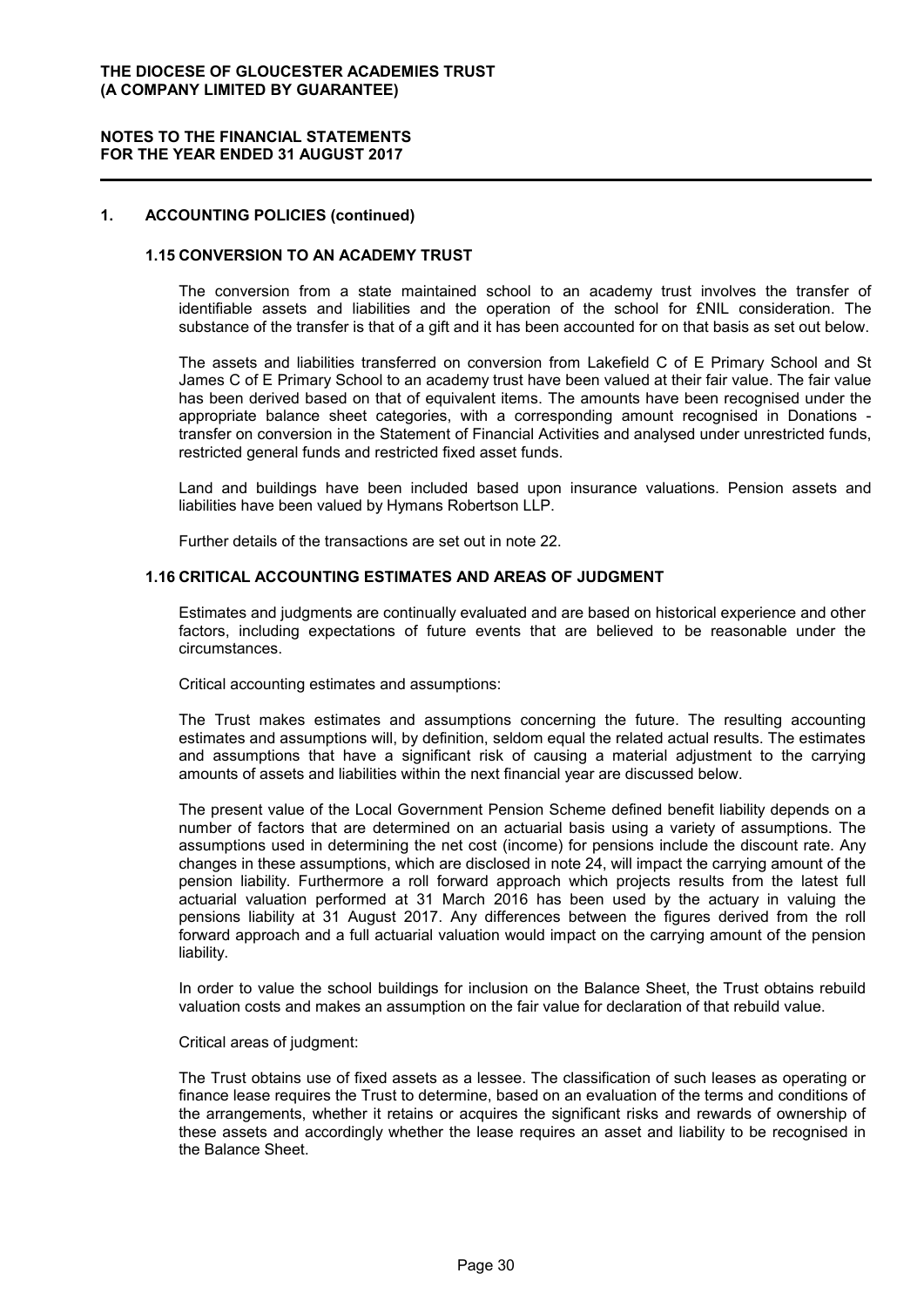### **2. INCOME FROM DONATIONS AND CAPITAL GRANTS**

|                                                                        | <b>Unrestricted</b><br>funds<br>2017<br>£ | <b>Restricted</b><br>funds<br>2017<br>£ | <b>Restricted</b><br>fixed asset<br>funds<br>2017<br>£ | Total<br>funds<br>2017<br>£ | Total<br>funds<br>2016<br>£ |
|------------------------------------------------------------------------|-------------------------------------------|-----------------------------------------|--------------------------------------------------------|-----------------------------|-----------------------------|
| <b>Transfer from Local Authority</b><br>Transfer from existing Academy | 274,750                                   | (1, 154, 000)                           | 6,094,910                                              | 5,215,660                   | 2,139,018                   |
| Trust                                                                  |                                           |                                         |                                                        |                             | 2,013,445                   |
| Transfer on conversion                                                 | 274,750                                   | (1, 154, 000)                           | 6,094,910                                              | 5,215,660                   | 4,152,463                   |
| <b>Capital Grants</b><br>Donations                                     | 52,210                                    | 182,270                                 | 642,046<br>33,707                                      | 642,046<br>268,187          | 1,260,726<br>208,264        |
|                                                                        | 326,960                                   | (971, 730)                              | 6,770,663                                              | 6,125,893                   | 5,621,453                   |
| <b>Total 2016</b>                                                      | 517,049                                   | (618, 648)                              | 5,723,052                                              | 5,621,453                   |                             |

### **3. OTHER TRADING ACTIVITIES**

|                                         | <b>Unrestricted</b> | <b>Restricted</b>        | <b>Total</b> | Total   |
|-----------------------------------------|---------------------|--------------------------|--------------|---------|
|                                         | funds               | funds                    | funds        | funds   |
|                                         | 2017                | 2017                     | 2017         | 2016    |
|                                         | £                   | £                        | £            | £       |
| Lettings                                | 32,935              | $\blacksquare$           | 32,935       | 27,356  |
| Consultancy                             | 17,664              | $\blacksquare$           | 17,664       | 19,413  |
| <b>Breakfast and After School Clubs</b> | 163,409             | $\blacksquare$           | 163,409      | 70,474  |
|                                         | 214,008             | $\blacksquare$           | 214,008      | 117,243 |
| <b>Total 2016</b>                       | 117,243             | $\overline{\phantom{a}}$ | 117,243      |         |

### **4. INVESTMENT INCOME**

|                      | <b>Unrestricted</b><br>funds<br>2017<br>£ | <b>Restricted</b><br>funds<br>2017<br>£ | <b>Total</b><br>funds<br>2017<br>£ | Total<br>funds<br>2016<br>£ |
|----------------------|-------------------------------------------|-----------------------------------------|------------------------------------|-----------------------------|
| <b>Bank Interest</b> | 1,490                                     | $\blacksquare$                          | 1,490                              | 2,370                       |
| <b>Total 2016</b>    | 2,370                                     | -                                       | 2,370                              |                             |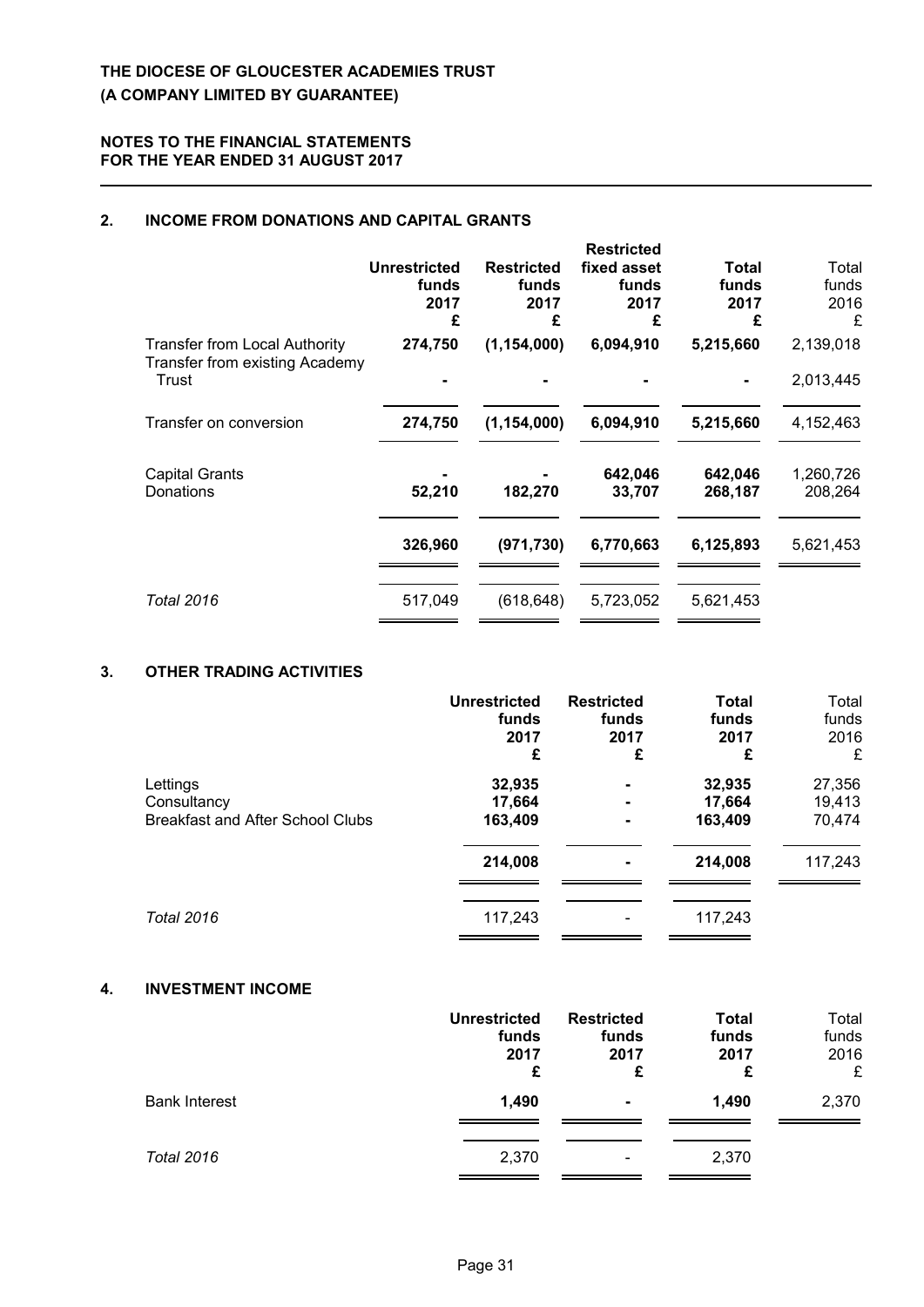### **5. INCOME FROM CHARITABLE ACTIVITIES**

|                                           | <b>Unrestricted</b><br>funds<br>2017<br>£ | <b>Restricted</b><br>funds<br>2017<br>£ | <b>Total</b><br>funds<br>2017<br>£ | Total<br>funds<br>2016<br>£ |
|-------------------------------------------|-------------------------------------------|-----------------------------------------|------------------------------------|-----------------------------|
| Education<br>Nursery                      | 68,966<br>368,223                         | 10,939,165                              | 11,008,131<br>368,223              | 8,667,706<br>171,352        |
|                                           | 437,189                                   | 10,939,165                              | 11,376,354                         | 8,839,058                   |
| <b>Total 2016</b>                         | 274,212                                   | 8,564,846                               | 8,839,058                          |                             |
| <b>FUNDING FOR EDUCATIONAL OPERATIONS</b> |                                           |                                         |                                    |                             |

|                                                                | <b>Unrestricted</b><br>funds<br>2017<br>£ | <b>Restricted</b><br>funds<br>2017<br>£ | <b>Total</b><br>funds<br>2017<br>£ | Total<br>funds<br>2016<br>£        |
|----------------------------------------------------------------|-------------------------------------------|-----------------------------------------|------------------------------------|------------------------------------|
| <b>DfE/ESFA grants</b>                                         |                                           |                                         |                                    |                                    |
| <b>General Annual Grant</b><br>Other DfE/ESFA grants           |                                           | 8,998,378<br>1,385,204                  | 8,998,378<br>1,385,204             | 7,185,599<br>936,306               |
|                                                                |                                           | 10,383,582                              | 10,383,582                         | 8,121,905                          |
| <b>Other Government grants</b>                                 |                                           |                                         |                                    |                                    |
| <b>High Needs</b><br>Other Government grants non capital       |                                           | 272,305<br>137,308                      | 272,305<br>137,308                 | 219,294<br>73,647                  |
|                                                                |                                           | 409,613                                 | 409,613                            | 292,941                            |
| <b>Other funding</b>                                           |                                           |                                         |                                    |                                    |
| <b>VSF Income</b><br>Catering income<br>Uniform sales<br>Other | 56,567<br>12,399                          | 145,970                                 | 145,970<br>56,567<br>12,399        | 150,000<br>42,669<br>816<br>59,375 |
|                                                                | 68,966                                    | 145,970                                 | 214,936                            | 252,860                            |
|                                                                | 68,966                                    | 10,939,165                              | 11,008,131                         | 8,667,706                          |
| <b>Total 2016</b>                                              | 102,860                                   | 8,564,846                               | 8,667,706                          |                                    |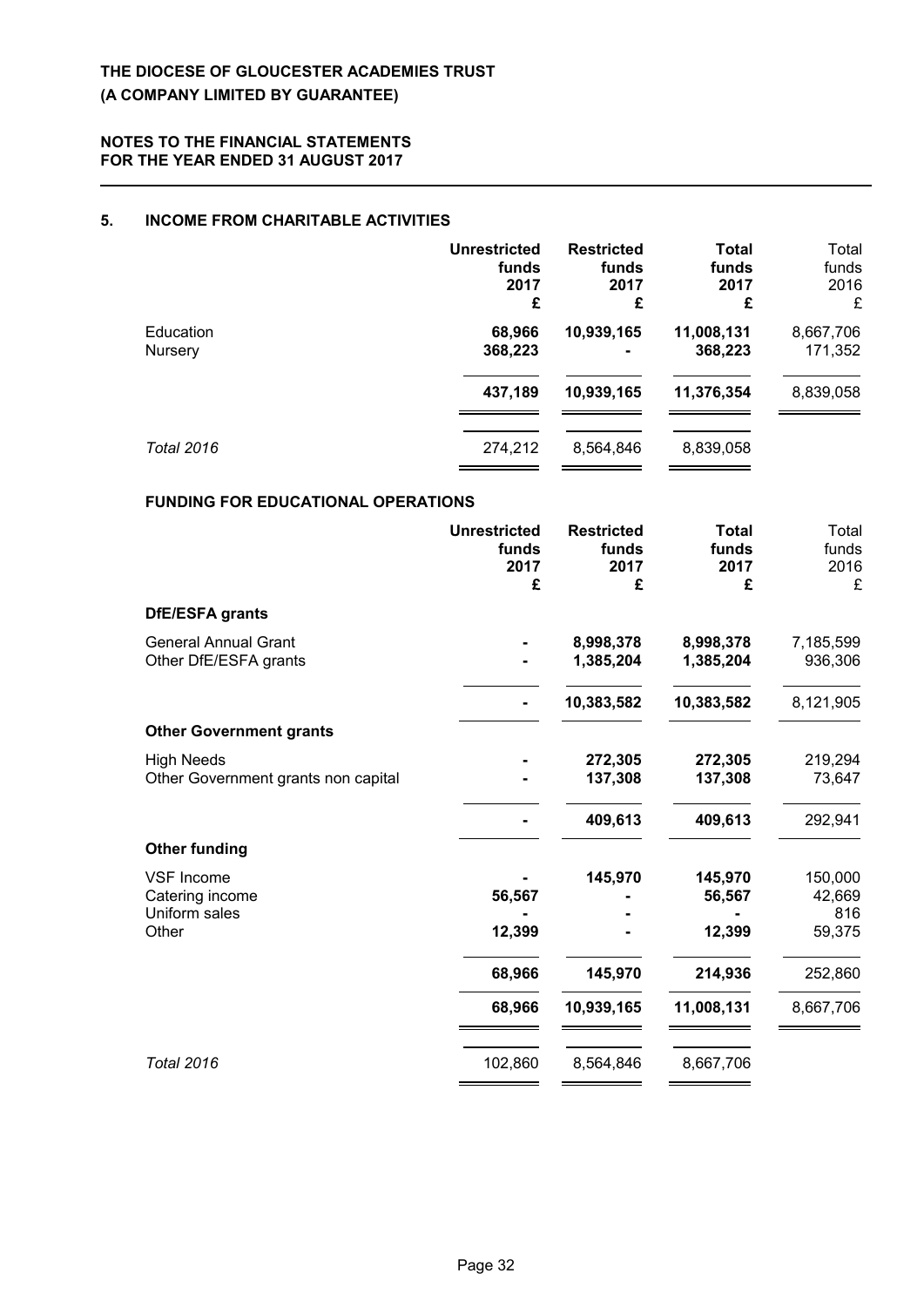### **6. EXPENDITURE**

|                                             | <b>Staff costs</b><br>2017<br>£ | <b>Premises</b><br>2017<br>£ | <b>Other costs</b><br>2017<br>£ | Total<br>2017<br>£     | Total<br>2016<br>£     |
|---------------------------------------------|---------------------------------|------------------------------|---------------------------------|------------------------|------------------------|
| Education:<br>Direct costs<br>Support costs | 7,625,981<br>1,415,661          | 518,193<br>547,211           | 627,692<br>1,341,591            | 8,771,866<br>3,304,463 | 6,940,921<br>2,567,502 |
| Nursery:<br>Direct costs<br>Support costs   | 306,908<br>$\blacksquare$       | ۰                            | 36,614                          | 306,908<br>36,614      | 143,007<br>21,798      |
|                                             | 9,348,550                       | 1,065,404                    | 2,005,897                       | 12,419,851             | 9,673,228              |
| <b>Total 2016</b>                           | 7,143,999                       | 738,409                      | 1,790,820                       | 9,673,228              |                        |

## **7. DIRECT COSTS**

|                                             | <b>Education</b><br>£ | <b>Nursery</b><br>£ | Total<br>2017<br>£ | Total<br>2016<br>£ |
|---------------------------------------------|-----------------------|---------------------|--------------------|--------------------|
| Pension finance costs                       | 60,000                |                     | 60,000             | 59,000             |
| <b>Educational supplies</b>                 | 302,509               |                     | 302,509            | 255,355            |
| Staff development                           | 71,623                |                     | 71,623             | 84,519             |
| Other costs, including educational visits   | 192,493               |                     | 192,493            | 198,367            |
| Supply teachers                             | 241,671               | $\blacksquare$      | 241,671            | 171,059            |
| (Profit) / Loss on disposal of fixed assets | 1,067                 |                     | 1,067              |                    |
| Wages and salaries                          | 5,639,377             | 230,900             | 5,870,277          | 4,705,986          |
| National insurance                          | 489,107               | 15,174              | 504,281            | 340,779            |
| Pension cost                                | 1,255,826             | 60,834              | 1,316,660          | 900,044            |
| Depreciation                                | 518,193               |                     | 518,193            | 368,819            |
|                                             | 8,771,866             | 306,908             | 9,078,774          | 7,083,928          |
| Total 2016                                  | 6,940,921             | 143,007             | 7,083,928          |                    |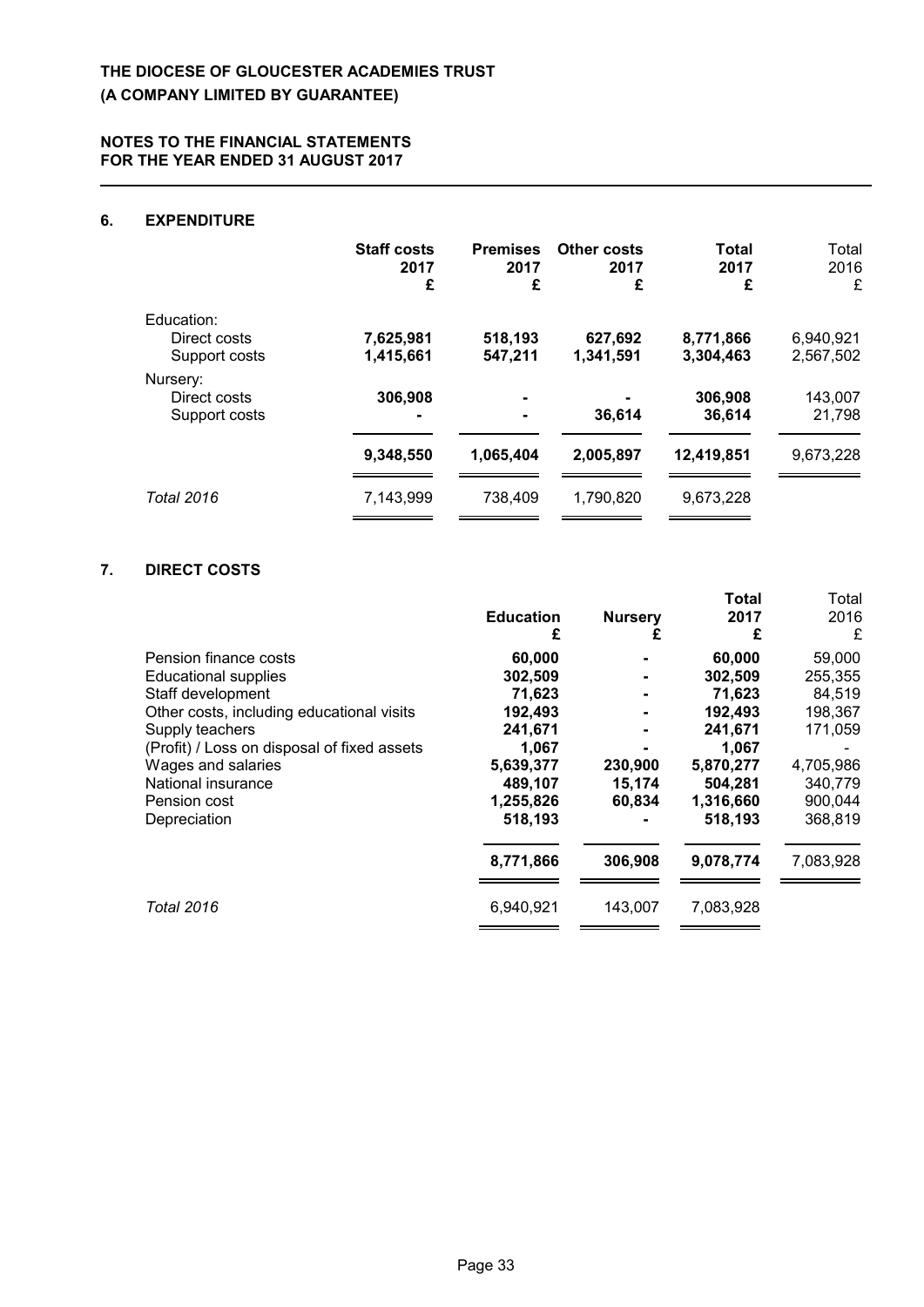### **8. SUPPORT COSTS**

|                                                                                                                                                                                                                                                                                                                                                                                                                                                  | <b>Education</b><br>£                                                                                                                                                                       | <b>Nursery</b><br>£ | Total<br>2017<br>£<br>£                                                                                                                                                                     | Total<br>2016<br>£                                                                                                                                                                   |
|--------------------------------------------------------------------------------------------------------------------------------------------------------------------------------------------------------------------------------------------------------------------------------------------------------------------------------------------------------------------------------------------------------------------------------------------------|---------------------------------------------------------------------------------------------------------------------------------------------------------------------------------------------|---------------------|---------------------------------------------------------------------------------------------------------------------------------------------------------------------------------------------|--------------------------------------------------------------------------------------------------------------------------------------------------------------------------------------|
| Pension finance costs                                                                                                                                                                                                                                                                                                                                                                                                                            | 36,000                                                                                                                                                                                      |                     | 36,000                                                                                                                                                                                      | 41,000                                                                                                                                                                               |
| Other educational, including school<br>improvements<br>Recruitment and support<br>Maintenance of premises and equipment<br>Cleaning<br>Rent, rates and refuse disposal<br>Energy costs<br>Insurance<br>Security and transport<br>Catering<br>Technology costs<br>Office overheads<br>Other support, including local authority services<br>Bank charges<br>Governance<br>Wages and salaries<br>National insurance<br>Pension cost<br>Depreciation | 209,268<br>17,214<br>226,187<br>104,616<br>101,271<br>109,004<br>107,817<br>23,748<br>420,452<br>194,773<br>48,885<br>111,744<br>630<br>76,540<br>1,028,628<br>53,144<br>333,889<br>100,653 | 1,137<br>35,477     | 209,268<br>17,214<br>226,187<br>104,616<br>101,271<br>109,004<br>107,817<br>23,748<br>421,589<br>194,773<br>48,885<br>147,221<br>630<br>76,540<br>1,028,628<br>53,144<br>333,889<br>100,653 | 114,729<br>15,733<br>162,045<br>82,017<br>67,141<br>89,703<br>75,359<br>15,515<br>396,083<br>124,829<br>33,688<br>177,562<br>510<br>97,012<br>780,736<br>39,083<br>206,312<br>70,243 |
|                                                                                                                                                                                                                                                                                                                                                                                                                                                  | 3,304,463                                                                                                                                                                                   | 36,614              | 3,341,077                                                                                                                                                                                   | 2,589,300                                                                                                                                                                            |
| <b>Total 2016</b>                                                                                                                                                                                                                                                                                                                                                                                                                                | 2,567,502                                                                                                                                                                                   | 21,798              | 2,589,300                                                                                                                                                                                   |                                                                                                                                                                                      |

# **9. NET INCOME/(EXPENDITURE) FOR THE YEAR**

This is stated after charging:

|                                        | 2017    | 2016    |
|----------------------------------------|---------|---------|
|                                        |         |         |
| Depreciation of tangible fixed assets: |         |         |
| - owned by the charity                 | 618,846 | 439,062 |
| Auditors' remuneration - audit         | 20,000  | 18,350  |
| Auditors' remuneration - non-audit     | 2.900   | 2,750   |
| Operating lease rentals                | 24.967  | 20,441  |
|                                        |         |         |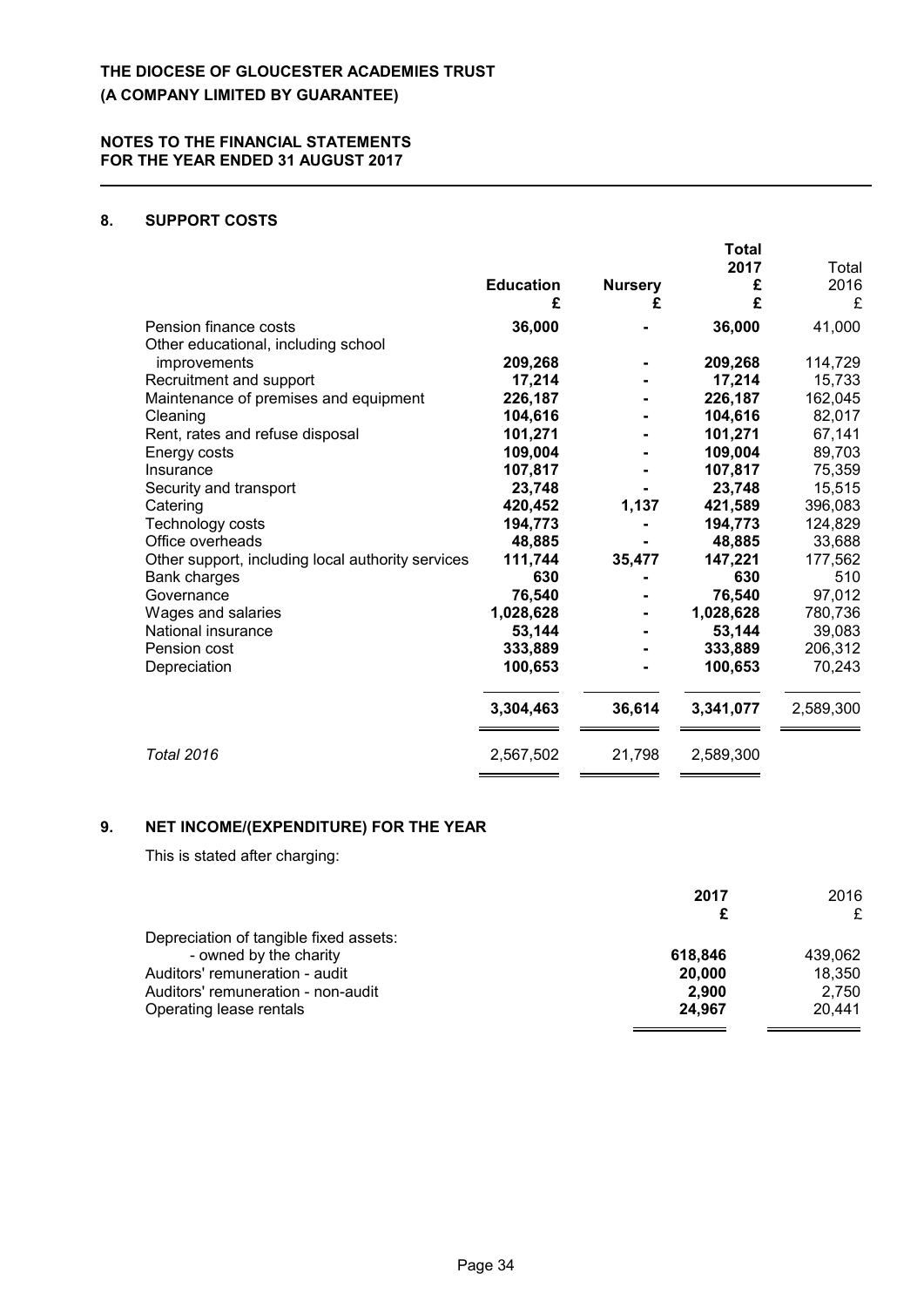### **10. STAFF COSTS**

Staff costs were as follows:

|                                                                                                   | 2017<br>£                         | 2016                              |
|---------------------------------------------------------------------------------------------------|-----------------------------------|-----------------------------------|
| Wages and salaries<br>Social security costs<br>Operating costs of defined benefit pension schemes | 6,898,905<br>557,425<br>1,650,549 | 5,486,722<br>379,862<br>1,106,356 |
| Supply teacher costs                                                                              | 9,106,879<br>241,671              | 6,972,940<br>171,059              |
|                                                                                                   | 9,348,550                         | 7,143,999                         |

The average number of persons employed by the Trust during the year was as follows:

|                            | 2017<br>No. | 2016<br>No. |
|----------------------------|-------------|-------------|
| <b>Teachers</b>            | 126         | 106         |
| Administration and support | 318         | 254         |
| Management                 | 24          | 22          |
|                            | 468         | 382         |
|                            |             |             |

Average headcount expressed as a full time equivalent:

|                            | 2017 | 2016 |
|----------------------------|------|------|
|                            | No.  | No.  |
| Teachers                   | 92   | 79   |
| Administration and support | 121  | 101  |
| Management                 | 21   | 20   |
|                            | 234  | 200  |

The number of employees whose employee benefits (excluding employer pension costs) exceeded £60,000 was:

|                               | 2017<br>No. | 2016<br>No. |
|-------------------------------|-------------|-------------|
| In the band £60,001 - £70,000 |             |             |

The key management personnel of the Trust comprise trustees (who do not receive remuneration for their role as trustee) and the Senior Management Team as listed on page 1. The total amount of employee benefits (including employer pension contributions) received by key management personnel for their services to the Trust was £852,900 (2016: £654,016). Due to the expansion of the Trust, the number of individuals included within the Senior Management Team has risen from 11 to 14.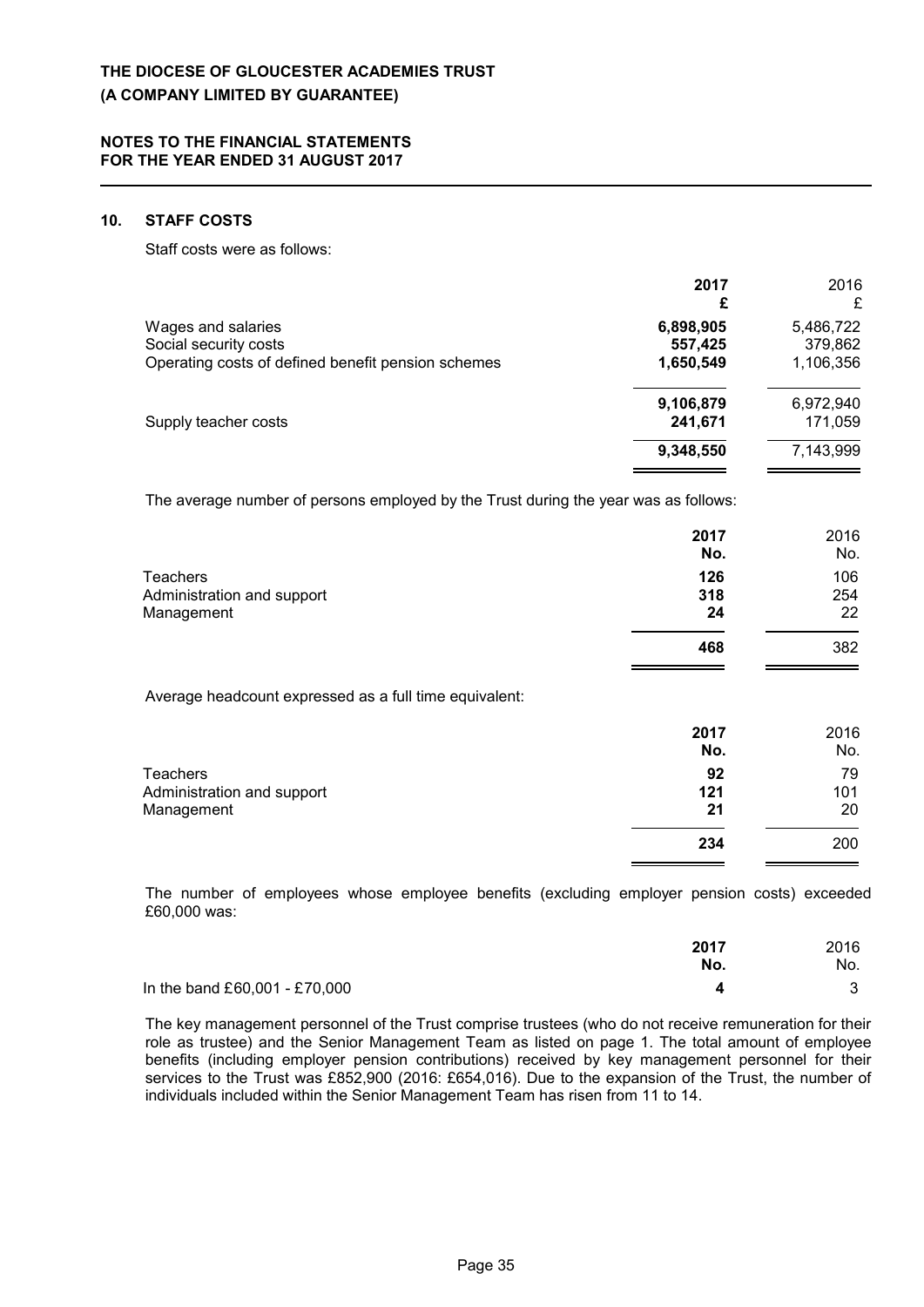### **11. TRUSTEES' AND OFFICERS' INSURANCE**

The Trust has opted into the Department for Education's Risk Protection Arrangement (RPA), an alternative to insurance where UK government funds cover losses that arise. This scheme protects trustees and officers from claims arising from negligent acts, errors or omissions occurring whilst on Trust business, and provides cover up to £10,000,000. It is not possible to quantify the trustees and officers indemnity element from the overall cost of the RPA scheme.

### **12. CENTRAL SERVICES**

The Trust has provided the following central services to its academies during the year:

- Strategic governance
- Management of the academy conversion process
- Co-ordination and support for all school improvement, including developing the Christian distinctiveness of schools and Philosophy 4 Children training
- Academy audits and leadership and management events
- Tendering and procurement of contracts
- Support with all financial matters, including assessment software and all financial software
- Co-ordination of all returns to the Education and Skills Funding Agency
- Bid writing
- Support with Estate Management, including condition surveys and 5 year estate development plans
- Management of the Charitable Company, including Company Secretarial role
- Occupational Health and Employee Assistance Programme subscription for all staff
- Apprenticeship levy charges
- Management of capital projects
- Human Resources guidance, support and DBS checks
- Facilitation of peer reviews and safeguarding audits

The Trust charges 5% of School Budget Share (excluding notional SEN) and Education Services Grant to the academies to cover the central services detailed above.

The actual amounts charged during the year were as follows:

|                                        | 2017    | 2016    |
|----------------------------------------|---------|---------|
|                                        |         | £       |
| Dursley C of E Primary Academy         | 49,783  | 49,258  |
| Field Court C of E Infant Academy      | 46.984  | 37,193  |
| Hardwicke Parochial Primary Academy    | 67.973  | 68,219  |
| Lakefield C of E Primary School        | 35.344  |         |
| Longney C of E Primary Academy         | 19,631  | 15,996  |
| Minchinhampton C of E Primary Academy  | 51.302  | 50,098  |
| North Cerney C of E Primary Academy    | 13.020  | 10,759  |
| Primrose Hill C of E Primary Academy   | 38,270  | 39,014  |
| St James C of E Primary School         | 26.097  |         |
| <b>Whiteshill Primary School</b>       | 17.599  | 15,443  |
| Winchcombe Abbey C of E Primary School | 42,863  | 39,893  |
|                                        | 408,866 | 325,873 |
| Total                                  |         |         |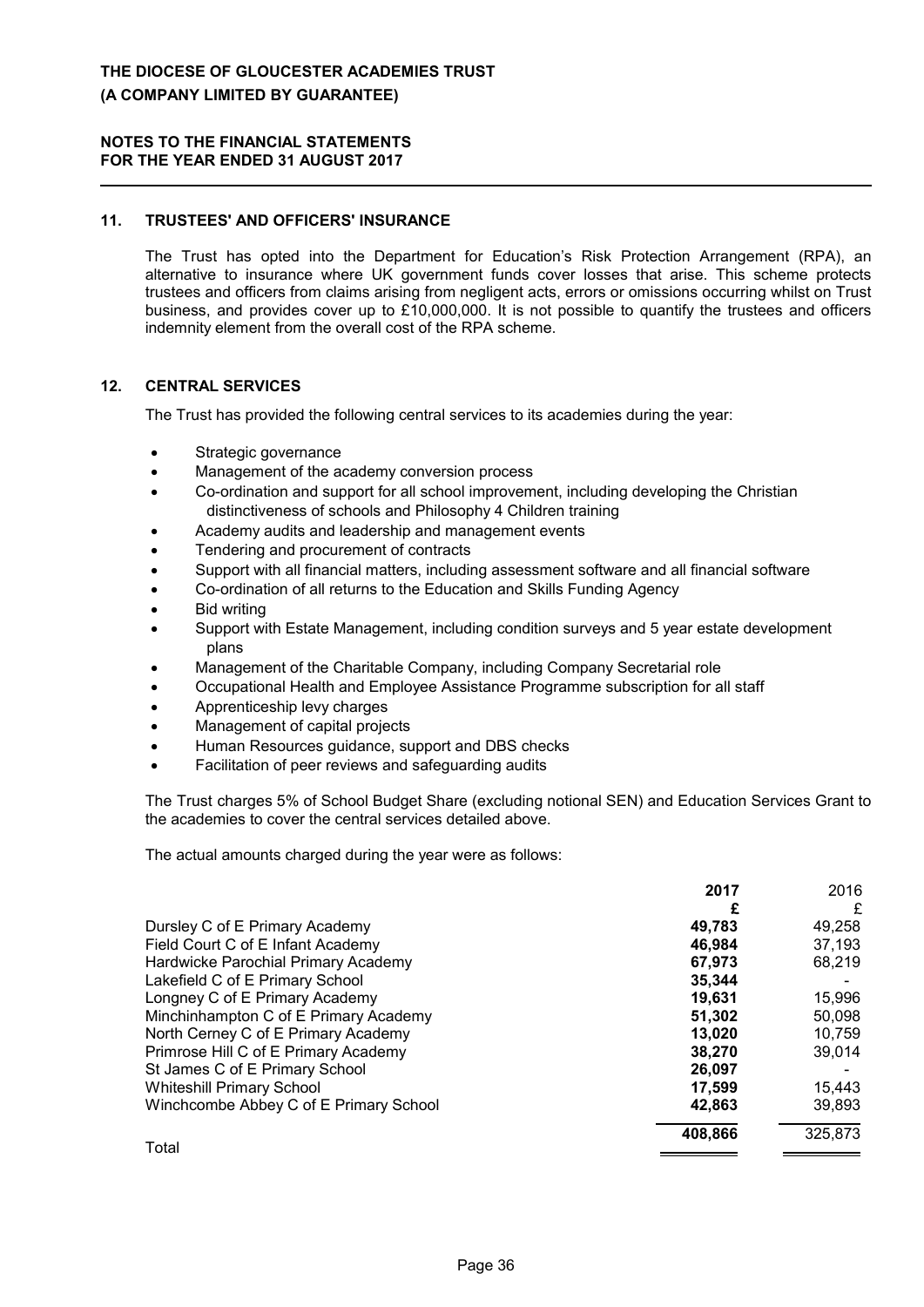### **13. TRUSTEES' REMUNERATION AND EXPENSES**

The Chief Executive Officer only receives remuneration in respect of services provided undertaking the role of Chief Executive Officer, and not in respect of services as trustee. Other trustees did not receive any payments, other than expenses from the Trust in respect of their role as trustees. The value of trustees' remuneration including pension contributions in respect of defined benefit schemes in the year was as follows; Mrs R Howie £40,000 - £45,000 (2016: £5,000 - £10,000), Employer's pension contributions £0 - £5,000 (2016: £0 - £5,000).

During the year ended 31 August 2017, expenses totalling £579 (2016: £2,039) were reimbursed to 1 trustee (2016: 4).

### **14. TANGIBLE FIXED ASSETS**

|                        | Long term<br>land &<br>property<br>£ | <b>Other</b><br>equipment<br>£ | Computer<br>equipment<br>£ | <b>Total</b><br>£ |
|------------------------|--------------------------------------|--------------------------------|----------------------------|-------------------|
| <b>COST</b>            |                                      |                                |                            |                   |
| At 1 September 2016    | 23,758,631                           | 95,817                         | 195,312                    | 24,049,760        |
| Additions              | 777,363                              | 103,808                        | 31,247                     | 912,418           |
| Transfer on conversion | 6,094,910                            |                                |                            | 6,094,910         |
| Disposals              |                                      |                                | (17, 330)                  | (17, 330)         |
| At 31 August 2017      | 30,630,904                           | 199,625                        | 209,229                    | 31,039,758        |
| <b>DEPRECIATION</b>    |                                      |                                |                            |                   |
| At 1 September 2016    | 1,545,345                            | 33,166                         | 94,531                     | 1,673,042         |
| Charge for the year    | 518,193                              | 38,332                         | 62,321                     | 618,846           |
| On disposals           |                                      |                                | (16, 263)                  | (16, 263)         |
| At 31 August 2017      | 2,063,538                            | 71,498                         | 140,589                    | 2,275,625         |
| <b>NET BOOK VALUE</b>  |                                      |                                |                            |                   |
| At 31 August 2017      | 28,567,366                           | 128,127                        | 68,640                     | 28,764,133        |
| At 31 August 2016      | 22,213,286                           | 62,651                         | 100,781                    | 22,376,718        |
|                        |                                      |                                |                            |                   |

The land and buildings upon conversions have been introduced to the Trust based on the valuations that have been carried out below:

Lakefield C of E Primary School was valued at £2,174,006 by the Trust on 1 September 2016. St James C of E Primary School was valued at £3,920,904 by the Trust on 1 April 2017.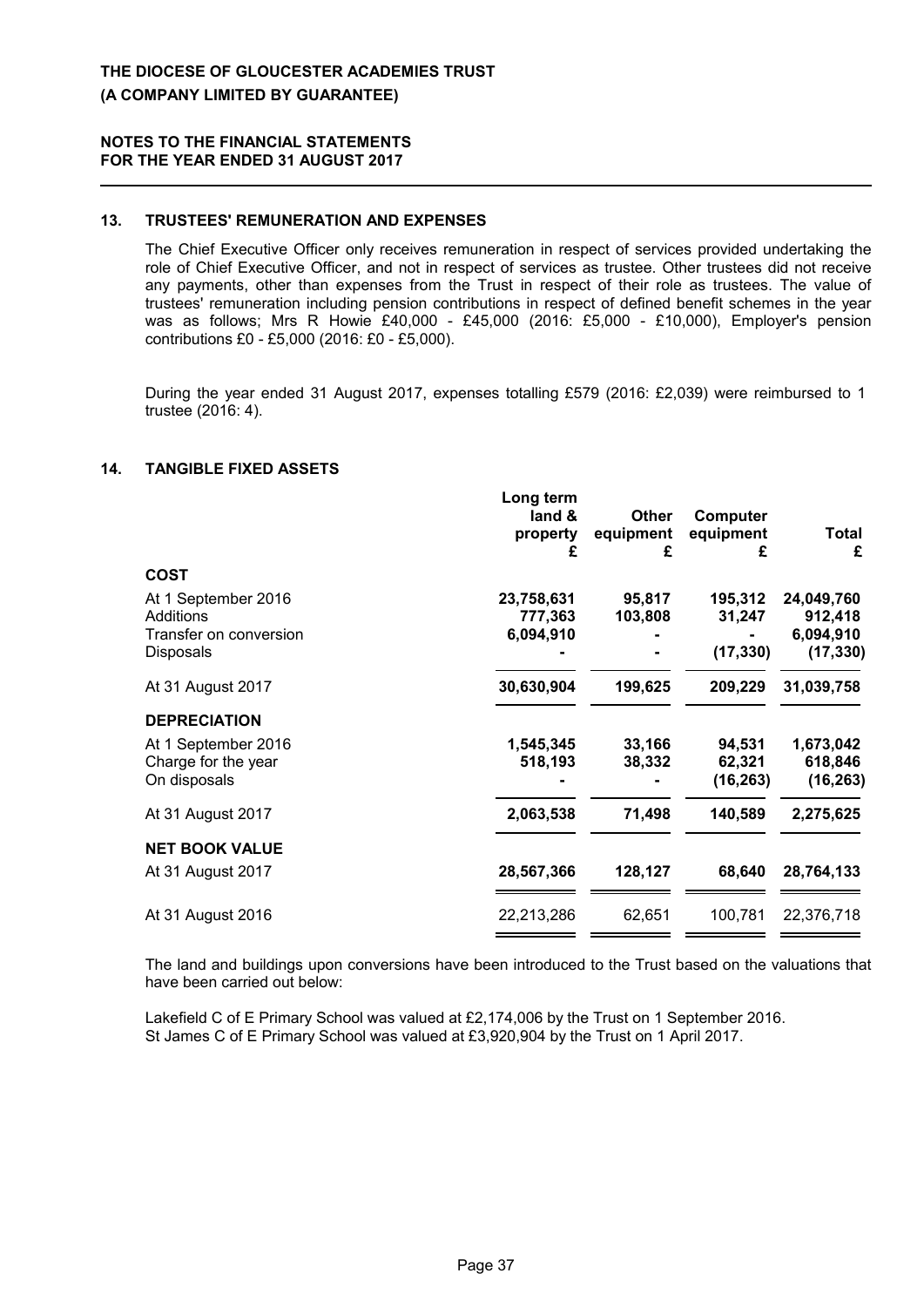### **15. DEBTORS**

|                                | 2017<br>£ | 2016<br>£ |
|--------------------------------|-----------|-----------|
| Trade debtors                  | 9,584     | 37,278    |
| Accrued capital funding        | 50,512    | 361,445   |
| VAT recoverable                | 52,385    | 89,623    |
| Other debtors                  | 28,764    | 2,306     |
| Prepayments and accrued income | 226,323   | 153,113   |
|                                | 367,568   | 643,765   |

### **16. CREDITORS: AMOUNTS FALLING DUE WITHIN ONE YEAR**

|                                      | 2017<br>£ | 2016<br>£  |
|--------------------------------------|-----------|------------|
| Trade creditors                      | 392,182   | 319,371    |
| Other taxation and social security   | 142,676   | 110,503    |
| Pension liability                    | 163,002   | 125,109    |
| Other creditors                      | 298,587   | 326,462    |
| Accruals and deferred income         | 461,131   | 358,095    |
|                                      | 1,457,578 | 1,239,540  |
|                                      | 2017      | 2016       |
|                                      | £         | £          |
| <b>DEFERRED INCOME</b>               |           |            |
| Deferred income at 1 September 2016  | 328,417   | 163,292    |
| Resources deferred during the year   | 360,933   | 328,417    |
| Amounts released from previous years | (328,417) | (163, 292) |
| Deferred income at 31 August 2017    | 360,933   | 328,417    |
|                                      |           |            |

At the balance sheet date the Trust was holding funds received in advance primarily for Universal Infant Free School Meal Funding, Growth Funding and trip income for 2017/18.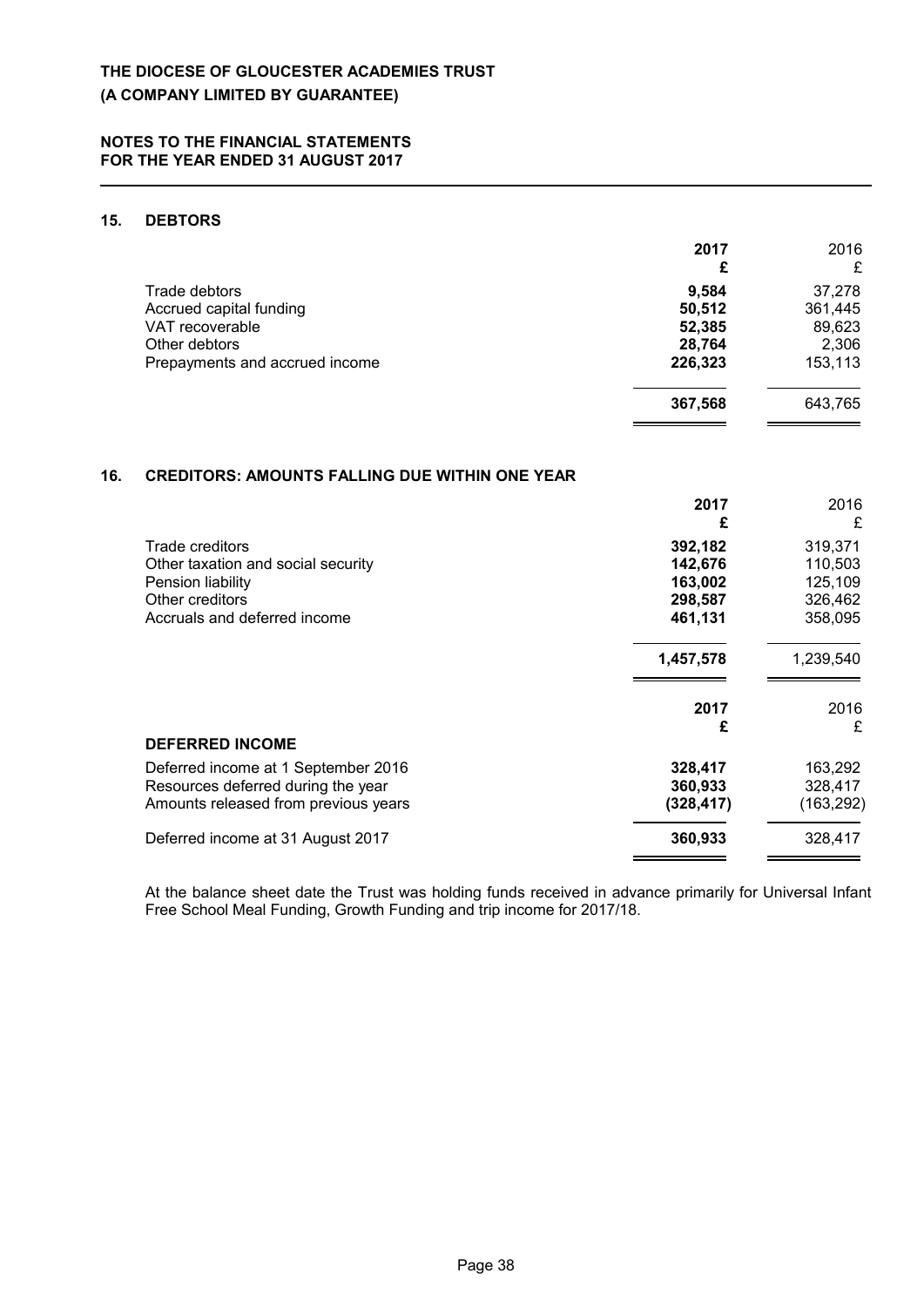| 17. | <b>CREDITORS: AMOUNTS FALLING DUE AFTER MORE THAN ONE YEAR</b>            |           |           |
|-----|---------------------------------------------------------------------------|-----------|-----------|
|     |                                                                           | 2017<br>£ | 2016<br>£ |
|     | Salix Ioans                                                               | 22,819    | 22,819    |
|     | Creditors include amounts not wholly repayable within 5 years as follows: |           |           |
|     |                                                                           | 2017<br>£ | 2016<br>£ |
|     | Repayable by instalments                                                  | 9,783     | 9,783     |

There are 2 Salix loans totalling £26,078 in respect of Condition Improvement Fund (CIF) which are both provided on an interest free basis, repayable over 8 years.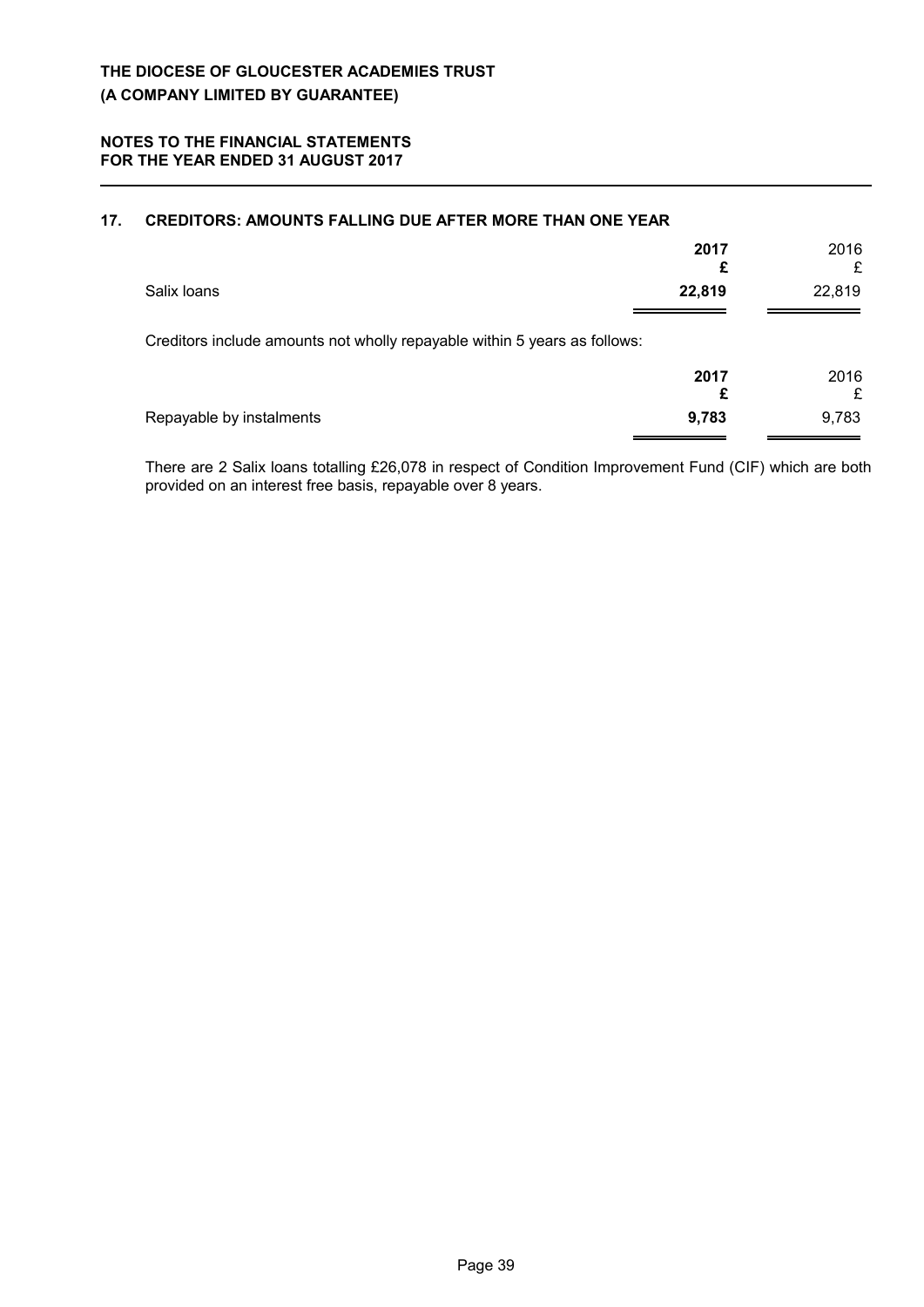### **18. STATEMENT OF FUNDS**

|                              | <b>Brought</b><br>forward<br>£ | Income<br>£   | <b>Expenditure</b><br>£ | <b>Transfers</b><br>in/(out) | Gains/<br>(Losses) | <b>Balance</b> at<br>31 August<br>2017<br>£ |
|------------------------------|--------------------------------|---------------|-------------------------|------------------------------|--------------------|---------------------------------------------|
| <b>UNRESTRICTED FUNDS</b>    |                                |               |                         |                              |                    |                                             |
| <b>General Funds</b>         | 735,524                        | 979,647       | (674, 313)              | 200,238                      |                    | 1,241,096                                   |
| <b>RESTRICTED FUNDS</b>      |                                |               |                         |                              |                    |                                             |
| <b>General Annual Grant</b>  |                                |               |                         |                              |                    |                                             |
| (GAG)                        | 91,394                         | 8,998,378     | (8,902,905)             | (56, 421)                    |                    | 130,446                                     |
| Pupil premium                |                                | 520,398       | (520, 398)              |                              |                    |                                             |
| Start up grant               |                                | 50,000        | (50,000)                |                              |                    |                                             |
| Other ESFA grants            |                                | 186,192       | (123, 987)              | (17, 697)                    |                    | 44,508                                      |
| <b>Other Local Authority</b> |                                |               |                         |                              |                    |                                             |
| grants                       |                                | 137,308       | (137, 308)              |                              |                    |                                             |
| <b>VSF Establishment</b>     | 200,238                        |               |                         | (200, 238)                   |                    |                                             |
| <b>VSF Expansion</b>         |                                | 145,970       | (36, 526)               |                              |                    | 109,444                                     |
| <b>Higher Needs</b>          |                                | 272,305       | (272, 305)              |                              |                    |                                             |
| School Trip income           | 785                            | 182,270       | (183, 055)              |                              |                    |                                             |
| Universal Infant Free        |                                |               |                         |                              |                    |                                             |
| <b>School Meals</b>          |                                | 408,614       | (408, 614)              |                              |                    |                                             |
| Clearwater                   |                                | 220,000       | (118, 527)              |                              |                    | 101,473                                     |
| Pension reserve              | (3,643,000)                    | (1, 154, 000) | (372,000)               |                              | 690,000            | (4, 479, 000)                               |
|                              | (3,350,583)                    | 9,967,435     | (11, 125, 625)          | (274, 356)                   | 690,000            | (4,093,129)                                 |

### **RESTRICTED FIXED ASSET FUNDS**

|                                                                                           | <b>Brought</b><br>forward<br>£ | Income<br>£ | <b>Expenditure</b><br>£ | <b>Transfers</b><br>in/(out)<br>£ | Gains/<br>(Losses)<br>£ | <b>Balance at</b><br>31 August<br>2017<br>£ |
|-------------------------------------------------------------------------------------------|--------------------------------|-------------|-------------------------|-----------------------------------|-------------------------|---------------------------------------------|
| Fixed assets transferred<br>on conversion<br>Fixed assets purchased<br>from GAG and other | 19,450,773                     | 6,094,910   | (444, 545)              | (10, 927)                         |                         | 25,090,211                                  |
| restricted funds                                                                          | 182,945                        | 73,714      | (77, 501)               | 96,194                            |                         | 275,352                                     |
| Local Authority grants                                                                    | 1,250,924                      | 417         | (28, 171)               | (8,649)                           |                         | 1,214,521                                   |
| <b>ACMF Funding</b>                                                                       | 937,241                        |             | (22, 810)               |                                   |                         | 914,431                                     |
| <b>Condition Improvement</b><br>Fund                                                      | 1,018,838                      | 567,915     | (30, 134)               |                                   |                         | 1,556,619                                   |
| <b>Fixed Asset Donations</b>                                                              | 36,471                         | 33,707      | (16, 752)               | (2,500)                           |                         | 50,926                                      |
|                                                                                           | 22,877,192                     | 6,770,663   | (619, 913)              | 74,118                            |                         | 29,102,060                                  |
| Total restricted funds                                                                    | 19,526,609                     | 16,738,098  | (11, 745, 538)          | (200, 238)                        | 690,000                 | 25,008,931                                  |
| Total of funds                                                                            | 20,262,133                     | 17,717,745  | (12, 419, 851)          |                                   | 690,000                 | 26,250,027                                  |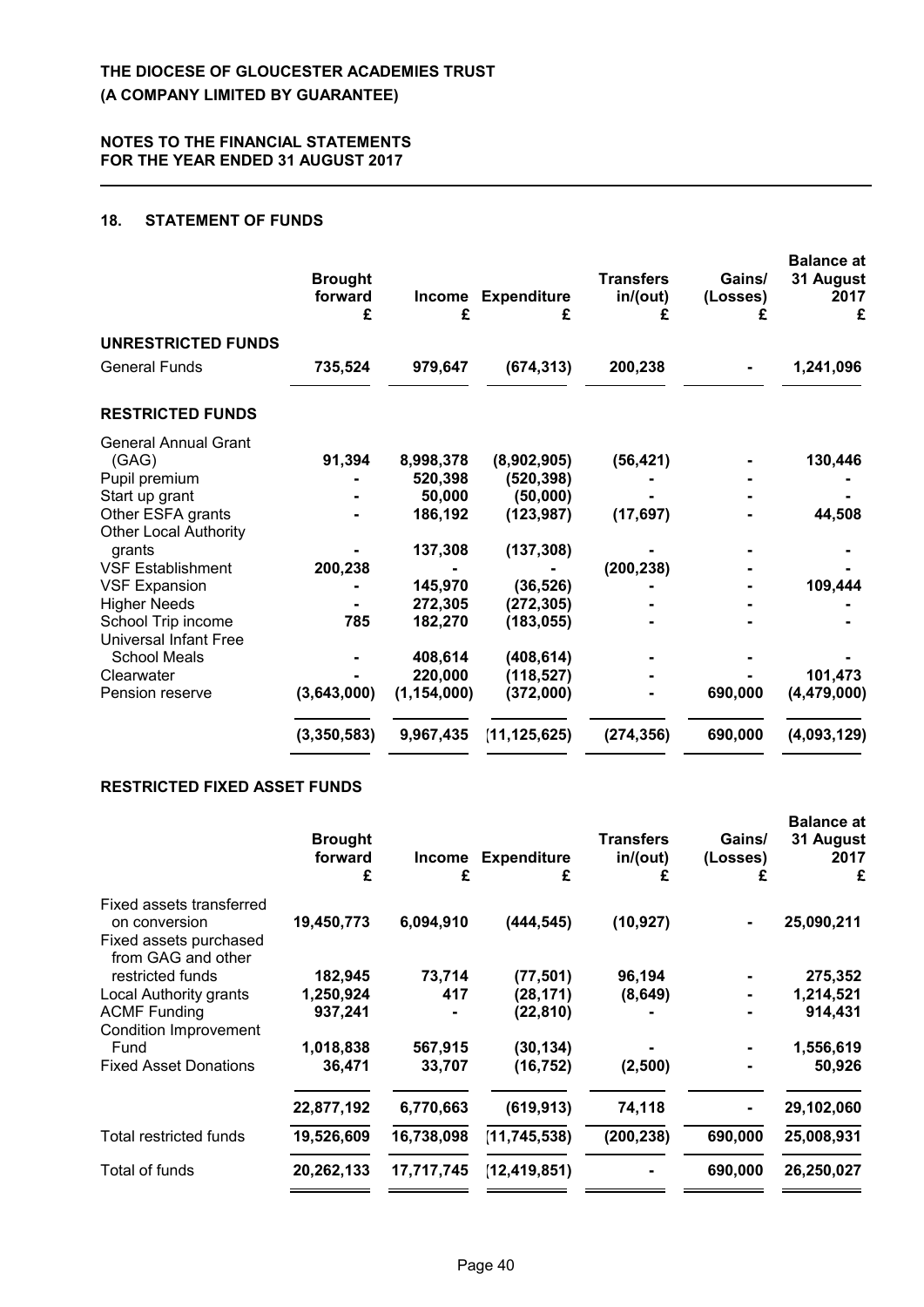### **18. STATEMENT OF FUNDS (continued)**

# **STATEMENT OF FUNDS - PRIOR YEAR**

|                                                   | <b>Brought</b><br>forward<br>£ | Income<br>£ | Expenditure<br>£ | <b>Transfers</b><br>in/(out)<br>£ | Gains/<br>(Losses)<br>£ | Balance at<br>31 August<br>2016<br>£ |
|---------------------------------------------------|--------------------------------|-------------|------------------|-----------------------------------|-------------------------|--------------------------------------|
| UNRESTRICTED FUNDS                                |                                |             |                  |                                   |                         |                                      |
| <b>General Funds</b>                              | 308,099                        | 910,874     | (481, 520)       | (1,929)                           |                         | 735,524                              |
|                                                   | 308,099                        | 910,874     | (481, 520)       | (1,929)                           |                         | 735,524                              |
| <b>RESTRICTED FUNDS</b>                           |                                |             |                  |                                   |                         |                                      |
| <b>General Annual Grant</b>                       |                                |             |                  |                                   |                         |                                      |
| (GAG)                                             | 110,468                        | 7,185,599   | (7, 108, 556)    | (96, 117)                         |                         | 91,394                               |
| Pupil premium                                     |                                | 458,185     | (458, 185)       |                                   |                         |                                      |
| Start up grant                                    |                                | 67,056      | (67,056)         |                                   |                         |                                      |
| Devolved formula capital                          |                                | 7,585       | (14, 915)        | 7,330                             |                         |                                      |
| Other ESFA grants<br><b>Other Local Authority</b> |                                | 92,219      | (92, 219)        |                                   |                         |                                      |
| grants                                            |                                | 73,647      | (73, 647)        |                                   |                         |                                      |
| <b>VSF Establishment</b>                          | 90,528                         | 150,000     | (40, 290)        |                                   |                         | 200,238                              |
| Higher needs                                      |                                | 219,294     | (219, 294)       |                                   |                         |                                      |
| Funds transferred on                              |                                |             |                  |                                   |                         |                                      |
| joining the MAT                                   |                                | 118,357     | (103, 987)       | (14, 370)                         |                         |                                      |
| <b>Condition Improvement</b>                      |                                |             |                  |                                   |                         |                                      |
| Fund                                              | 3,250                          |             | (3,250)          |                                   |                         |                                      |
| School Trip income                                | 1,776                          | 156,410     | (157, 401)       |                                   |                         | 785                                  |
| <b>Universal Infant Free</b>                      |                                |             |                  |                                   |                         |                                      |
| <b>School Meals</b>                               |                                | 318,846     | (318, 846)       |                                   |                         |                                      |
| Pension reserve                                   | (1,838,000)                    | (901,000)   | (95,000)         |                                   | (809,000)               | (3,643,000)                          |
|                                                   | (1,631,978)                    | 7,946,198   | (8,752,646)      | (103, 157)                        | (809,000)               | (3,350,583)                          |
|                                                   |                                |             |                  |                                   |                         |                                      |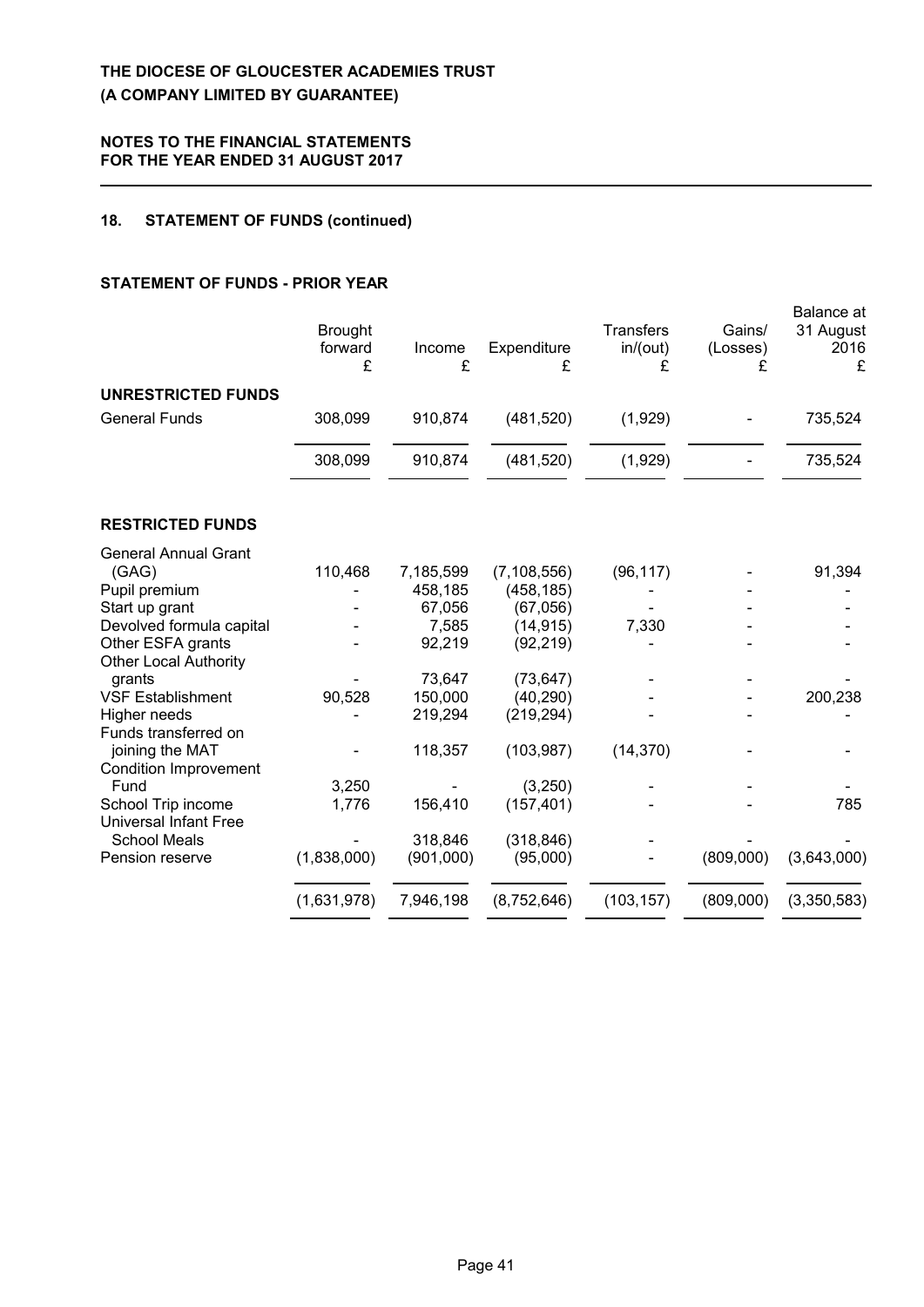#### **18. STATEMENT OF FUNDS (continued)**

### **RESTRICTED FIXED ASSET FUNDS**

|                                                                                           | <b>Brought</b><br>forward<br>£ | Income<br>£ | Expenditure<br>£ | Transfers<br>in/(out) | Gains/<br>(Losses)<br>£ | Balance at<br>31 August<br>2016<br>£ |
|-------------------------------------------------------------------------------------------|--------------------------------|-------------|------------------|-----------------------|-------------------------|--------------------------------------|
| Fixed assets transferred<br>on conversion<br>Fixed assets purchased<br>from GAG and other | 15,337,910                     | 4,451,564   | (353,071)        | 14,370                |                         | 19,450,773                           |
| restricted funds                                                                          | 87,322                         | 51,231      | (44,395)         | 88,787                |                         | 182,945                              |
| Local Authority grants                                                                    | 635,234                        | 615,945     | (255)            |                       |                         | 1,250,924                            |
| <b>ACMF Funding</b>                                                                       | 957,528                        |             | (20,287)         |                       |                         | 937,241                              |
| <b>Condition Improvement</b>                                                              |                                |             |                  |                       |                         |                                      |
| Fund                                                                                      | 443,879                        | 585,965     | (11,006)         |                       |                         | 1,018,838                            |
| <b>Fixed Asset Donations</b>                                                              | 26,243                         | 18,347      | (10, 048)        | 1,929                 |                         | 36,471                               |
|                                                                                           | 17,488,116                     | 5,723,052   | (439,062)        | 105,086               |                         | 22,877,192                           |
| Total restricted funds                                                                    | 15,856,138                     | 13,669,250  | (9, 191, 708)    | 1,929                 | (809,000)               | 19,526,609                           |
| Total of funds                                                                            | 16, 164, 237                   | 14,580,124  | (9,673,228)      |                       | (809,000)               | 20,262,133                           |
|                                                                                           |                                |             |                  |                       |                         |                                      |

The specific purposes for which the funds are to be applied are as follows:

#### **Restricted funds**

General Annual Grant - Income from the ESFA which is to be used for the normal running costs of the Trust, including education and support costs. During the year £56,421 (2016: £96,117) was transferred to the restricted fixed asset fund to represent fixed assets purchased from GAG.

Pupil Premium - Income from the ESFA which is to be used to address the current inequalities by ensuring that funding to tackle disadvantage reaches the students who need it most.

Start up Grant - This represents funding received from the ESFA to contribute to the conversion process.

Devolved formula capital - This represents funding received from the ESFA to cover the maintenance and purchase of the Trust's assets.

Other ESFA Grants - This represents funding received from the ESFA for other specific purposes.

Other Local Authority Grants - Income which has been received from the local authority for specific reasons.

VSF Expansion Grant - Income received to enable the central team to grow in order to support the increased number of academies within the Trust. The VSF funding from earlier years to support the establishment of the Trust has now been reclassified as unrestricted funds as the initial phase of the Trust's development has been completed.

High Needs Funding - Income awarded for pupils identified with additional needs and received directly from the Local Authority.

School Trip Income - Income received from parents to contribute towards educational trips.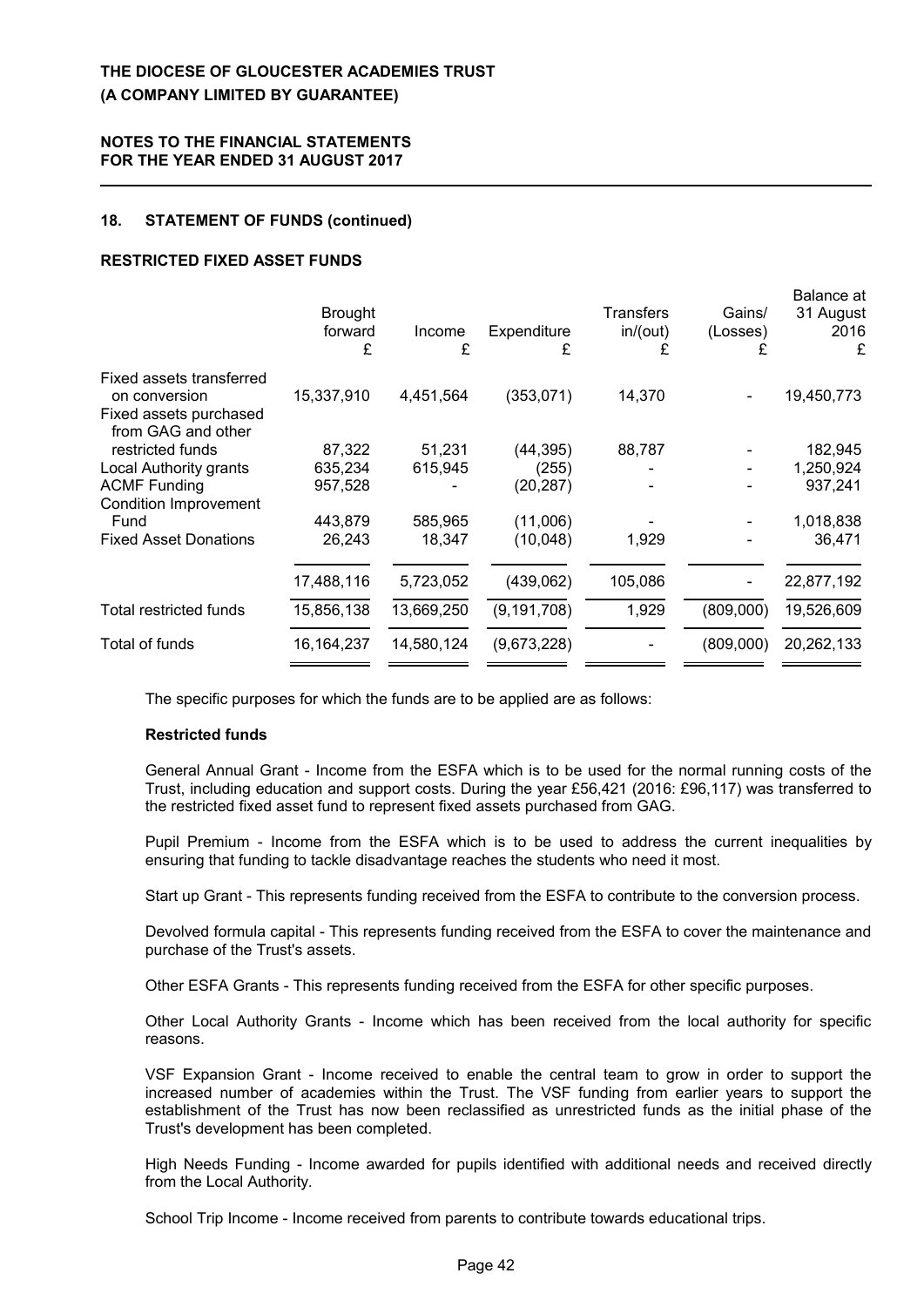### **18. STATEMENT OF FUNDS (continued)**

Universal Infant Free School Meals - Grant received from the ESFA to provide free school meals to reception and key stage 1 pupils.

Clearwater - This represents funding from the ESFA to provide financial support for the start up of Clearwater Church of England Primary Academy.

Pension reserve – This represents the Trust share of the assets and liabilities in the Local Government Pension Scheme.

#### **Fixed asset funds**

Fixed assets transferred on conversion – This represents the incoming property and equipment upon academy conversion.

Fixed assets purchased from GAG and other restricted funds - This represents funding from the ESFA used to cover the purchase of academies' assets.

Local Authority Grants - This represents funding from the Local Authority to cover the addition of Trust assets.

ACMF Funding - This represents funding from the ESFA for specific capital projects, up to 31 March 2015.

Condition Improvement Fund - This represents funding from the ESFA for specific capital projects, from 1 April 2015.

The transfer between funds in the year relates to tangible fixed assets purchased using restricted funds.

### **ANALYSIS OF ACADEMIES BY FUND BALANCE**

Fund balances at 31 August 2017 were allocated as follows:

|                                                   | Total         | Total       |
|---------------------------------------------------|---------------|-------------|
|                                                   | 2017          | 2016        |
|                                                   | £             | £           |
| <b>Central Services</b>                           | 541,306       | 309,871     |
| Dursley C of E Primary Academy                    | 36,932        | 21,386      |
| Field Court C of E Infant Academy                 | 287,459       | 340,728     |
| Hardwicke Parochial Primary Academy               | 93,732        | 30,678      |
| Lakefield C of E Primary School                   | 185,253       |             |
| Longney C of E Primary Academy                    | 76,930        | 83,748      |
| Minchinhampton C of E Primary Academy             | 59,610        | 32,933      |
| North Cerney C of E Primary Academy               | 14,348        | 19,584      |
| Primrose Hill C of E Primary Academy              | 100,827       | 86,023      |
| St James C of E Primary School                    | 122,333       |             |
| <b>Whiteshill Primary School</b>                  | 47,024        | 73,019      |
| Winchcombe Abbey C of E Primary School            | 61,213        | 29,971      |
| Total before fixed asset fund and pension reserve | 1,626,967     | 1,027,941   |
| Restricted fixed asset fund                       | 29,102,060    | 22,877,192  |
| Pension reserve                                   | (4, 479, 000) | (3,643,000) |
| Total                                             | 26,250,027    | 20,262,133  |
|                                                   |               |             |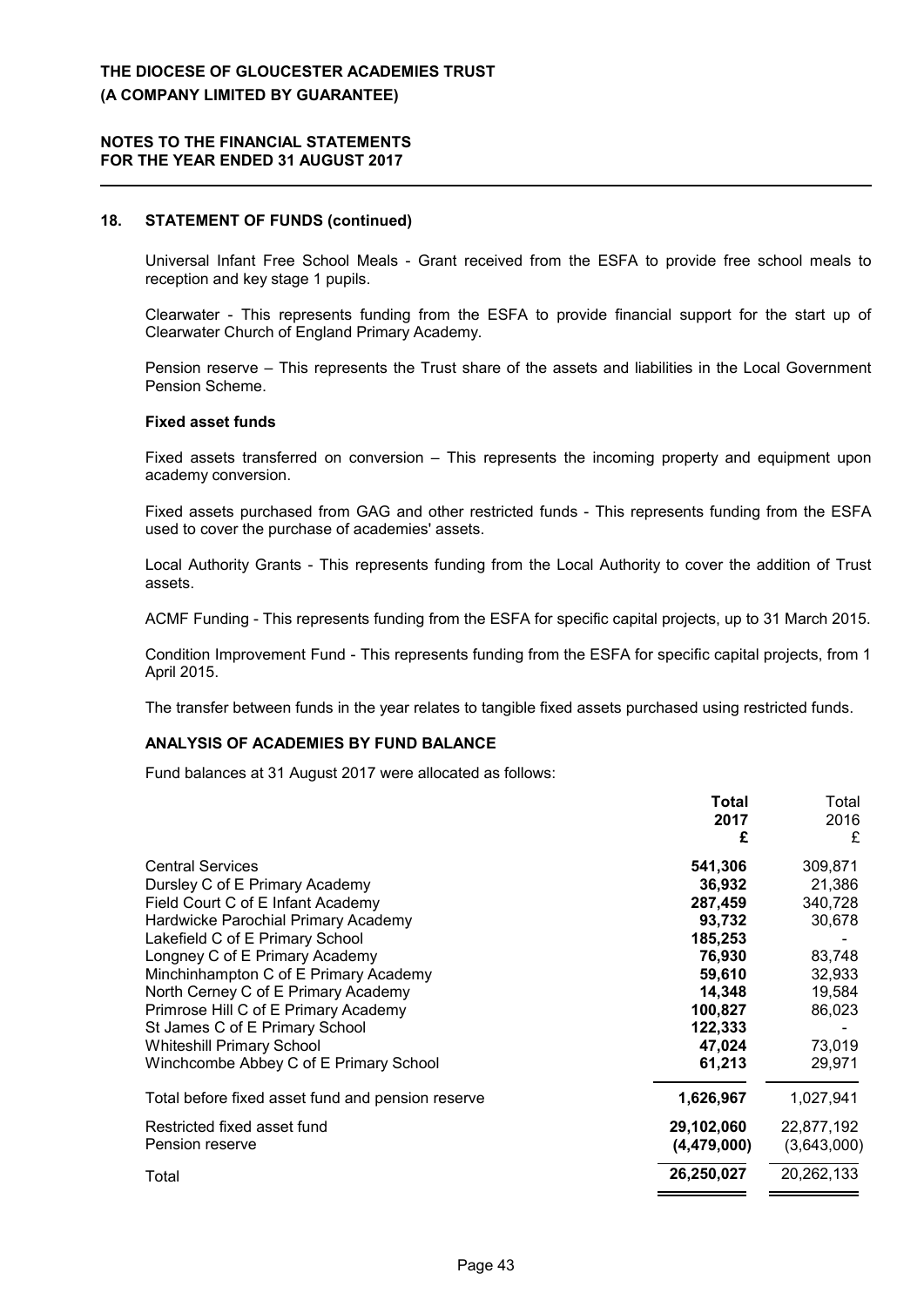# **18. STATEMENT OF FUNDS (continued)**

#### **ANALYSIS OF ACADEMIES BY COST**

Expenditure incurred by each academy during the year was as follows:

|                                                     | <b>Teaching</b><br>and<br>educational<br>support<br>staff costs<br>£ | <b>Other</b><br>staff costs<br>£ | support Educational<br>supplies<br>£ | <b>Other costs</b><br>excluding<br>depreciat-<br>ion<br>£ | <b>Total</b><br>2017<br>£ | Total<br>2016<br>£ |
|-----------------------------------------------------|----------------------------------------------------------------------|----------------------------------|--------------------------------------|-----------------------------------------------------------|---------------------------|--------------------|
| <b>Central Services</b><br>Dursley C of E           | 16,386                                                               | 380,634                          | 6,363                                | 286,092                                                   | 689,475                   | 415,729            |
| Primary Academy<br>Field Court C of E               | 908,498                                                              | 140,189                          | 34,592                               | 191,696                                                   | 1,274,975                 | 1,227,490          |
| Infant Academy<br>Hardwicke<br>Parochial Primary    | 1,082,782                                                            | 141,331                          | 54,182                               | 266,914                                                   | 1,545,209                 | 1,152,978          |
| Academy<br>Lakefield C of E                         | 1,336,745                                                            | 154,633                          | 54,361                               | 258,125                                                   | 1,803,864                 | 1,778,360          |
| <b>Primary School</b><br>Longney C of E             | 701,162                                                              | 118,760                          | 26,044                               | 155,914                                                   | 1,001,880                 |                    |
| Primary Academy<br>Minchinhampton C<br>of E Primary | 339,595                                                              | 44,768                           | 12,836                               | 116,620                                                   | 513,819                   | 391,185            |
| Academy<br>North Cerney C of<br>E Primary           | 944,860                                                              | 99,697                           | 41,351                               | 219,155                                                   | 1,305,063                 | 1,399,400          |
| Academy<br>Primrose Hill C of E                     | 264,453                                                              | 25,618                           | 8,672                                | 71,645                                                    | 370,388                   | 286,643            |
| Primary Academy<br>St James C of E                  | 689,697                                                              | 109,608                          | 19,356                               | 165,132                                                   | 983,793                   | 1,011,798          |
| <b>Primary School</b><br><b>Whiteshill Primary</b>  | 506,081                                                              | 59,980                           | 15,678                               | 110,051                                                   | 691,790                   |                    |
| School<br>Winchcombe<br>Abbey C of E                | 331,298                                                              | 33,802                           | 8,268                                | 93,475                                                    | 466,843                   | 390,084            |
| <b>Primary School</b>                               | 811,332                                                              | 106,641                          | 20,806                               | 214,060                                                   | 1,152,839                 | 1,180,499          |
|                                                     | 7,932,889                                                            | 1,415,661                        | 302,509                              | 2,148,879                                                 | 11,799,938                | 9,234,166          |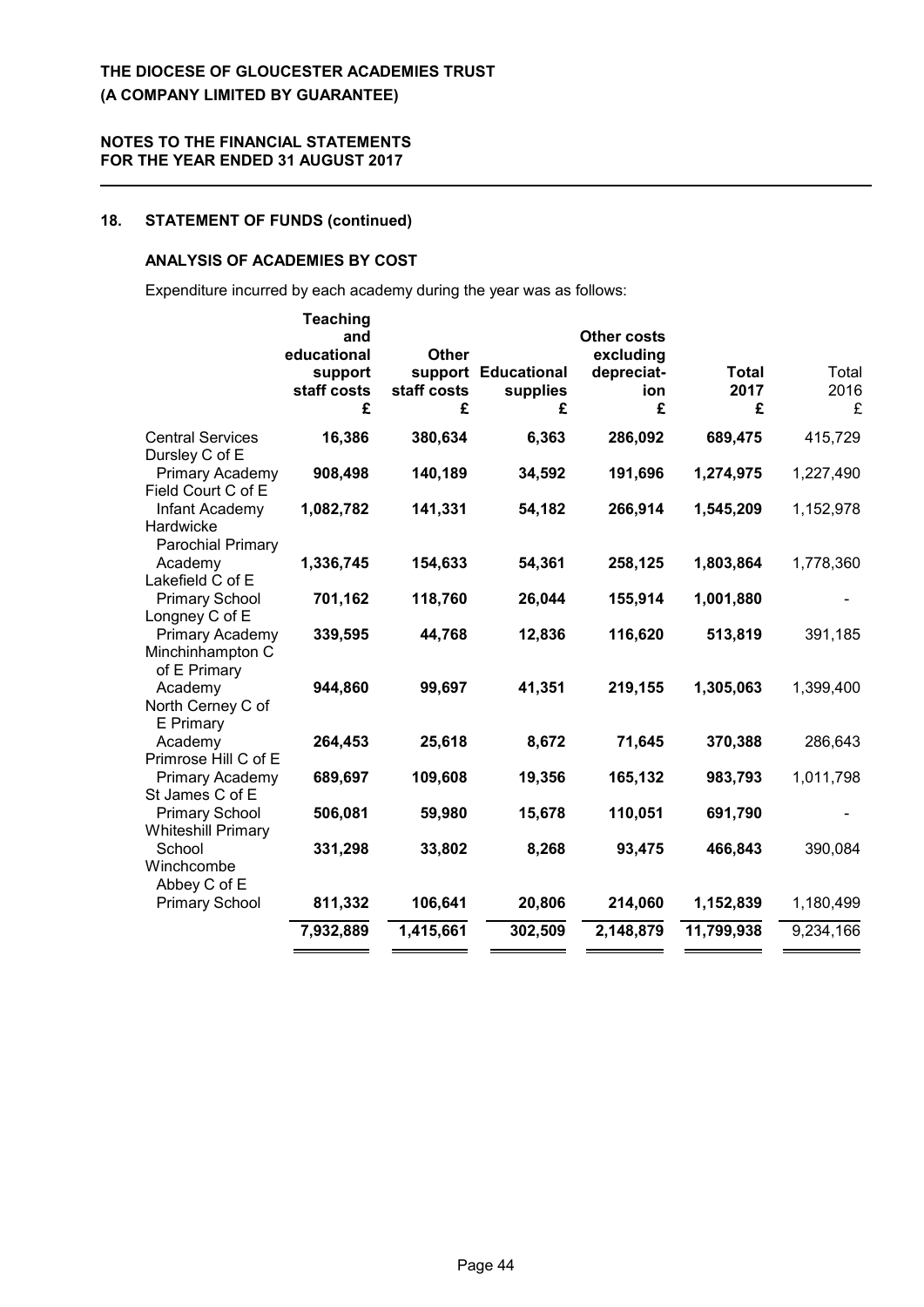### **19. ANALYSIS OF NET ASSETS BETWEEN FUNDS**

|                                     | <b>Unrestricted</b><br>funds<br>2017<br>£ | <b>Restricted</b><br>funds<br>2017<br>£ | <b>Restricted</b><br>fixed asset<br>funds<br>2017<br>£ | Total<br>funds<br>2017<br>£ |
|-------------------------------------|-------------------------------------------|-----------------------------------------|--------------------------------------------------------|-----------------------------|
| Tangible fixed assets               |                                           |                                         | 28,764,133                                             | 28,764,133                  |
| <b>Current assets</b>               | 1,241,096                                 | 1,843,449                               | 360,746                                                | 3,445,291                   |
| Creditors due within one year       |                                           | (1, 457, 578)                           |                                                        | (1,457,578)                 |
| Creditors due in more than one year | $\blacksquare$                            |                                         | (22, 819)                                              | (22, 819)                   |
| Pension scheme liability            | $\blacksquare$                            | (4, 479, 000)                           |                                                        | (4, 479, 000)               |
|                                     | 1,241,096                                 | (4,093,129)                             | 29,102,060                                             | 26,250,027                  |
|                                     |                                           |                                         |                                                        |                             |

#### **ANALYSIS OF NET ASSETS BETWEEN FUNDS - PRIOR YEAR**

|                                                                                                                                                    | Unrestricted<br>funds | Restricted<br>funds                     | Restricted<br>fixed asset<br>funds            | Total<br>funds                                                     |
|----------------------------------------------------------------------------------------------------------------------------------------------------|-----------------------|-----------------------------------------|-----------------------------------------------|--------------------------------------------------------------------|
|                                                                                                                                                    | 2016<br>£             | 2016<br>£                               | 2016<br>£                                     | 2016<br>£                                                          |
| Tangible fixed assets<br><b>Current assets</b><br>Creditors due within one year<br>Creditors due in more than one year<br>Pension scheme liability | 735,524               | 1,528,698<br>(1,236,281)<br>(3,643,000) | 22,376,718<br>526,552<br>(3,259)<br>(22, 819) | 22,376,718<br>2,790,774<br>(1,239,540)<br>(22, 819)<br>(3,643,000) |
|                                                                                                                                                    | 735,524               | (3,350,583)                             | 22,877,192                                    | 20,262,133                                                         |

### **20. RECONCILIATION OF NET MOVEMENT IN FUNDS TO NET CASH FLOW FROM OPERATING ACTIVITIES**

|                                                                    | 2017<br>£     | 2016<br>£     |
|--------------------------------------------------------------------|---------------|---------------|
| Net income for the year (as per Statement of Financial Activities) | 5,297,894     | 4,906,896     |
| <b>Adjustment for:</b>                                             |               |               |
| Depreciation charges                                               | 602,583       | 439,062       |
| Interest received                                                  | (1,490)       | (2,370)       |
| Decrease/(increase) in debtors                                     | 276,197       | (80, 284)     |
| Increase in creditors                                              | 218,038       | 40.970        |
| Capital grants from DfE and other capital income                   | (673, 503)    | (1,260,726)   |
| Defined benefit pension scheme cost less contributions payable     | 276,000       | 11,000        |
| Defined benefit pension scheme finance cost                        | 96,000        | 100,000       |
| Net assets transferred on conversion or on joining the Trust       | (5, 215, 660) | (4, 152, 463) |
| Net cash provided by operating activities                          | 876,059       | 2,085         |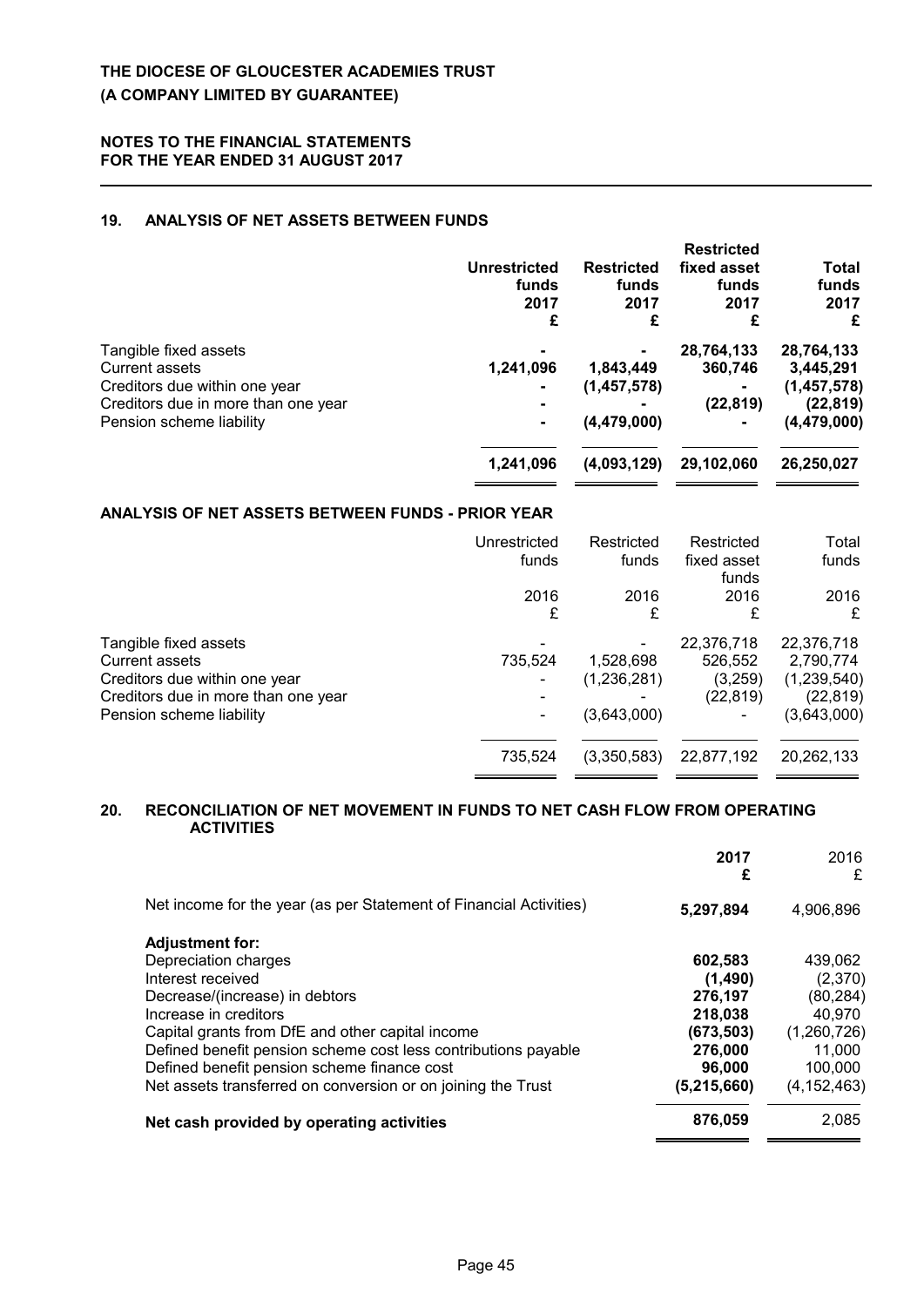### **21. ANALYSIS OF CASH AND CASH EQUIVALENTS**

|                          | 2017      | 2016<br>£ |
|--------------------------|-----------|-----------|
| Cash at bank and in hand | 3,077,723 | 2,147,009 |
|                          | 3,077,723 | 2,147,009 |

#### **22. CONVERSION TO THE ACADEMY TRUST**

On 1 September 2016 Lakefield C of E Primary School converted to academy trust status under the Academies Act 2010 and all the operations and assets and liabilities were transferred to The Diocese of Gloucester Academies Trust from Gloucestershire County Council for £NIL consideration.

The transfer has been accounted for as a combination that is in substance a gift. The assets and liabilities transferred were valued at their fair value and recognised in the Balance Sheet under the appropriate headings with a corresponding net amount recognised as a net gain in the Statement of Financial Activities as Donations - transfer on conversion

The following table sets out the fair values of the identifiable assets and liabilities transferred and an analysis of their recognition in the Statement of Financial Activities.

|                                                            | Unrestricted<br>funds<br>£ | <b>Restricted</b><br>funds<br>£  | <b>Restricted</b><br>fixed asset<br>funds | Total<br>funds<br>£  |
|------------------------------------------------------------|----------------------------|----------------------------------|-------------------------------------------|----------------------|
| Land and buildings<br>Budget surplus/(deficit) on LA funds | $\blacksquare$<br>155,765  | $\blacksquare$<br>$\blacksquare$ | 2,174,006<br>$\blacksquare$               | 2,174,006<br>155,765 |
| Budget surplus/(deficit) on other school funds             | 4.934                      | $\blacksquare$                   | $\blacksquare$                            | 4,934                |
| LGPS pension surplus/(deficit)                             | $\blacksquare$             | (570,000)                        | $\blacksquare$                            | (570,000)            |
| Net assets/(liabilities)                                   | 160,699                    | (570,000)                        | 2,174,006                                 | 1,764,705            |

The above net assets include £160,699 that was transferred as cash.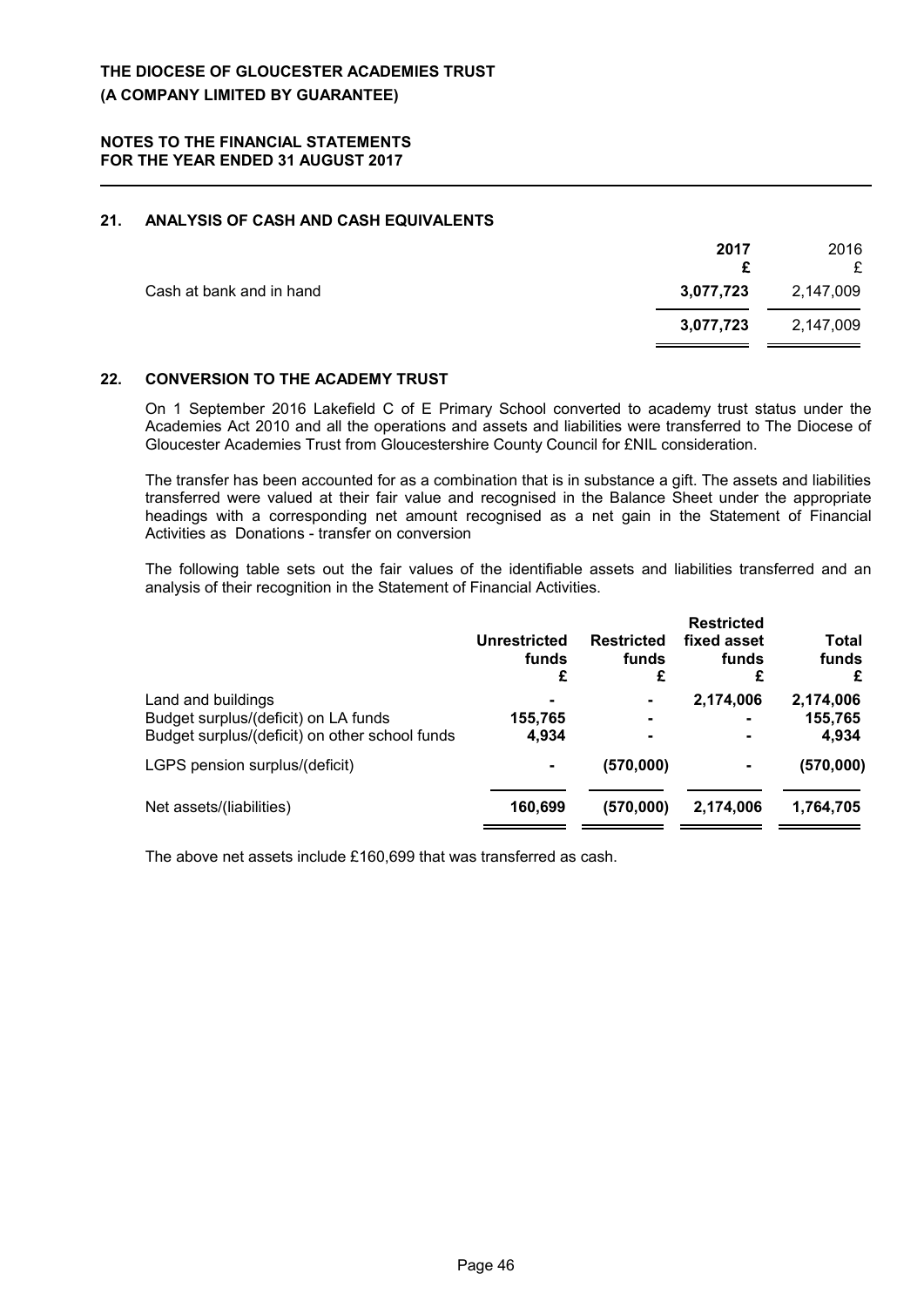### **22. CONVERSION TO THE ACADEMY TRUST (continued)**

On 1 April 2017 St James C of E Primary School converted to academy trust status under the Academies Act 2010 and all the operations and assets and liabilities were transferred to The Diocese of Gloucester Academies Trust from Gloucestershire County Council for £NIL consideration.

The transfer has been accounted for as a combination that is in substance a gift. The assets and liabilities transferred were valued at their fair value and recognised in the Balance Sheet under the appropriate headings with a corresponding net amount recognised as a net gain in the Statement of Financial Activities as Donations - transfer on conversion

The following table sets out the fair values of the identifiable assets and liabilities transferred and an analysis of their recognition in the Statement of Financial Activities.

| <b>Unrestricted</b><br>funds<br>£ | <b>Restricted</b><br>funds<br>£ | <b>Restricted</b><br>fixed asset<br>funds<br>£ | <b>Total funds</b><br>£ |
|-----------------------------------|---------------------------------|------------------------------------------------|-------------------------|
| $\blacksquare$<br>107,417         |                                 | 3,920,904                                      | 3,920,904<br>107,417    |
|                                   |                                 |                                                | 6,634                   |
| ۰                                 | (584,000)                       |                                                | (584,000)               |
| 114,051                           | (584,000)                       | 3,920,904                                      | 3,450,955               |
|                                   | 6,634                           |                                                |                         |

The above net assets include £114,051 that was transferred as cash.

#### **23. CAPITAL COMMITMENTS**

At 31 August 2017 the Trust had capital commitments as follows:

|                                                               | 2017    | 2016    |
|---------------------------------------------------------------|---------|---------|
|                                                               |         |         |
| Contracted for but not provided in these financial statements | 670.960 | 489.931 |

The Trust is committed to further capital work at Dursley, Minchinhampton and North Cerney which is funded by CIF funding. A further £374,327 relates to Clearwater Church of England Primary Academy which opened on 1 September 2017, this commitment is being funded by the ESFA.

### **24. PENSION COMMITMENTS**

The Trust's employees belong to two principal pension schemes: the Teacher's Pension Scheme for England and Wales (TPS) for academic and related staff; and the Local Government Pension Scheme (LGPS) for non-teaching staff, which is managed by Gloucestershire County Council. Both are Multi-Employer Defined Benefit Pension Schemes.

The latest actuarial valuation of the TPS related to the period ended 31 March 2012 and of the LGPS 31 March 2016.

Contributions amounting to £163,002 were payable to the schemes at 31 August 2017 *(2016: £124,648)* and are included within creditors.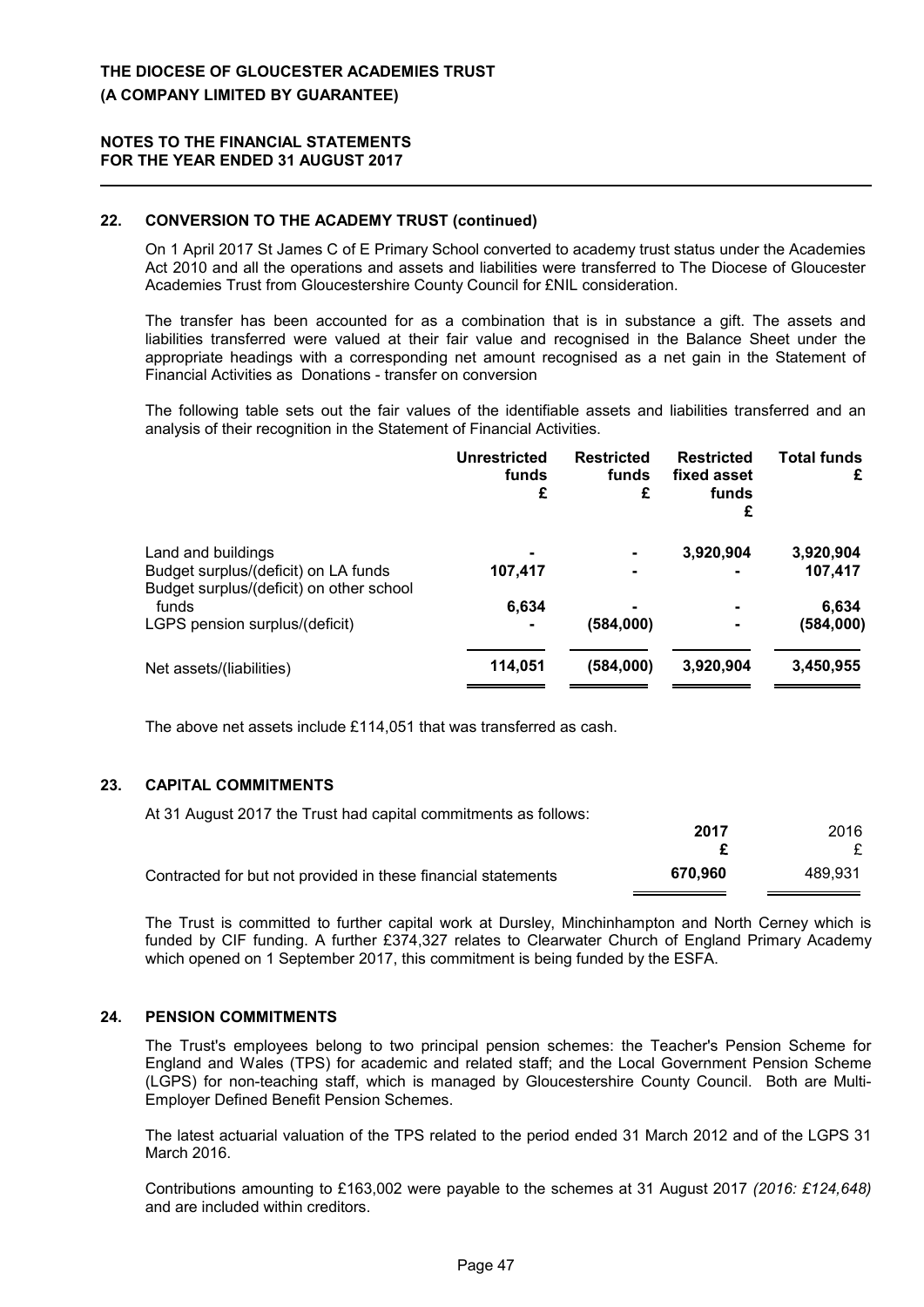#### **NOTES TO THE FINANCIAL STATEMENTS FOR THE YEAR ENDED 31 AUGUST 2017**

### **24. PENSION COMMITMENTS (continued)**

#### **Teachers' Pension Scheme**

### **Introduction**

The Teachers' Pension Scheme (TPS) is a statutory, contributory, defined benefit scheme, governed by the Teachers' Pensions Regulations (2010) and, from 1 April 2014, by the Teachers' Pension Scheme Regulations 2014. Membership is automatic for full-time teachers in academies and, from 1 January 2007, automatic for teachers in part-time employment following appointment or a change of contract, although they are able to opt out.

The TPS is an unfunded scheme and members contribute on a 'pay as you go' basis – these contributions along with those made by employers are credited to the Exchequer. Retirement and other pension benefits are paid by public funds provided by Parliament.

#### **Valuation of the Teachers' Pension Scheme**

The Government Actuary, using normal actuarial principles, conducts a formal actuarial review of the TPS in accordance with the Public Service Pensions (Valuations and Employer Cost Cap) Directions 2014 published by HM Treasury. The aim of the review is to specify the level of future contributions. Actuarial scheme valuations are dependent on assumptions about the value of future costs, design of benefits and many other factors. The latest actuarial valuation of the TPS was carried out as at 31 March 2012 and in accordance with the Public Service Pensions (Valuations and Employer Cost Cap) Directions 2014. The valuation report was published by the Department for Education on 9 June 2014. The key elements of the valuation and subsequent consultation are:

- employer contribution rates set at 16.48% of pensionable pay, including a 0.08% employer administration charge
- total scheme liabilities (pensions currently in payment and the estimated cost of future benefits) for service to the effective date of £191,500 million, and notional assets (estimated future contributions together with the notional investments held at the valuation date) of £176,600 million giving a notional past service deficit of £14,900 million
- an employer cost cap of 10.9% of pensionable pay will be applied to future valuations
- the assumed real rate of return is 3.0% in excess of prices and 2% in excess of earnings. The rate of real earnings growth is assumed to be 2.75%. The assumed nominal rate of return is 5.06%.

During the previous year the employer contribution rate was 16.48%. The TPS valuation for 2012 determined an employer rate of 16.4%, which was payable from September 2015. The next valuation of the TPS is currently underway based on April 2016 data, whereupon the employer contribution rate is expected to be reassessed and will be payable from 1 April 2019.

The employer's pension costs paid to TPS in the period amounted to £676,812 (2016: £*561,305*).

A copy of the valuation report and supporting documentation is on the Teachers' Pensions website (www.teacherspensions.co.uk/news/employers/2014/06/publication-of-the-valuation-report.aspx).

Under the definitions set out in FRS 102, the TPS is a multi-employer pension scheme. The Trust has accounted for its contributions to the scheme as if it were a defined contribution scheme. The Trust has set out above the information available on the scheme.

#### **Local Government Pension Scheme**

The LGPS is a funded defined benefit scheme, with assets held in separate trustee-administered funds. The total contribution made for the year ended 31 August 2017 was £773,000 (2016: £*628,000*), of which employer's contributions totalled £637,000 (2016: £*514,000*) and employees' contributions totalled £136,000 (2016: £*114,000*). The agreed contribution rates for future years are 17.8% - 32.6% for employers and 6.5% - 9.9% for employees.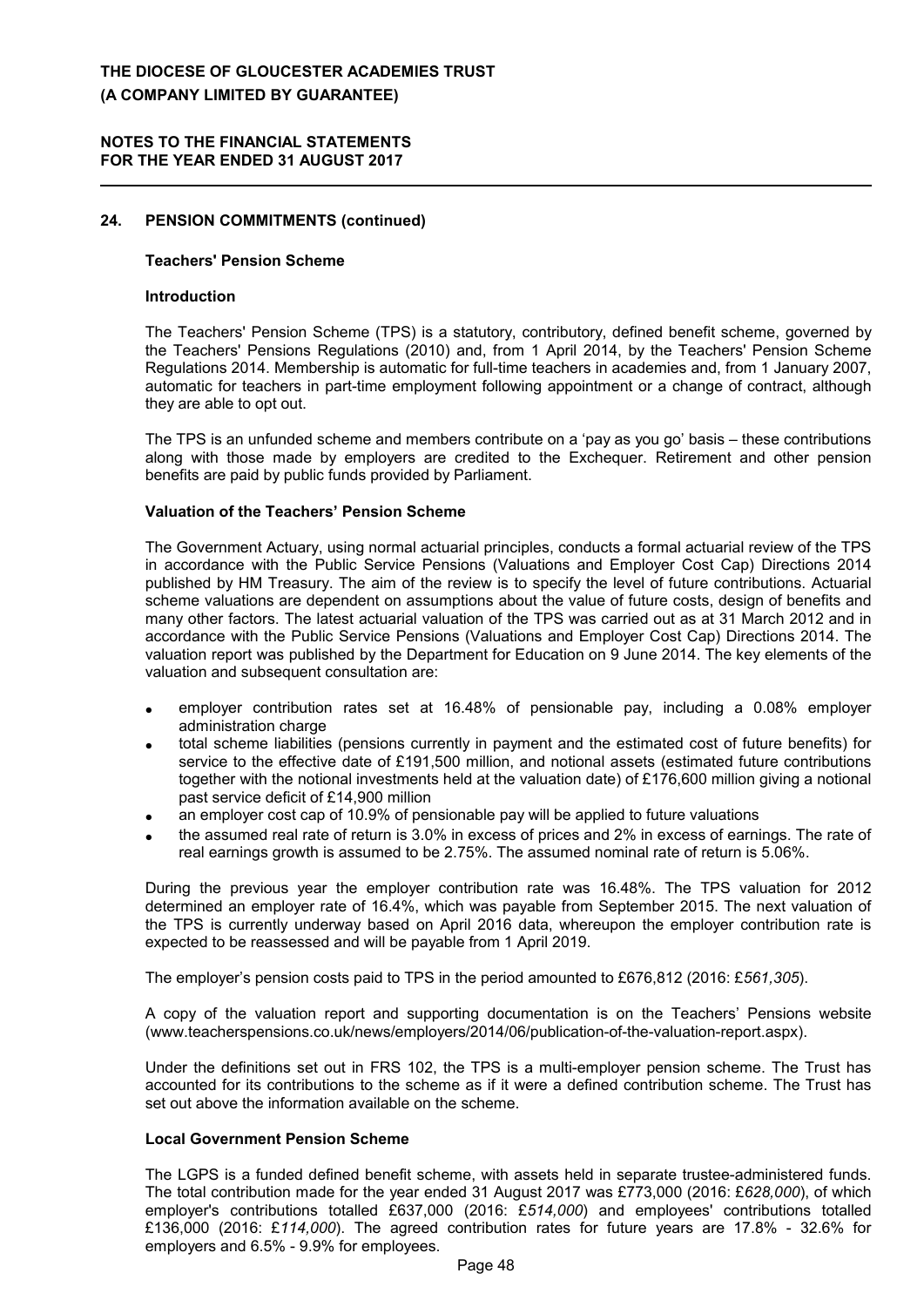### **24. PENSION COMMITMENTS (continued)**

Parliament has agreed, at the request of the Secretary of State for Education, to a guarantee that, in the event of academy closure, outstanding Local Government Pension Scheme liabilities would be met by the Department for Education. The guarantee came into force on 18 July 2013.

Principal actuarial assumptions:

|                                                      | 2017      | 2016  |
|------------------------------------------------------|-----------|-------|
| Discount rate for scheme liabilities                 | $2.50 \%$ | 2.01% |
| Rate of increase in salaries                         | $2.70 \%$ | 2.38% |
| Rate of increase for pensions in payment / inflation | $2.40 \%$ | 2.08% |

The current mortality assumptions include sufficient allowance for future improvements in mortality rates. The assumed life expectations on retirement age 65 are:

|                                          | 2017                      | 2016                      |
|------------------------------------------|---------------------------|---------------------------|
| Retiring today<br>Males<br>Females       | 22.4 years<br>24.6 years  | 22.5 years<br>24.6 years  |
| Retiring in 20 years<br>Males<br>Females | 24.0 years<br>26.4 years  | 24.4 years<br>27.0 years  |
| <b>Sensitivity analysis</b>              | At 31 August<br>2017<br>£ | At 31 August<br>2016<br>£ |
| Discount rate -0.5%<br>CPI rate $+0.5%$  | 1,061,000<br>870,000      | 771,000<br>515,000        |

The amounts stated are the estimated net movements in pension liabilities arising from the change in the assumption by the percentages shown.

The Trust's share of the assets in the scheme was:

|                                                                      | Fair value at<br>31 August<br>2017<br>£   | Fair value at<br>31 August<br>2016<br>£    |
|----------------------------------------------------------------------|-------------------------------------------|--------------------------------------------|
| Equities<br><b>Bonds</b><br>Property<br>Cash and other liquid assets | 3,118,000<br>823,000<br>303,000<br>87,000 | 1,888,000<br>583,000<br>194,000<br>110,000 |
| Total market value of assets                                         | 4,331,000                                 | 2,775,000                                  |

The actual return on scheme assets was £593,000 (2016: £*499,000*).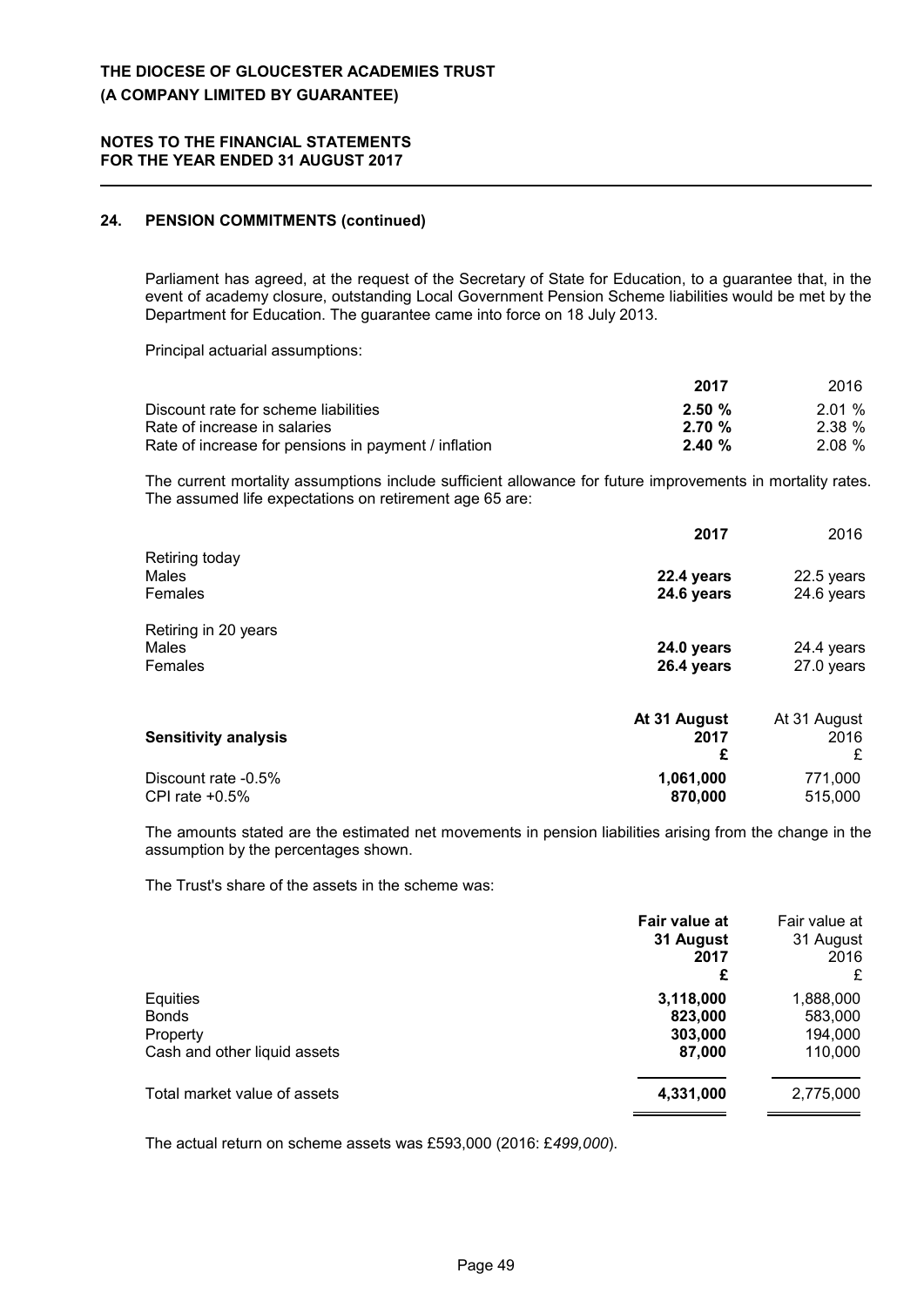### **24. PENSION COMMITMENTS (continued)**

The amounts recognised in the Statement of Financial Activities are as follows:

|                                                          | 2017<br>£                        | 2016<br>£                        |
|----------------------------------------------------------|----------------------------------|----------------------------------|
| Current service cost<br>Interest income<br>Interest cost | (913,000)<br>68,000<br>(164,000) | (525,000)<br>77,000<br>(177,000) |
| Total                                                    | (1,009,000)                      | (625,000)                        |
| Actual return on scheme assets                           | 593,000                          | 499,000                          |

Movements in the present value of the defined benefit obligation were as follows:

|                                                                                                                                                                                               | 2017<br>£                                                                        | 2016<br>£                                                                        |
|-----------------------------------------------------------------------------------------------------------------------------------------------------------------------------------------------|----------------------------------------------------------------------------------|----------------------------------------------------------------------------------|
| Opening defined benefit obligation<br>Liabilities transferred upon conversion<br>Current service cost<br>Interest cost<br>Employee contributions<br>Actuarial (gains)/losses<br>Benefits paid | 6,418,000<br>1,673,000<br>913,000<br>164,000<br>136,000<br>(403,000)<br>(91,000) | 3,009,000<br>1,505,000<br>525,000<br>177,000<br>114,000<br>1,107,000<br>(19,000) |
| Closing defined benefit obligation                                                                                                                                                            | 8,810,000                                                                        | 6,418,000                                                                        |

Movements in the fair value of the Trust's share of scheme assets:

|                                     | 2017<br>£ | 2016<br>£ |
|-------------------------------------|-----------|-----------|
|                                     |           |           |
| Opening fair value of scheme assets | 2,775,000 | 1,171,000 |
| Assets transferred upon conversion  | 519,000   | 620,000   |
| Interest income                     | 68,000    | 77,000    |
| Actuarial gains                     | 287,000   | 298,000   |
| <b>Employer contributions</b>       | 637,000   | 514,000   |
| Employee contributions              | 136,000   | 114,000   |
| Benefits paid                       | (91,000)  | (19,000)  |
| Closing fair value of scheme assets | 4,331,000 | 2,775,000 |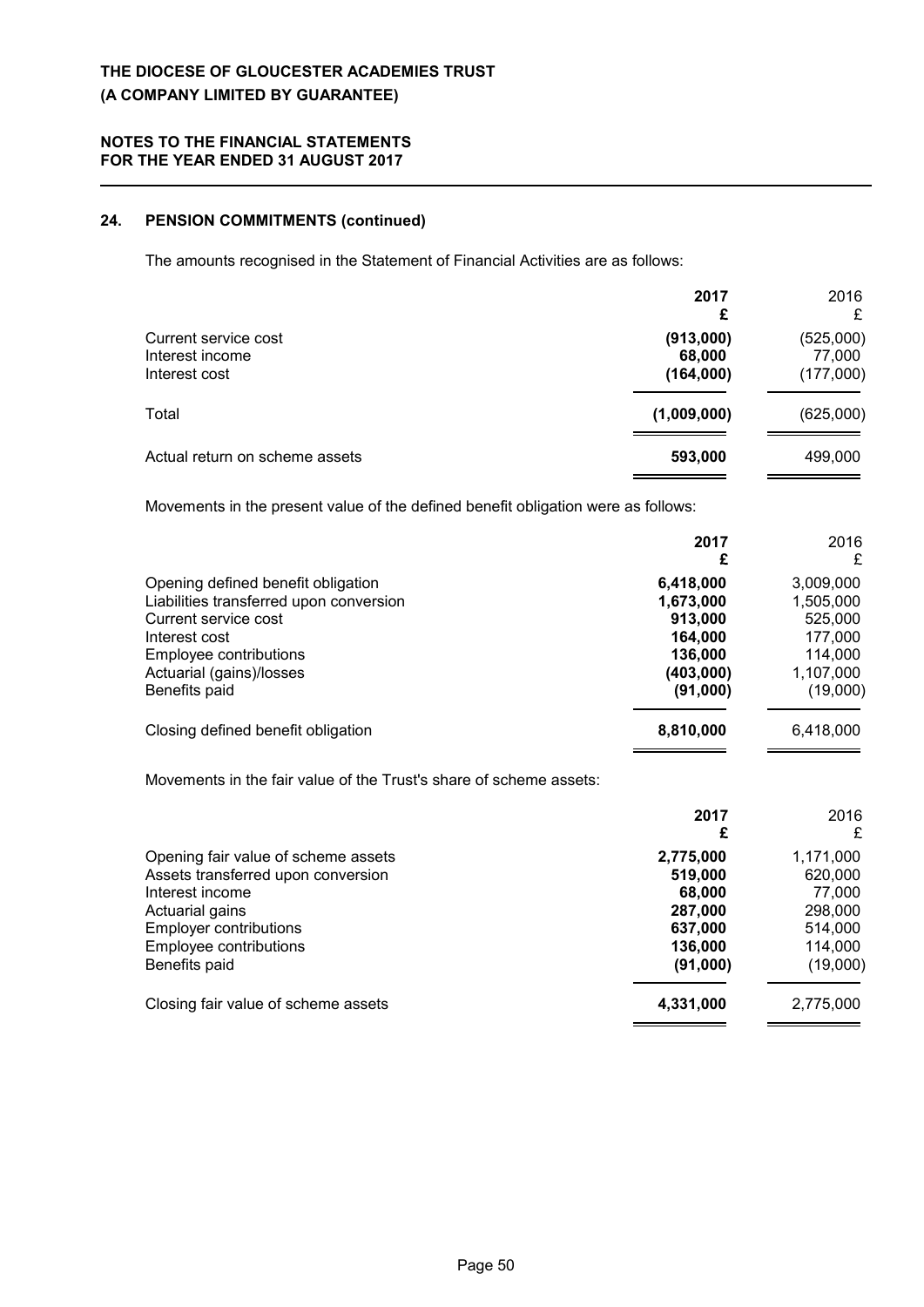### **25. OPERATING LEASE COMMITMENTS**

At 31 August 2017 the total of the Trust's future minimum lease payments under non-cancellable operating leases was:

|                                        | 2017<br>£        | 2016<br>£      |
|----------------------------------------|------------------|----------------|
| <b>AMOUNTS PAYABLE:</b>                |                  |                |
| Within 1 year<br>Between 1 and 5 years | 21,533<br>43,213 | 3,571<br>1,677 |
| Total                                  | 64,746           | 5,248          |

#### **26. RELATED PARTY TRANSACTIONS**

Owing to the public nature of the Trust's operations and the composition of the Board of trustees being drawn from local public and private sector organisations, transactions may take place with organisations in which a trustee has an interest. All transactions involving such organisations are conducted at arm's length basis in accordance with the Trust's financial regulations and normal procurement procedures.

During the year the Trust received Voluntary Schools Fund support of £145,970 (2016: £150,000) and made payments to the Gloucester Diocesan Board of Finance for £5,661 (2016: £2,997).

#### **27. POST BALANCE SHEET EVENTS**

On 1 September 2017, St John's C of E Academy and Clearwater C of E Primary Academy joined the Trust.

### **28. FINANCIAL INSTRUMENTS**

|                                                                                                                          | 2017<br>£            | 2016<br>£            |
|--------------------------------------------------------------------------------------------------------------------------|----------------------|----------------------|
| Financial assets measured at fair value through income and<br>expenditure<br>Financial assets measured at amortised cost | 3,077,723<br>191,874 | 2,147,009<br>620,748 |
|                                                                                                                          | 3,269,597            | 2,767,757            |
| Financial liabilities measured at fair value through income and<br>expenditure                                           | 715,034              | 1,262,359            |

Financial assets measured at fair value through income and expenditure comprise cash at bank.

Financial assets measured at amortised cost comprise trade debtors, other debtors and accrued income.

Financial liabilities measured at amortised cost comprise trade creditors, other creditors and accruals.